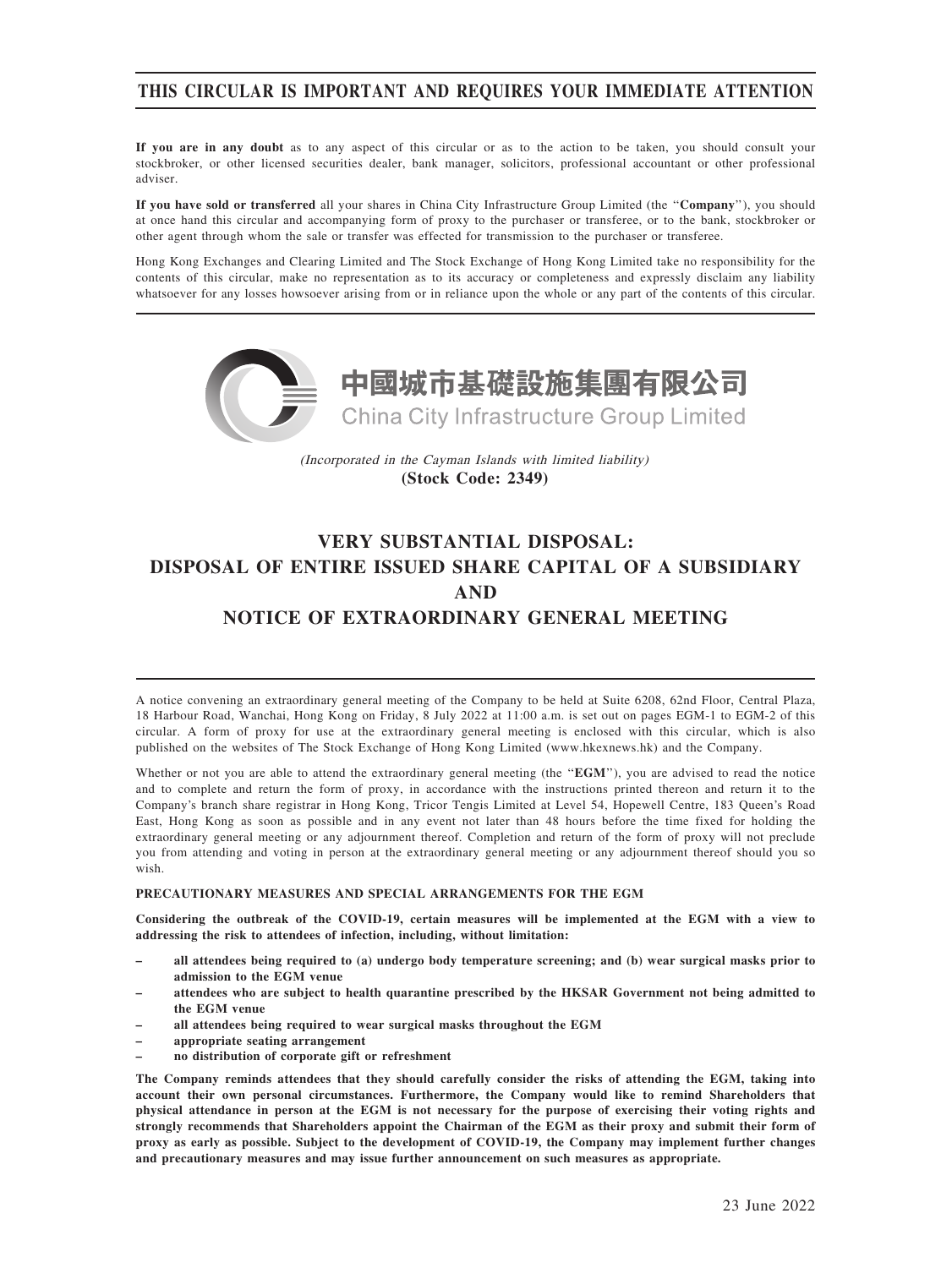# **CONTENTS**

# Pages

|  | Appendix III – Management discussion and analysis of the Remaining Group . III-1 |       |
|--|----------------------------------------------------------------------------------|-------|
|  | Appendix IV - Unaudited pro forma financial information                          |       |
|  |                                                                                  |       |
|  |                                                                                  | $V-1$ |
|  |                                                                                  |       |
|  |                                                                                  |       |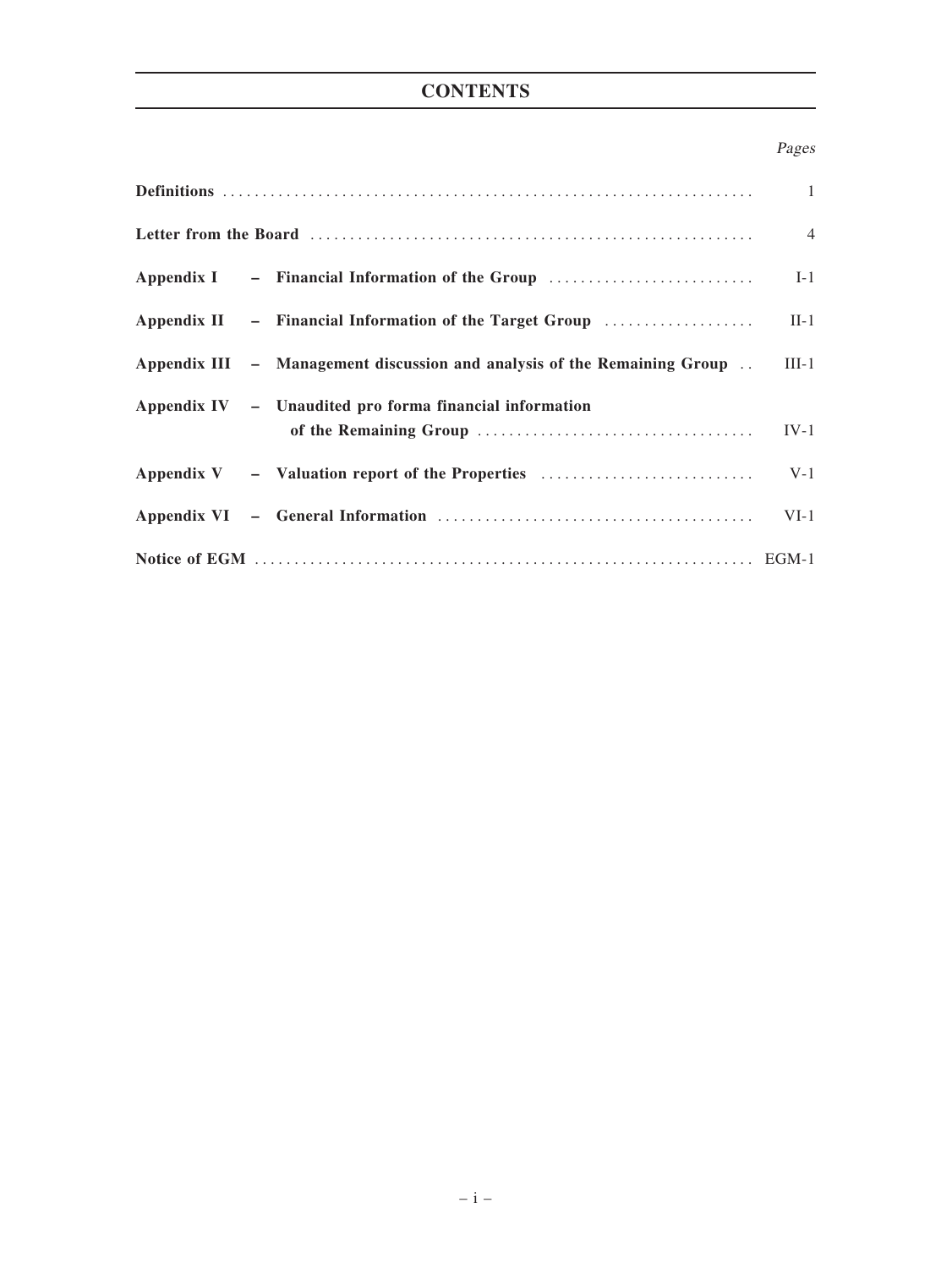# DEFINITIONS

|                                          |  |  |  |  | In this circular, unless the context otherwise requires, the following expressions shall have |  |
|------------------------------------------|--|--|--|--|-----------------------------------------------------------------------------------------------|--|
| the following meanings when used herein: |  |  |  |  |                                                                                               |  |

| "associates"                   | has the meaning ascribed to it under the Listing Rules                                                                                                                                                                                                                                                                                                                             |
|--------------------------------|------------------------------------------------------------------------------------------------------------------------------------------------------------------------------------------------------------------------------------------------------------------------------------------------------------------------------------------------------------------------------------|
| "Board"                        | board of the Directors                                                                                                                                                                                                                                                                                                                                                             |
| "Company"                      | China City Infrastructure Group Limited, a company<br>incorporated in the Cayman Islands with limited liability<br>and the issued Shares are listed on Main Board of the<br><b>Stock Exchange</b>                                                                                                                                                                                  |
| "Completion"                   | completion of the Disposal in accordance with the terms of<br>the Sale and Purchase Agreement                                                                                                                                                                                                                                                                                      |
| "connected person(s)"          | has the meaning ascribed to it under the Listing Rules                                                                                                                                                                                                                                                                                                                             |
| "Convertible Bonds"            | the convertible bonds with outstanding principal amount of<br>HK\$431,500,000 issued by the Company to the Purchaser                                                                                                                                                                                                                                                               |
| "Director(s)"                  | director(s) of the Company from time to time                                                                                                                                                                                                                                                                                                                                       |
| "Disposal"                     | the disposal of the Sale Shares as contemplated under the<br>Sale and Purchase Agreement                                                                                                                                                                                                                                                                                           |
| "EGM"                          | the extraordinary general meeting of the Company to be<br>held and convened for the Shareholders to approve the Sale<br>and Purchase Agreement and the transactions contemplated<br>thereunder                                                                                                                                                                                     |
| "Group"                        | the Company together with its subsidiaries                                                                                                                                                                                                                                                                                                                                         |
| "Hong Kong"                    | Hong Kong Special Administrative Region of the PRC                                                                                                                                                                                                                                                                                                                                 |
| "Hong Kong Subsidiary"         | 鳳珍企業有限公司 Mimiro Industrial Co. Limited, a<br>company incorporated in Hong Kong with limited liability<br>and a wholly owned subsidiary of the Target Company                                                                                                                                                                                                                       |
| "Independent Third Party(ies)" | any person(s) or company(ies) and their respective ultimate<br>beneficial owner(s), to the best of the Directors'<br>knowledge, information and belief having made all<br>reasonable enquiries, are not core connected persons of the<br>Company and are third parties independent of the Company<br>and its core connected persons in accordance with the<br><b>Listing Rules</b> |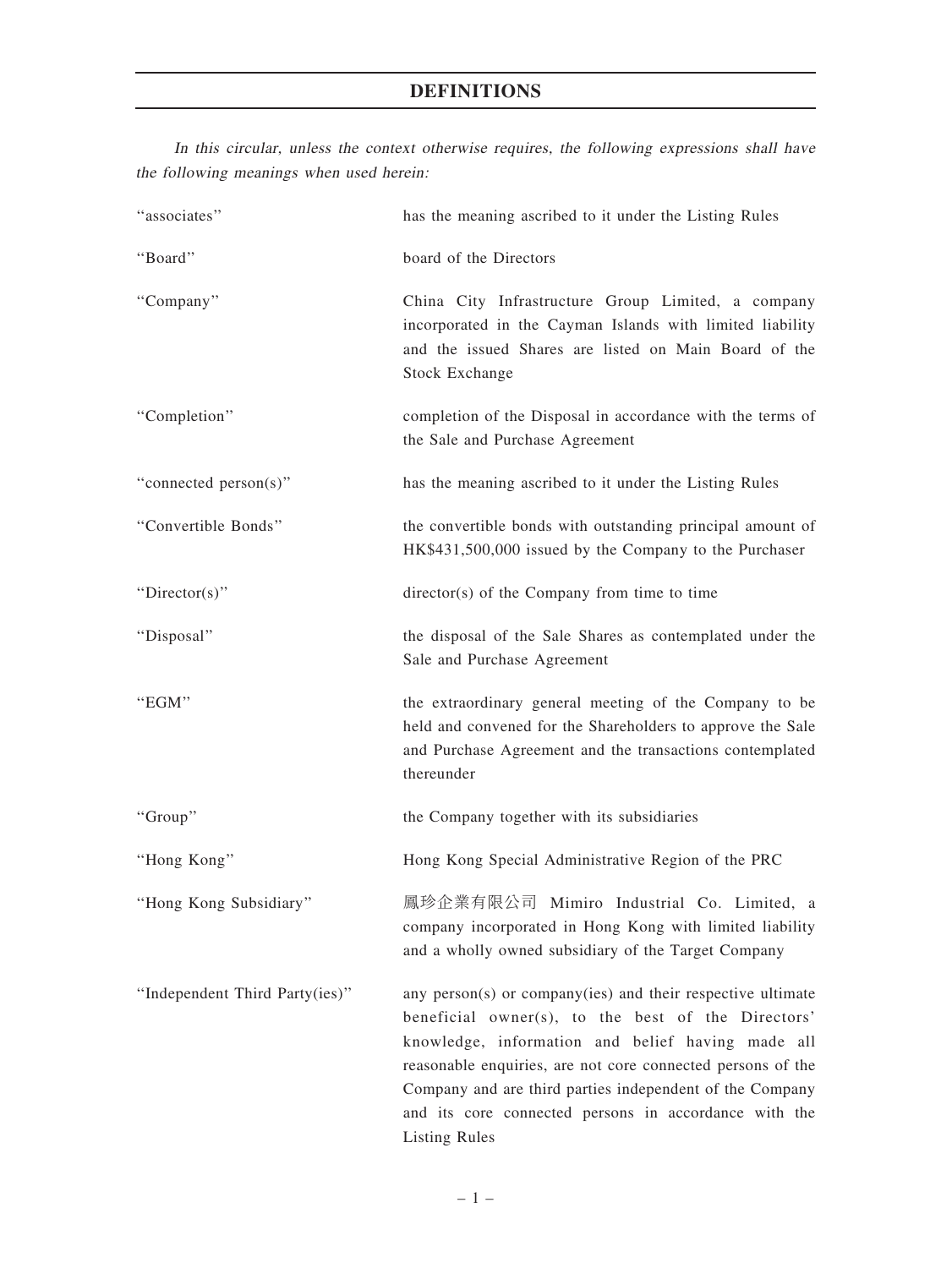# DEFINITIONS

| "Latest Practicable Date"     | 17 June 2022, being the latest practicable date prior to the<br>printing of this circular for ascertaining certain information<br>contained herein                                                                                                              |
|-------------------------------|-----------------------------------------------------------------------------------------------------------------------------------------------------------------------------------------------------------------------------------------------------------------|
| "PRC"                         | the People's Republic of China, which for the purpose of<br>this circular only excludes Hong Kong, the Macau Special<br>Administrative Region of the PRC and Taiwan                                                                                             |
| "PRC Subsidiary"              | 鳳珍實業發展(深圳)有限公司 (Fengzhen Industrial<br>Development (Shenzhen) Co. Limited)*, a company<br>established in the PRC and a wholly owned subsidiary of<br>the Hong Kong Subsidiary                                                                                   |
| "Property"                    | the property owned by the Target Group in Shenzhen, the<br><b>PRC</b>                                                                                                                                                                                           |
| "Promissory Note"             | the promissory note with outstanding principal amount of<br>HK\$53,500,000 issued by the Company to the Purchaser                                                                                                                                               |
| "Purchaser"                   | Sky Climber Development Limited, a company<br>incorporated in the British Virgin Islands with limited<br>liabilities                                                                                                                                            |
| "Purchaser Promissory Note"   | the 3-year promissory note in an aggregate principal<br>amount of HK\$100,000,000 to be issued by the Purchaser<br>to the Vendor (or as it may direct) to settle part of the<br>consideration payable by the Purchaser under the Sale and<br>Purchase Agreement |
| "Remaining Group"             | the Group excluding the Target Group                                                                                                                                                                                                                            |
| "Sale and Purchase Agreement" | the conditional sale and purchase Agreement dated 25<br>April 2022 and entered into between the Purchaser and the<br>Vendor in respect of the Disposal                                                                                                          |
| "Sale Shares"                 | the entire issued share capital of the Target Company                                                                                                                                                                                                           |
| "SFO"                         | Securities and Futures Ordinance (Chapter 571 of the Laws<br>of Hong Kong)                                                                                                                                                                                      |
| "Share $(s)$ "                | ordinary share(s) of $HK$0.10$ each in the share capital of<br>the Company                                                                                                                                                                                      |
| "Shareholder(s)"              | $holder(s)$ of the Share $(s)$                                                                                                                                                                                                                                  |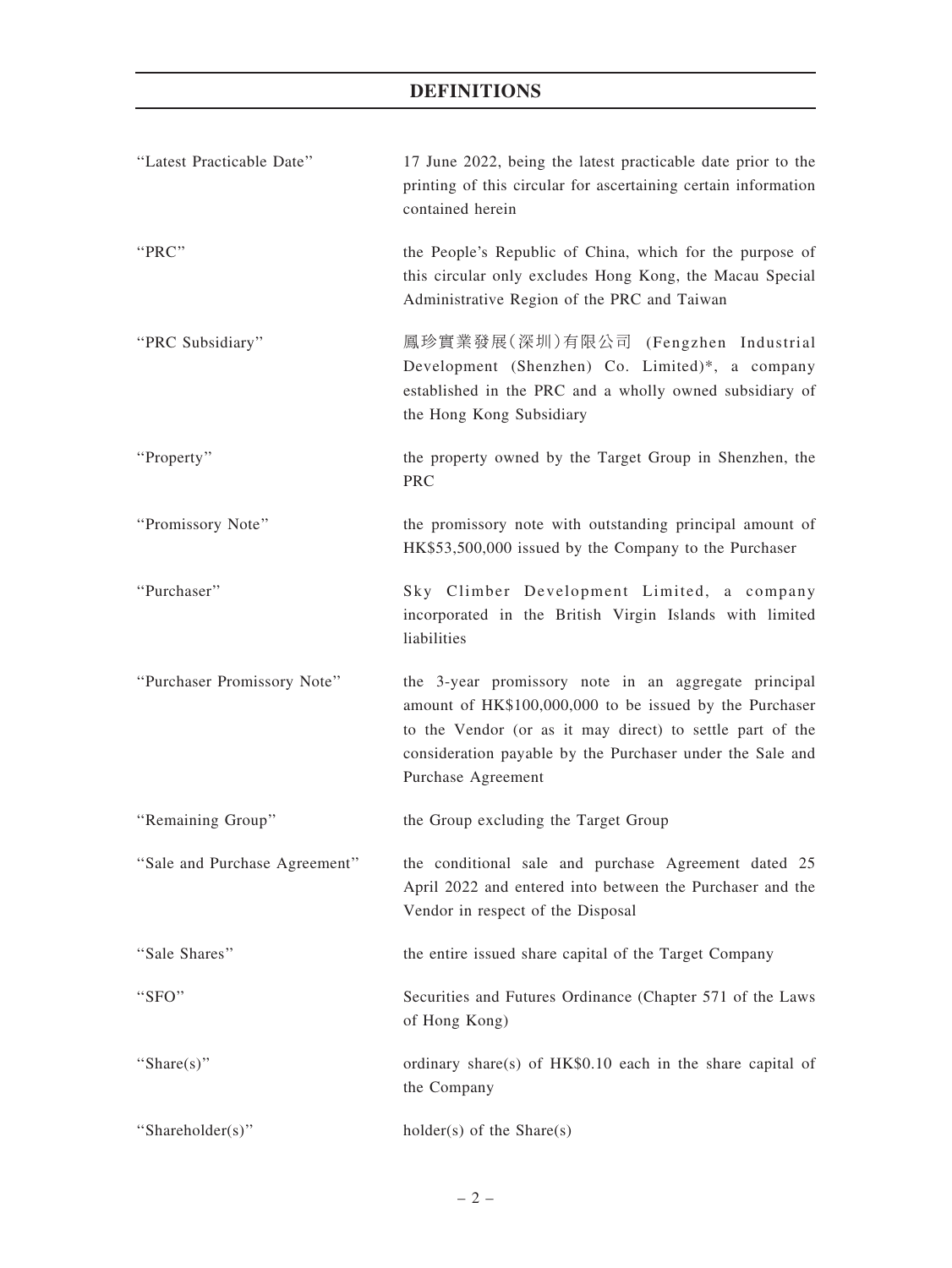# DEFINITIONS

| "Stock Exchange" | The Stock Exchange of Hong Kong Limited                                                                                  |  |  |  |  |
|------------------|--------------------------------------------------------------------------------------------------------------------------|--|--|--|--|
| "Target Company" | Precious Palace Enterprises Limited, a company<br>incorporated in the British Virgin Islands with limited<br>liabilities |  |  |  |  |
| "Target Group"   | the Target Company and its subsidiaries                                                                                  |  |  |  |  |
| "Vendor"         | Green City Development Limited, being a wholly owned<br>subsidiary of the Company                                        |  |  |  |  |
| " $HKS$ "        | Hong Kong dollar(s), the lawful currency of Hong Kong                                                                    |  |  |  |  |
| " $RMB"$         | Renminbi, the lawful currency of the PRC                                                                                 |  |  |  |  |
| $\lq\lq q_0$ "   | per cent.                                                                                                                |  |  |  |  |

For the purpose of illustration only and unless otherwise stated, the translation of RMB into HK\$ in this circular is based on the approximate exchange rate of HK\$1.0 <sup>=</sup> RMB0.84. Such translation should not be construed as <sup>a</sup> representation that the amounts in question have been, could have been or could be converted at any particular rate or at all.

\* For identification purpose only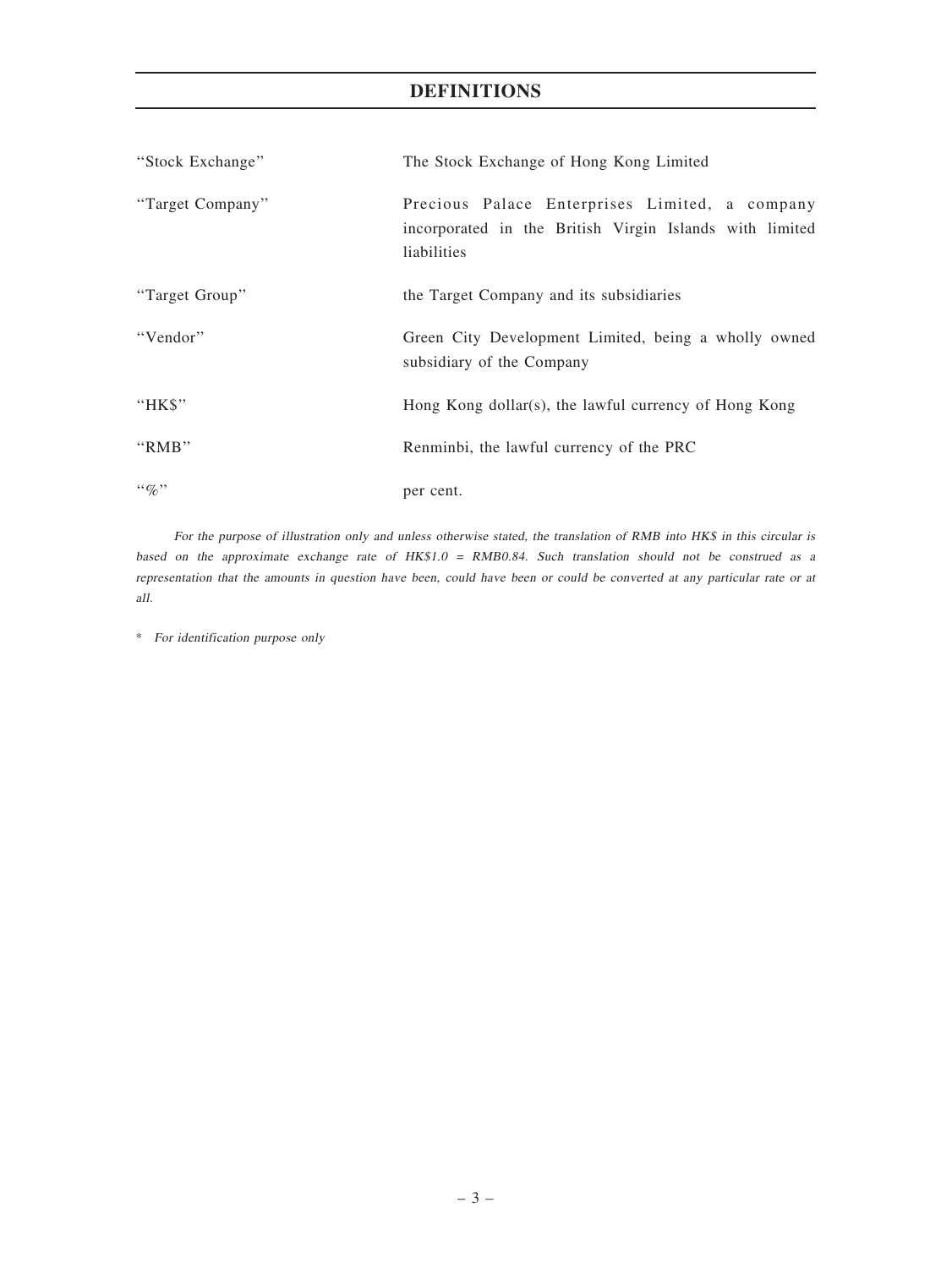

(Incorporated in the Cayman Islands with limited liability) **(Stock Code: 2349)**

Executive Directors: Mr. Li Chao Bo (Chairman) Mr. Ji Jiaming Mr. Ye Tianfang (Chief Executive Officer)

Non-executive Director: Mr. Zhang Guiqing

Independent non-executive Directors: Mr. Ng Chi Ho, Dennis Mr. Kwok Kin Wa Ms. Kwong Mei Wan, Cally

Registered office: Cricket Square Hutchins Drive P.O. Box 2681 Grand Cayman KY1-1111 Cayman Islands

Principal place of business in Hong Kong: Suite 6208, 62nd Floor Central Plaza 18 Harbour Road Wanchai Hong Kong

23 June 2022

To the Shareholders

Dear Sir or Madam,

# VERY SUBSTANTIAL DISPOSAL: DISPOSAL OF ENTIRE ISSUED SHARE CAPITAL OF A SUBSIDIARY

# INTRODUCTION

Reference is made to the announcement of the Company dated 25 April 2022, pursuant to which the Board announces that on 25 April 2022, the Vendor entered into the Sale and Purchase Agreement with the Purchaser pursuant to which the Vendor agreed to sell and the Purchaser agreed to acquire the Sale Shares for a total consideration of HK\$840,000,000, which constitutes a very substantial disposal on the part of the Company under Chapter 14 of the Listing Rules.

The purpose of this circular is to provide you with, among other things, (i) further details of the Disposal; (ii) the valuation report of the properties; (iii) the unaudited pro forma financial information of the Remaining Group; and (iv) the notice of EGM and other information as required under the Listing Rules.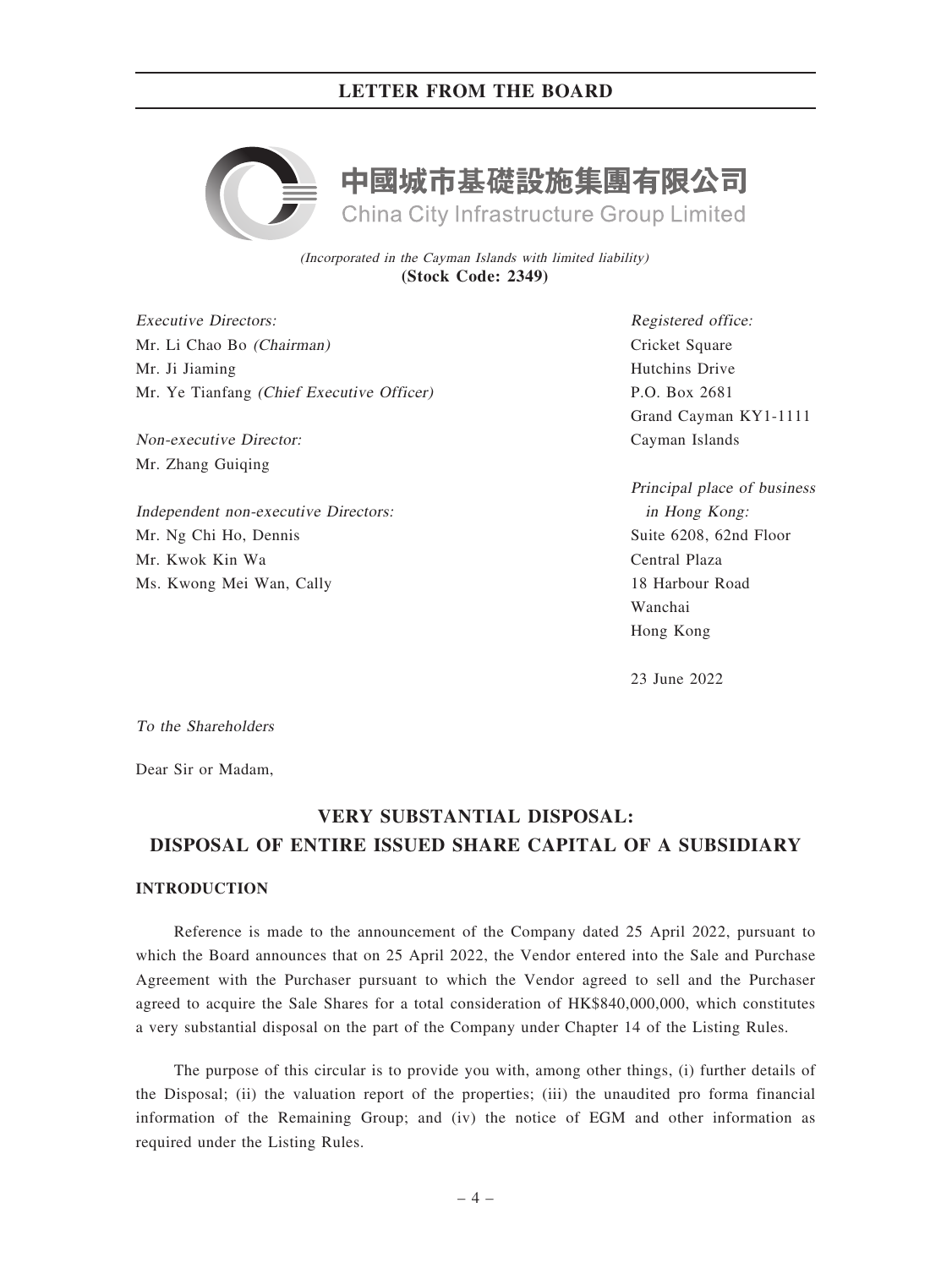### THE DISPOSAL

On 25 April 2022 (after trading hours), the Vendor entered into the Sale and Purchase Agreement with the Purchaser pursuant to which the Vendor agreed to sell and the Purchaser agreed to acquire the Sale Shares for a total consideration of HK\$840,000,000.

### Sale and Purchase Agreement

Date: 25 April 2022 (after trading hours)

Parties: (1) Vendor

(2) Purchaser

The Purchaser is a company incorporated in the British Virgin Islands with limited liability and is principally engaged in investment holdings. As at the date of the Sale and Purchase Agreement, the Purchaser is the holder of the Convertible Bonds and the Promissory Note.

To the best of the Directors' knowledge, information and belief having made all reasonable enquiries, the ultimate beneficial owner of the Purchaser is Mr. Yang Zhixiong and the Purchaser and its ultimate beneficial owner are Independent Third Parties.

The Vendor is a wholly owned subsidiary of the Company incorporated in the British Virgin Islands and is principally engaged in investment holdings.

To the best of the Directors' knowledge, information and belief having made all reasonable enquiry, there is, and in the past twelve months, (except for the Convertible Bonds and the Promissory Note), there has been, no material loan arrangement between (a) the Purchaser, any of its directors and legal representatives and/or any ultimate beneficial owner(s) of the Purchaser who can exert influence on the transaction; and (b) the Company, any connected person at the Company's level and/or any connected person of the Company's subsidiaries involved in the transaction.

## Assets to be disposed

Pursuant to the Sale and Purchase Agreement, the Purchaser has conditionally agreed to acquire and the Vendor has conditionally agreed to sell the Sale Shares. The Sale Shares represent the entire issued share capital of the Target Company.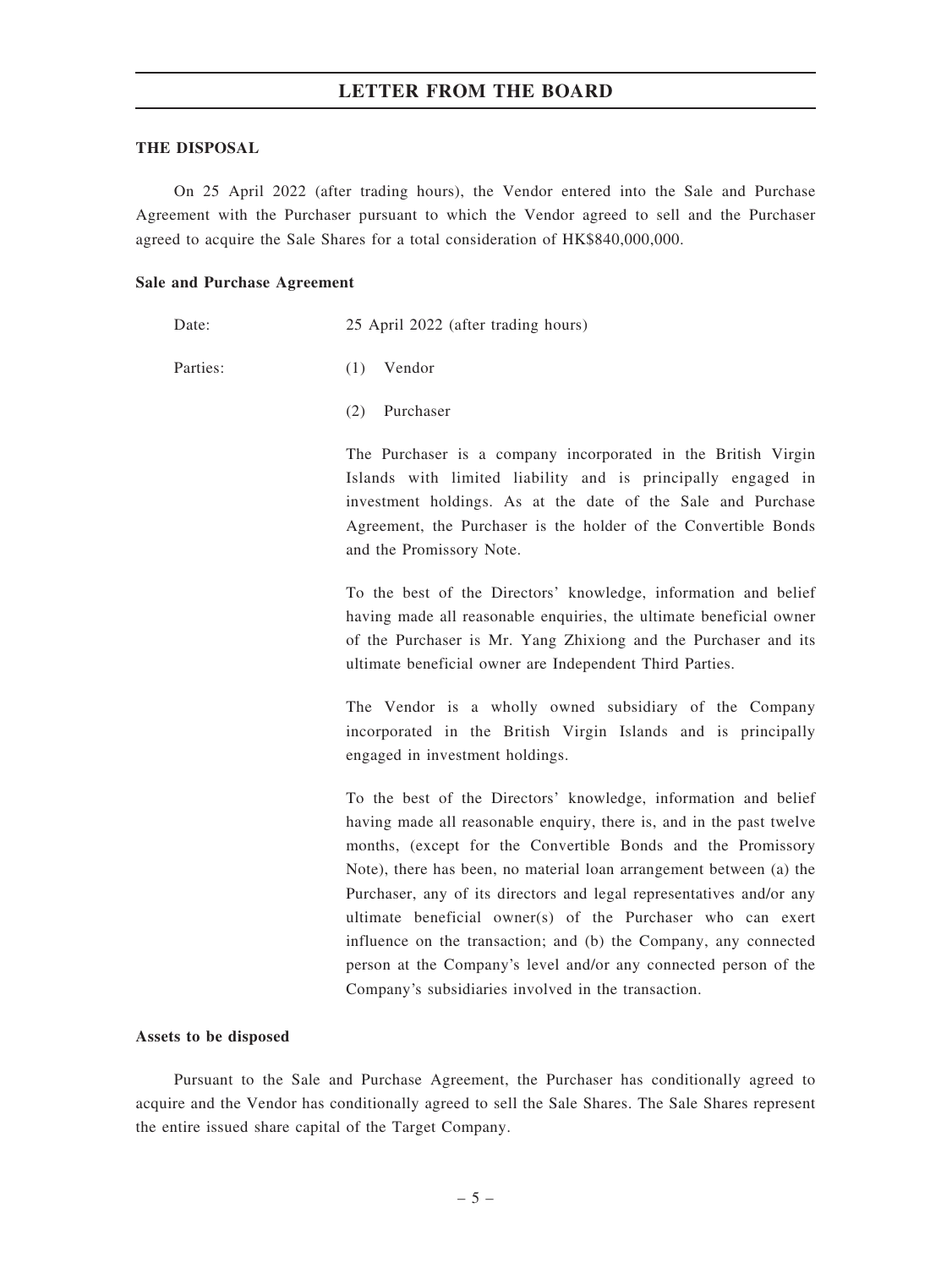# Consideration

The total consideration for the Disposal is HK\$840,000,000, which shall be payable by the Purchaser to the Vendor in the following manner (or in such other manner as may be agreed by the parties):

- (1) as to HK\$431,500,000 shall be paid by way of set off against the Convertible Bonds in the principal amount of HK\$431,500,000 held by the Purchaser on a dollar-to-dollar basis;
- (2) as to HK\$53,500,000 shall be paid by way of set off against the Promissory Note in the principal amount of HK\$53,500,000 held by the Purchaser on a dollar-to-dollar basis;
- (3) as to HK\$255,000,000 shall be paid by the Purchaser within 60 days from the date of passing the relevant resolution at the EGM by way of cashier order (or in such other manner as the parties thereto may agree);
- (4) as to HK\$100,000,000 shall be paid by the Purchaser by way of issue of the Purchaser Promissory Note in the principal amount of HK\$100,000,000 in favour of the Vendor.

The Purchaser undertakes that it will not enforce any terms of the Convertible Bonds and/or the Promissory Note before Completion, including but not limited to any conversion of the Convertible Bonds.

The consideration for the Disposal was determined with reference to the valuation of the Property and the financial position of the Target Company and arrived at after arm's length negotiations between the parties to the Sale and Purchase Agreement. The Directors (including the independent non-executive Directors) consider the terms of the Disposal (including but not limited to the consideration) to be fair and reasonable and on normal commercial terms and are in the interests of the Company and the Shareholders as a whole.

The valuation of Property was arrived at with the adoption of market approach performed by an independent valuer, AP Appraisal Limited, based on the comparable transactions method. The comparable transactions method is based on prices realised in actual transactions and/or asking prices of comparable properties. Comparable properties of similar size, character and location are analysed and carefully weighed against all the respective advantages and disadvantages of each property in order to arrive at a fair comparison of value. According to the valuation, the fair value of the Property as at 31 December 2021 was approximately HKD956,097,000, which is also the book value of the Property.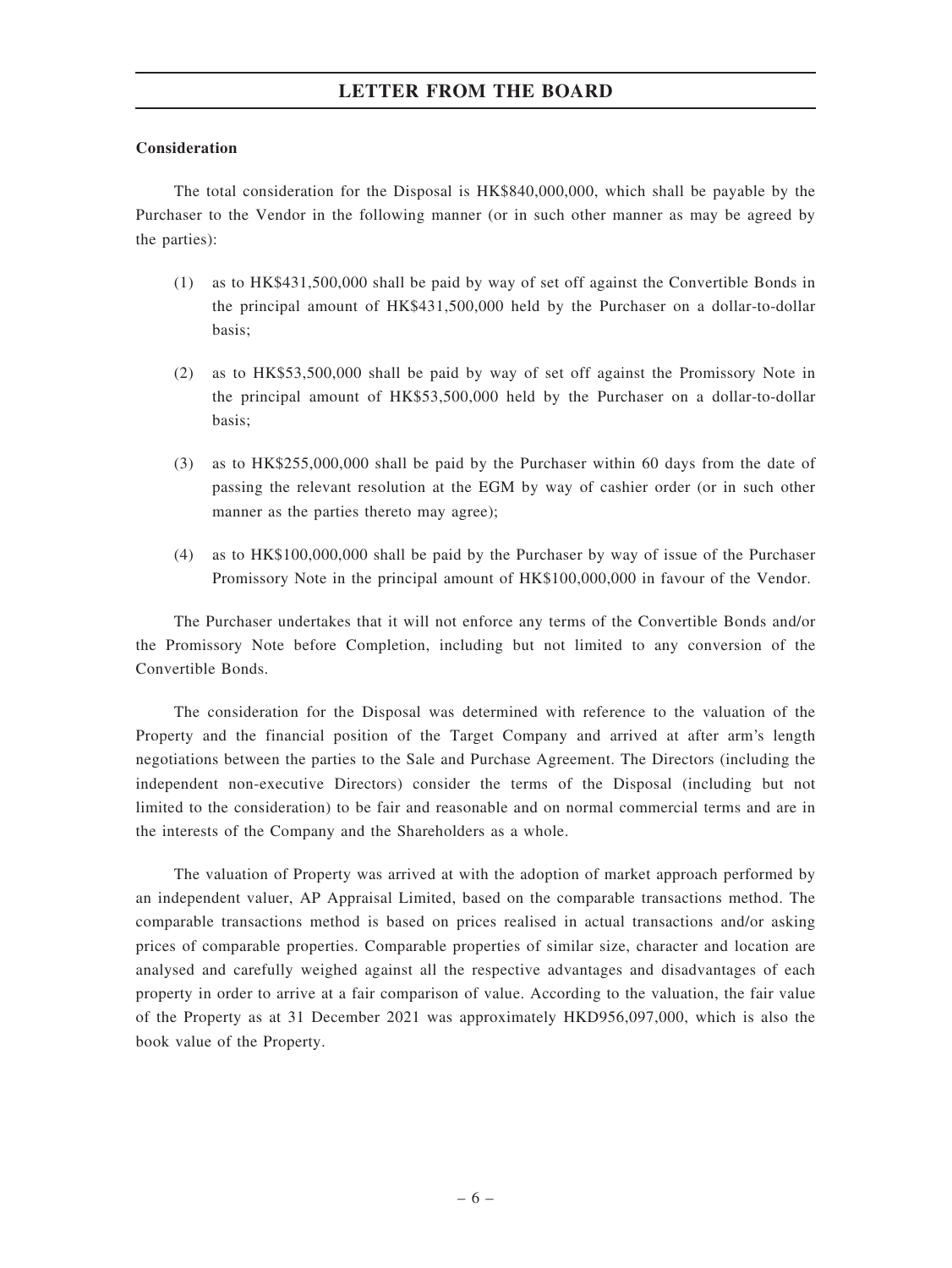Whilst part of the Consideration will be settled by the Purchaser Promissory Note upon Completion, it is noted that the Purchaser would have already settled substantial part of the consideration payable and the Purchaser Promissory Note represents a relatively small portion of the whole consideration. The Company understands that the settlement by the Purchaser Promissory Note was due to the internal funding arrangement of the Purchaser. As shown in Appendix II of the circular, the net asset value of the Target Group substantially exceeds the outstanding amount under the Purchaser Promissory Note and the Purchaser will become the owner of the Target Group upon Completion. In the unlikely event that the Purchaser has no other means to settle the Purchaser Promissory Note when it becomes due, the Purchaser can still mortgage the assets of the Target Group or dispose of the Target Group and the proceeds therefrom should be more than sufficient to cover and repay the Purchaser Promissory Note. As such, the Company considers that the credit risk is relatively low and the settlement of part of the consideration by the Purchaser Promissory Note is in the interest of the Company and its Shareholders as a whole.

## Principal Terms of the Purchaser Promissory Note

| Issuer:           | The Purchaser                                                                                                                                                                                                                                                                                                                                                                                                                                             |
|-------------------|-----------------------------------------------------------------------------------------------------------------------------------------------------------------------------------------------------------------------------------------------------------------------------------------------------------------------------------------------------------------------------------------------------------------------------------------------------------|
| Principal amount: | HK\$100,000,000                                                                                                                                                                                                                                                                                                                                                                                                                                           |
| Maturity Date:    | The third anniversary of the date of issue of the Purchaser<br>Promissory Note                                                                                                                                                                                                                                                                                                                                                                            |
| Redemption:       | The Purchaser may at any time before the maturity date by written<br>notices to relevant holder(s) of the Promissory Note, redeem the<br>Purchaser Promissory Note (in whole or in part) at 100% to the<br>principal amount of the part of the Promissory Note to be<br>redeemed.<br>Any amount of the Purchaser Promissory Note which remains<br>outstanding on the maturity date shall be redeemed at 100% of its<br>then outstanding principal amount. |
| Interest:         | The Purchaser Promissory Note shall bear interest at the rate of 3%<br>per annum payable upon redemption or maturity.                                                                                                                                                                                                                                                                                                                                     |
| Transferability:  | The Purchaser Promissory Note may be transferrable to any<br>transferee subject to prior written notice to the Purchaser.                                                                                                                                                                                                                                                                                                                                 |
| Listing:          | The Purchaser Promissory Note will not be listed on the Stock<br>Exchange or any other stock exchange.                                                                                                                                                                                                                                                                                                                                                    |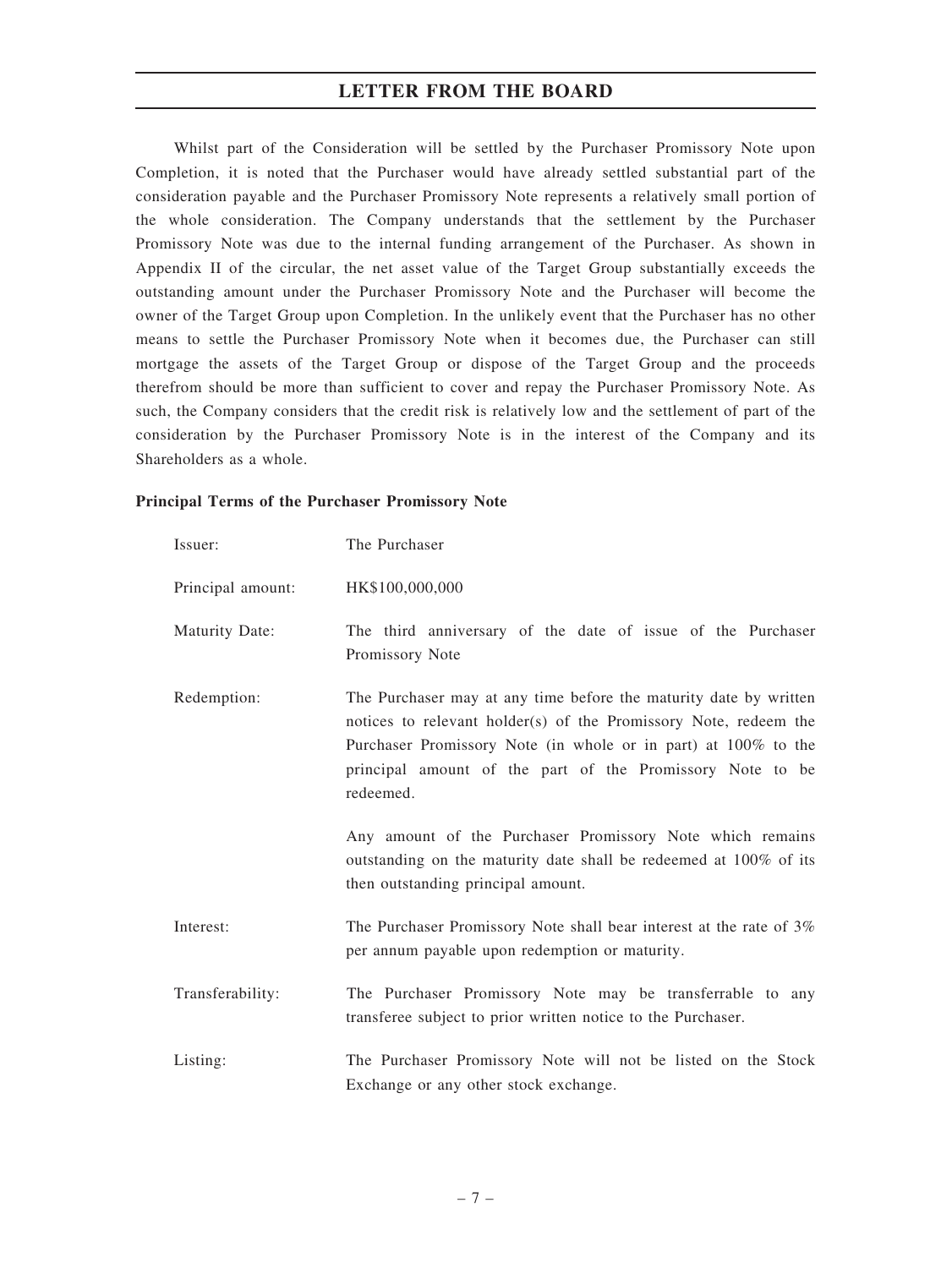### Conditions precedent

The Disposal is conditional upon the satisfaction of the following:

- (1) the passing of necessary resolution(s) by the Shareholders at the EGM approving the Sale and Purchase Agreement and the transactions contemplated thereunder;
- (2) all necessary consents and approvals to be obtained by the Vendor and the Company having been obtained;
- (3) all necessary consents and approvals to be obtained by the Purchaser having been obtained.

If the conditions are not fulfilled on or before 31 August 2022 (or such later date as the parties may agree), the Sale and Purchase Agreement shall cease and terminate and thereafter neither party to the Sale and Purchase Agreement shall have any obligations and liabilities towards each other hereunder save for any antecedent breaches of the terms hereof.

### Completion

Completion is expected to take place within three Business Day after the fulfillment (or waiver) of the conditions (or such later date as the parties to the Sale and Purchase Agreement may agree) mentioned above.

Upon Completion, the Target Company will cease to be a subsidiary of the Company and the Company will cease to have interests in the Target Company and the financial results of the Target Group will no longer be consolidated into the financial statements of the Group.

## INFORMATION ON THE TARGET COMPANY

The Target Company is a company incorporated in the British Virgin Islands with limited liability and is principally engaged in investment holding. The Target Company is the legal and beneficial owner of the entire equity interests of the Hong Kong Subsidiary, which in turn holds the entire equity interests of the PRC Subsidiary. The PRC Subsidiary is the legal and beneficial owner of the Property. Upon Completion, the Target Company will cease to be a subsidiary of the Company and the financial results of the Target Group will no longer be consolidated into the financial statements of the Group.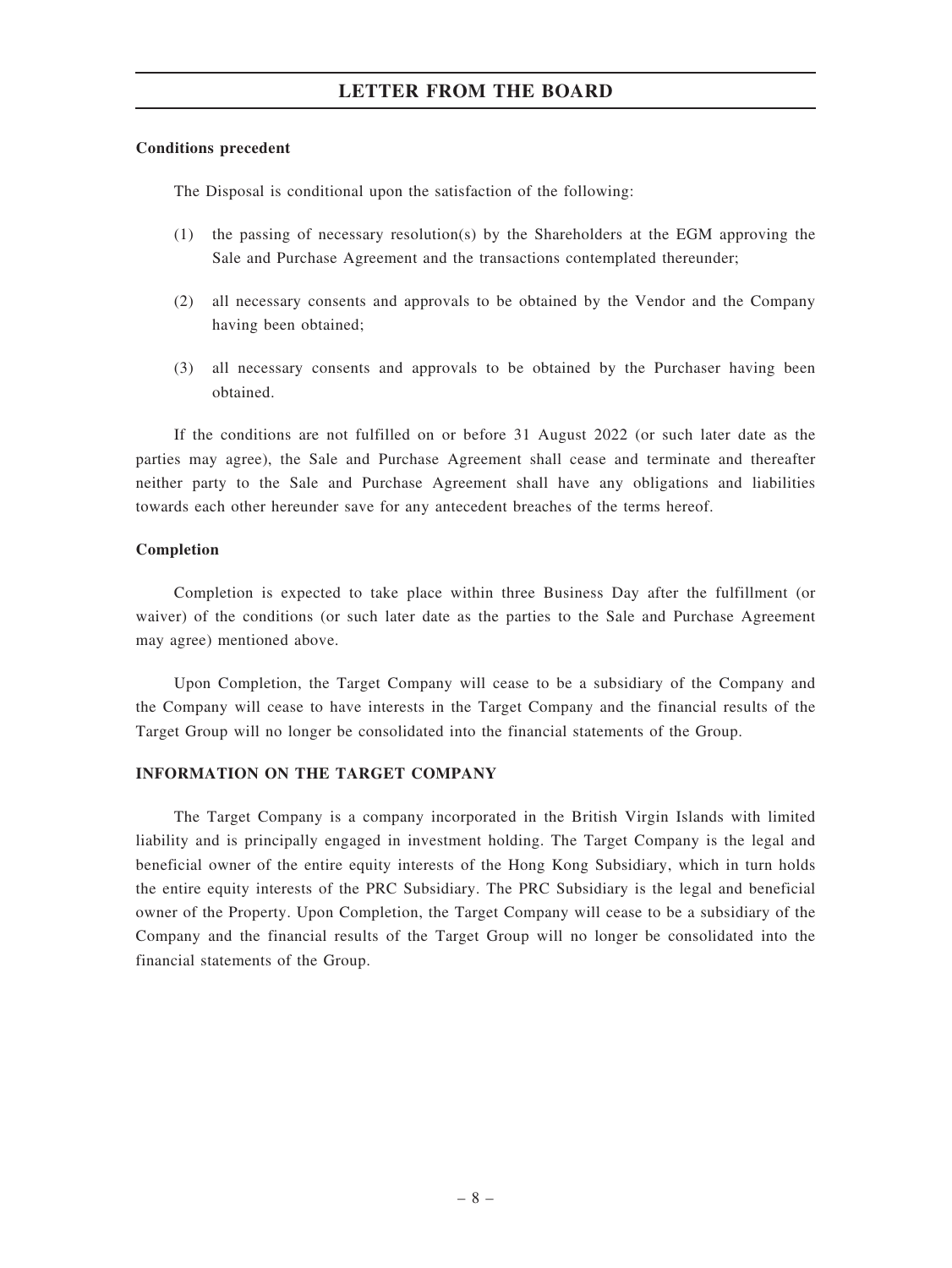The PRC Subsidiary is currently holding the Property located in Shenzhen, the PRC. The Property comprises property complex in Shenzhen, the PRC with land area of approximately 14,971.1 square meters and construction gross floor area of approximately 36,875.72 square meters. The Property consists of two factories with total gross floor area of approximately 15,251.76 square meters, two staff houses with total gross floor area of 5,588.86 square meters, one commercial buildings with gross floor area of 12,248.64 square meters and a commercial and residential complex with gross floor area of approximately 3,786.46 square meters. The Property is the only significant assets of the Target Group.

The unaudited consolidated financial information of the Target Group for the year ended 31 December 2020 and 2021 and prepared in accordance with the accounting principles generally accepted in Hong Kong are as follows:

|                          | For the year | For the year |  |
|--------------------------|--------------|--------------|--|
|                          | ended        | ended        |  |
|                          | 31 December  | 31 December  |  |
|                          | 2020         | 2021         |  |
|                          | HK\$'000     | HK\$'000     |  |
|                          | (unaudited)  | (unaudited)  |  |
| Turnover                 | 12,921       | 12,834       |  |
| Net loss before taxation | (156, 057)   | (21, 151)    |  |
| Net loss after taxation  | (112,518)    | (16, 332)    |  |
| Net asset value          | 849,232      | 832,900      |  |

The net asset value of the Target Group was approximately HK\$535 million as at 31 December 2018. The fair value of the consideration for the acquisition as disclosed in the circular of the Company dated 21 June 2019 was approximately HK\$788 million. The increases in the net asset value of the Target Group from the two years were primarily due to the goodwill arising in the acquisition and also the changes in the fair value of investment property.

## REASONS FOR THE DISPOSAL

The Group is principally engaged in the property development and investment business, hotel business, property management business and infrastructure business.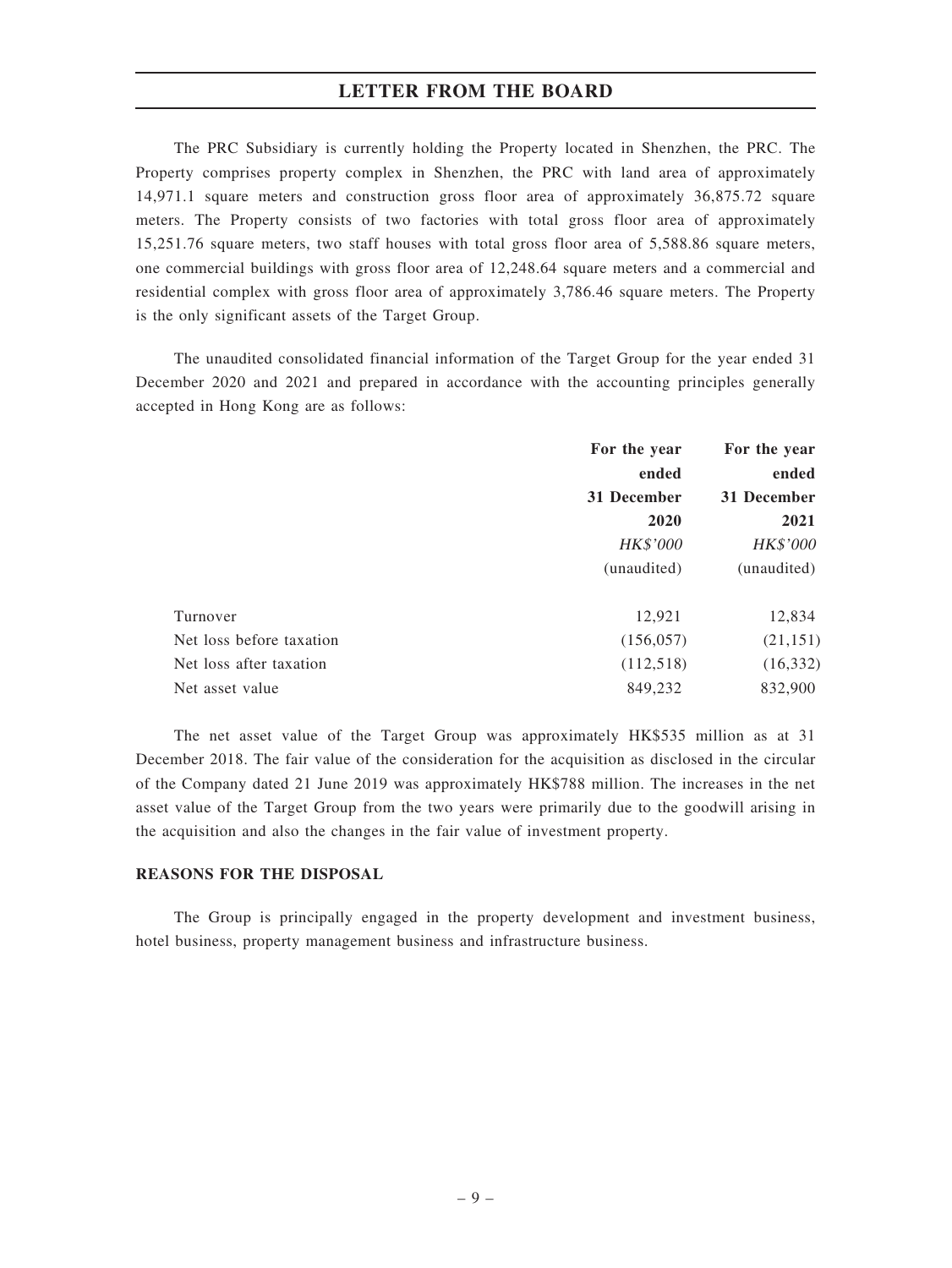Reference is made to the circular of the Company dated 21 June 2019 in relation to the acquisition of the Target Company by the Group. As disclosed in the circular, the Group had intention to redevelop the Property under redevelopment plan. However, the COVID-19 pandemic outbreak in the year of 2020 has inevitably delayed the approval process by the relevant authority. The disruption also caused delay in the implementation of the redevelopment plan and there is uncertainty in the future PRC property market. As such, the Company considers that it would be in the interests for the Group to realize its investments in the Target Group to focus on its other existing businesses.

Based on the net asset position of management accounts of the Target Group as at 31 December 2021, it is estimated that upon Completion, the Group will record a gain of approximately HK\$7,100,000 on the Disposal, which is calculated by the Consideration minus the net assets of the Target Group (including the goodwill of the Target Group) and release of accumulated translation reserve as at 31 December 2021. The actual gain or loss as a result of the Disposal to be recorded by the Group is subject to final audit to be performed by the Company's auditors. After deducting the expenses relating to the Disposal (including the professional fee and administrative fees) and the set off against the Convertible Bonds and the Promissory Note, it is expected that there will be a net of proceed of approximately HK\$254,000,000 (excluding the repayment sums from the Purchaser Promissory Notes) attributable to the Disposal. The Company intends to use approximately HK\$230,000,000 of the net proceeds for repayment of debts and approximately HK\$24,000,000 for general working capital of the Group. The Company intends to use approximately HK\$230,000,000 of the net proceeds for repayment of debts and approximately HK\$24,000,000 for general working capital of the Group, of which approximately HK\$20,000,000 is for staff cost and approximately HK\$4,000,000 is for rental payments. The repayment sums from the Purchaser Promissory Note of approximately HK\$100,000,000 in aggregate will be applied towards the general working capital and business development of the Group. For general working capital, the Company intends to use approximately HK\$24,000,000 for staff cost, approximately HK\$4,000,000 for rental payments, approximately HK\$1,500,000 for professional fee and approximately HK\$2,500,000 for general administrative expenses. The remaining HK\$68,000,000 will be applied towards business development of the Group, of which approximately HK\$8,000,000 will be applied for the maintenance and renovation of the shopping mall located in Wuhan operating by a wholly owned subsidiary and approximately HK\$60,000,000 for seeking potential investment related to property development business or other infrastructure business. Due to uncertainty of the global economy, the Company will consider carefully for any investment in the property development business or other infrastructure business.

The Board is of the view that the Disposal provides a good opportunity for the Group to realize its investment in the Target Company and focus its resources to develop its other existing businesses with prospects.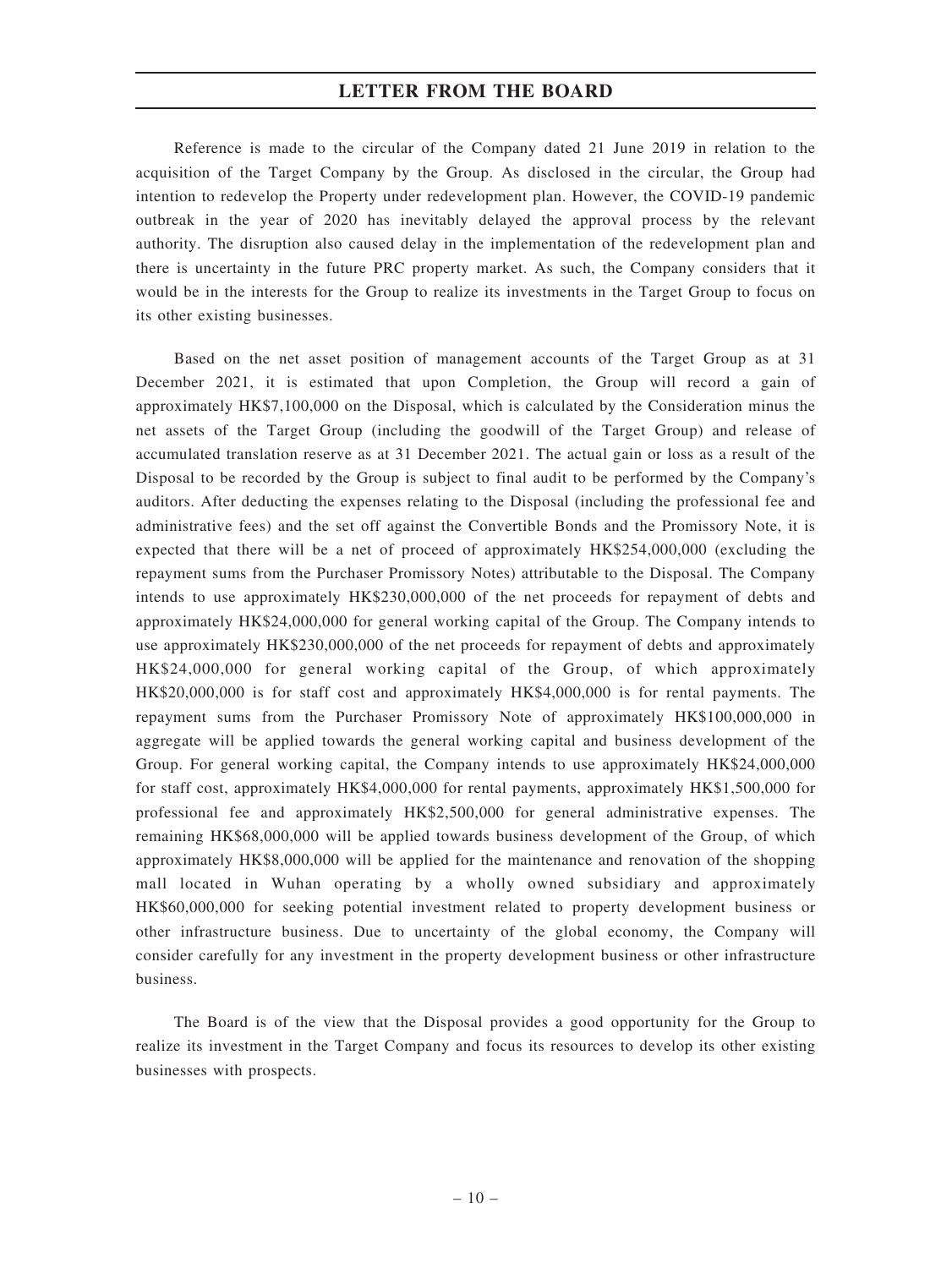Furthermore, since the Convertible Bonds and the Promissory Notes would be due in the year of 2022, the Disposal and the set off arrangement against the Convertible Bonds and the Promissory Notes will also allow the reduction of the overall gearing of the Group without incurring substantial cash outflow. The Disposal could help to reduce the Group's debt and reduce the finance cost, which will in turn improve the cashflow of the Group.

The business activity of the Target Group is classified under the property investment business segment because of the rental income generated by the Target Group. The remaining businesses of the Group upon the completion of the Disposal are property development business, property investment business, hotel business and property management business. These businesses except the property development business (which would depend upon the market circumstances as explained below) have provided stable income streams to the Company.

According to the audited consolidated financial results of the Company for the year ended 31 December 2021, the revenue of the Group and the revenue of property investment business segment were approximately HK\$75,085,000 and approximately HK\$39,658,000 for the year ended 31 December 2021 respectively. The unaudited revenue for the year ended 31 December 2021 of the Target Group was approximately HK\$12,834,000 which was approximately 17.1% of the total revenue of the Group and 32.4% of the revenue of the property investment business segment.

Upon the completion of the Disposal, the Group will continue to hold Future City Shopping Centre (''Future City'') located in Wuhan in relation to the property investment business segment. The total leasable area of Future City is approximately 55,029 sq. m. and contributes approximately HK\$26,824,000 rental incomes to the Group for the year ended 31 December 2021.

In respect of the property development business of the Group, the Company will keep looking for appropriate potential property development project(s) which will benefit to the Company and Shareholders as a whole. However, due to uncertainty of the global economy, the resources of the Company and also the impact of the COVID-19 epidemic, the Company will consider carefully for any investment in the property development business which requires a significant amount of financial supporting, capital expenditure and time for completion.

Taking into consideration of the aforesaid, the Directors (including the independent nonexecutive Directors) consider that the terms of the Disposal are fair and reasonable and are on normal commercial terms and are in the interests of the Company and the Shareholders as a whole.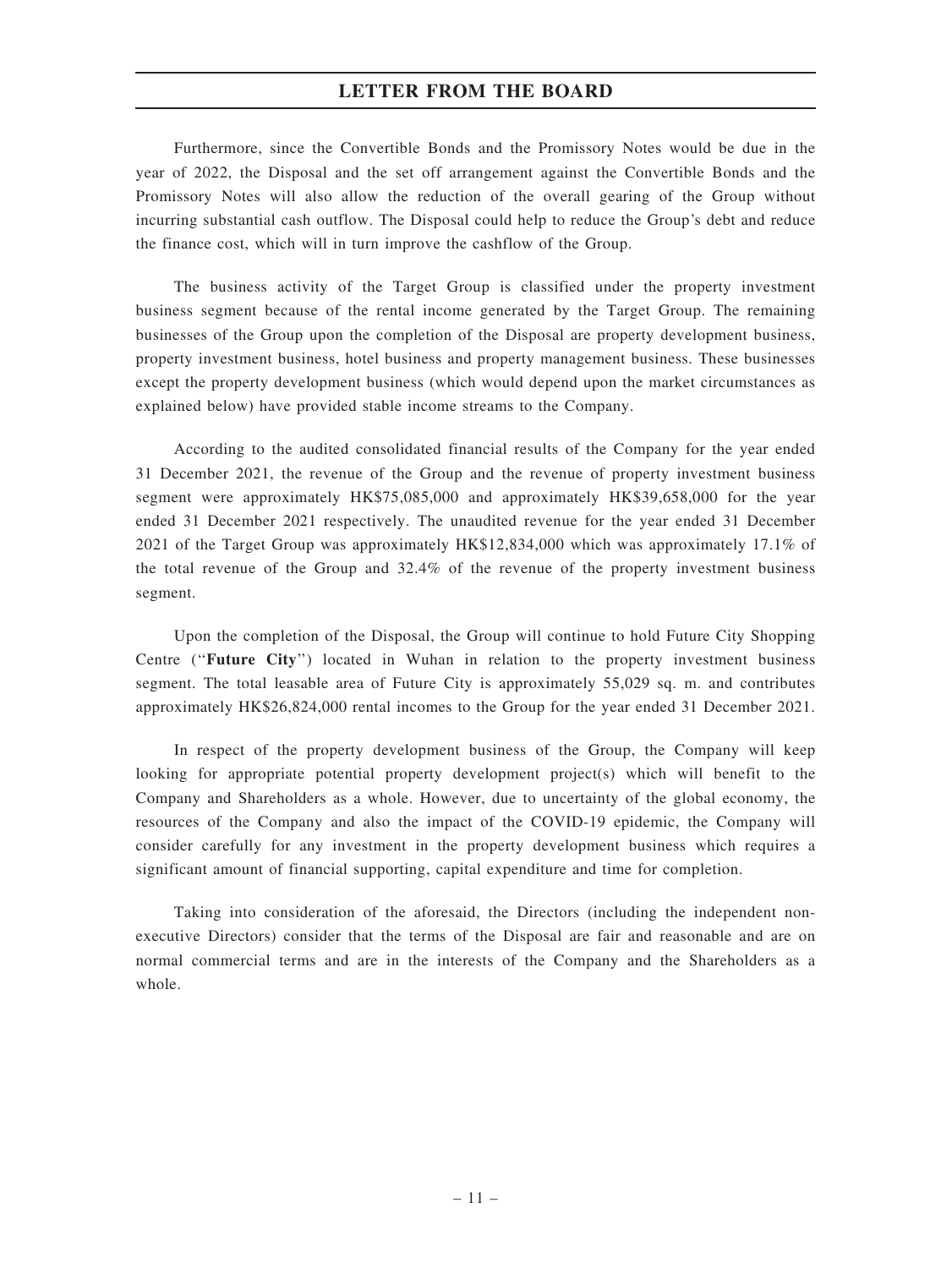### **EGM**

The EGM will be convened and held at Suite 6208, 62nd Floor, Central Plaza, 18 Harbour Road, Wanchai, Hong Kong on Friday, 8 July 2022 at 11:00 a.m. for the Shareholders to approve the Sale and Purchase Agreement and the transactions contemplated thereunder. A notice convening the EGM is set out on pages EGM-1 to EGM-2 of this circular. Whether or not you are able to attend the EGM, you are requested to complete the form of proxy in accordance with the instructions printed thereon and return the same to the Company's branch share registrar in Hong Kong, Tricor Tengis Limited at Level 54, Hopewell Centre, 183 Queen's Road East, Wanchai, Hong Kong as soon as possible and in any event not later than 48 hours before the time appointed for the holding of the EGM or any adjournment thereof. Completion and return of the form of proxy shall not preclude you from attending and voting at the EGM if you so wish.

To the best of the knowledge, information and belief of the Directors having made all reasonable enquiries, no Shareholder has a material interest in the transactions contemplated under the Sale and Purchase Agreement. As such, no Shareholder is required to abstain from voting under the Listing Rules at the EGM on the resolution(s) to approve the Sale and Purchase Agreement and the transactions contemplated thereunder.

### RECOMMENDATION

The Board (including the independent non-executive Directors) is of the view that the terms and conditions of the Sale and Purchase Agreement are on normal commercial terms and are fair and reasonable and in the interests of the Company and the Shareholders as a whole. Accordingly, the Board recommends the Shareholders to vote in favour of the resolution to be proposed at the EGM to approve the Sale and Purchase Agreement and the transactions contemplated thereunder.

### ADDITIONAL INFORMATION

Your attention is drawn to the additional information set out in the appendices to this circular.

> By order of the Board China City Infrastructure Group Limited Li Chao Bo Chairman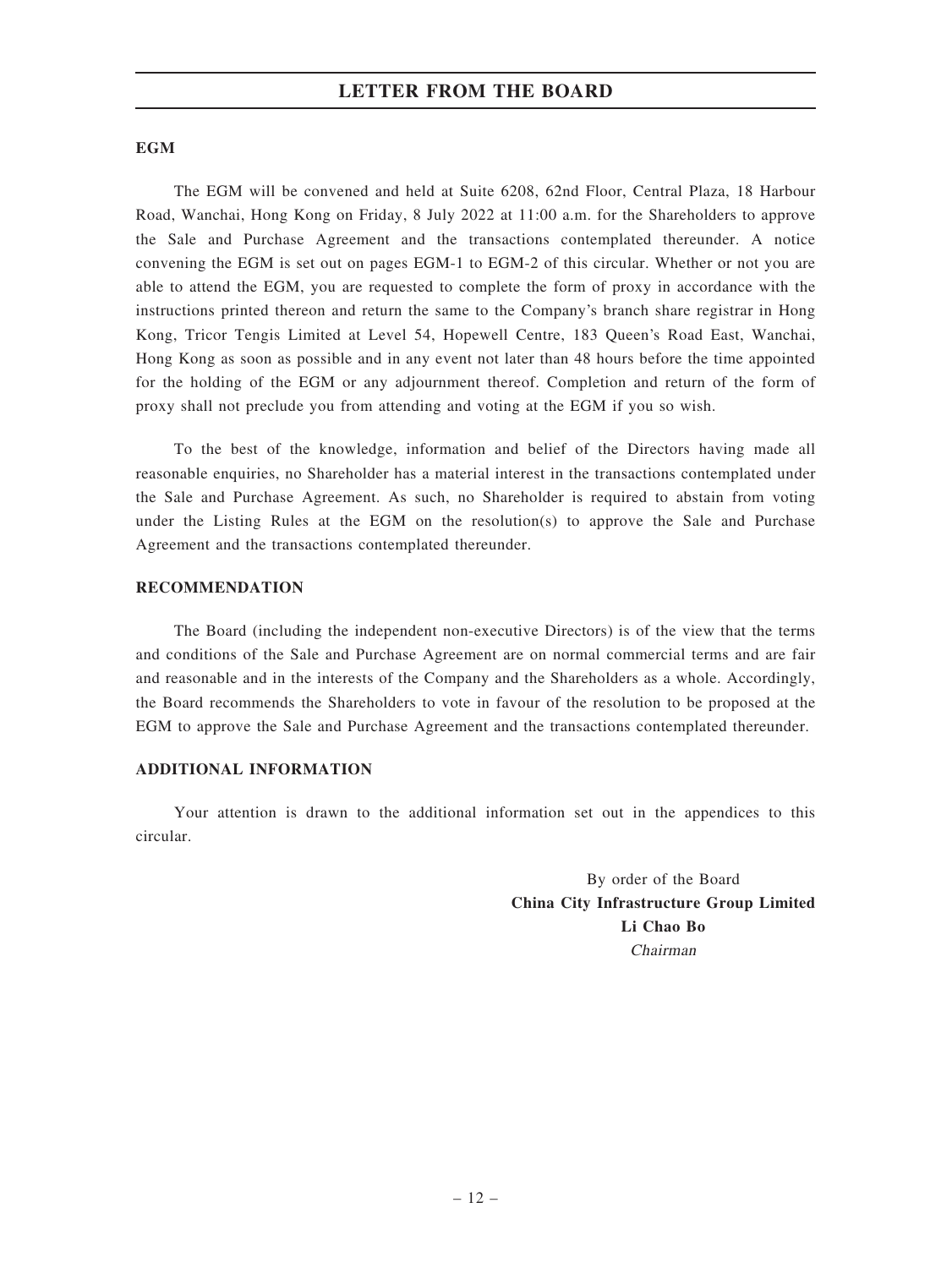### I. FINANCIAL INFORMATION OF THE GROUP

The consolidated financial statements of the Group, together with the accompanying notes, for each of the three years ended 31 December 2019, 2020 and 2021 are disclosed in the annual reports of the Company for the financial years ended 31 December 2019 (pages 62 to 164), 31 December 2020 (pages 59 to 154), and 31 December 2021 (pages 61 to 148), respectively, and are incorporated by reference into this circular.

The said annual reports of the Company are available on the Company's website at www.city-infrastructure.com and website of the Stock Exchange at www.hkexnews.hk through the links below:

https://www1.hkexnews.hk/listedco/listconews/sehk/2020/0515/2020051501931.pdf

https://www1.hkexnews.hk/listedco/listconews/sehk/2021/0430/2021043001005.pdf

https://www1.hkexnews.hk/listedco/listconews/sehk/2022/0513/2022051300512.pdf

## II. INDEBTEDNESS STATEMENT

As at the close of business on 30 April 2022, being the latest practicable date for the purpose of this statement of indebtedness prior to the printing of this circular, the indebtedness of the Group was as follows:

### Borrowings

- (a.) the Group had unaudited outstanding secured interest bearing bank loans and other loan of approximately HK\$454.8 million;
- (b.) the Group had unaudited outstanding unsecured interest bearing other loan of approximately HK\$63.5 million;
- (c.) the Group had outstanding convertible notes in the principal amount of HK\$431,500,000 issued by the Company on 19 July 2019. The principal amount of HK\$431,500,000 is comprised of the carrying amount of the debt component of approximately HK\$424,279,000 as at 30 April 2022 and the effective interest payable of approximately HK\$36,033,000 for the period from 19 July 2019 to 30 April 2022;
- (d.) the Group had outstanding promissory note in the principal amount of HK\$53,500,000 issued by the Company on 19 July 2019. The principal amount of HK\$53,500,000 is comprised of the carrying amount of the debt component of approximately HK\$53,337,000 as at 30 April 2022 and the effective interest payable of approximately HK\$4,468,000 for the period from 19 July 2019 to 30 April 2022.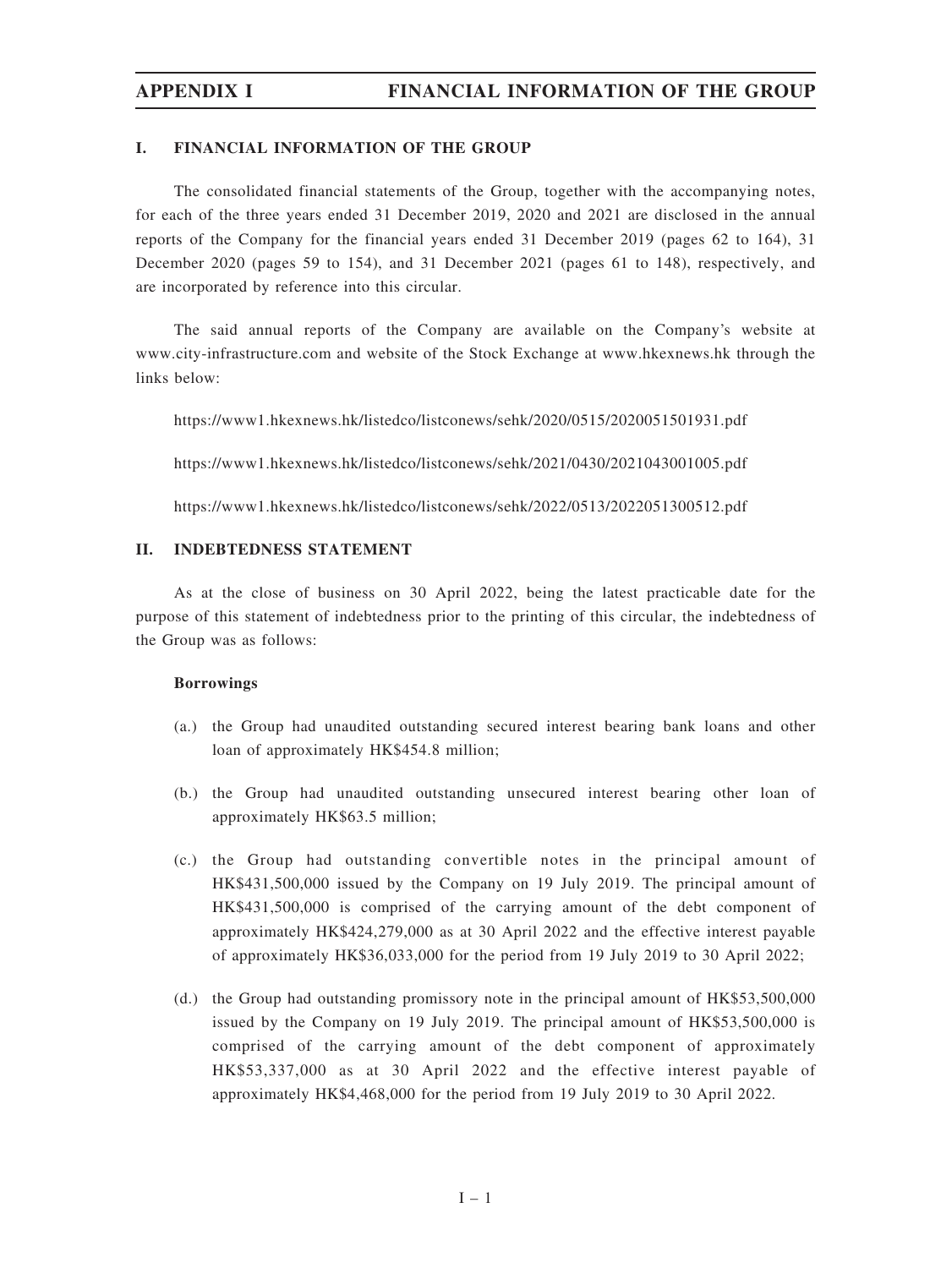## Lease liability

As at the close of business on 30 April 2021, being the latest practicable date for the purpose of this statement of indebtedness prior to the printing of this Circular, the Group, as a lessee, had outstanding unpaid contractual lease liabilities of approximately HK\$5.9 million in relation to the remaining lease terms of rented premises, which are all unsecured and unguaranteed.

Save as aforesaid, the Group did not have any mortgages, charges, debentures, loan capital, bank loans and overdrafts, debt securities or other similar indebtedness, lease liabilities or hire purchase commitments, liabilities under acceptances or acceptances credits, or any guarantees, or any other contingent liabilities outstanding at the close of business on 30 April 2022.

## III. WORKING CAPITAL STATEMENT

The Directors, after due and careful enquiry, are of the opinion that, after taking into account the financial resources presently available to the Group including the internally generated funds, the current available facilities and the effects of the Disposal, and in the absence of unforeseen circumstances, the Group has sufficient working capital for its normal business for at least the next twelve months from the date of this circular. The Company has obtained the relevant confirmation as required under Rule 14.66(12) of the Listing Rules.

## IV. MATERIAL ADVERSE CHANGE

The Directors confirmed that there were no material adverse changes in the financial or trading position or prospects of the Group since 31 December 2021 (being the date to which the latest published audited consolidated financial statements of the Group had been made up) up to the Latest Practicable Date.

## V. FINANCIAL AND TRADING PROSPECTS OF THE REMAINING GROUP

The Group is engaged in property related business and started to dedicate to the infrastructure business since late 2014. In order to devote more resources to meet the strategic direction of the Group's business, the Group may sell the whole or a portion of Group's property portfolio depending on the market and market value of the property portfolio. In support of further business development of the Group, the management is actively looking for the potential projects which is compatible with the Group's principal activities.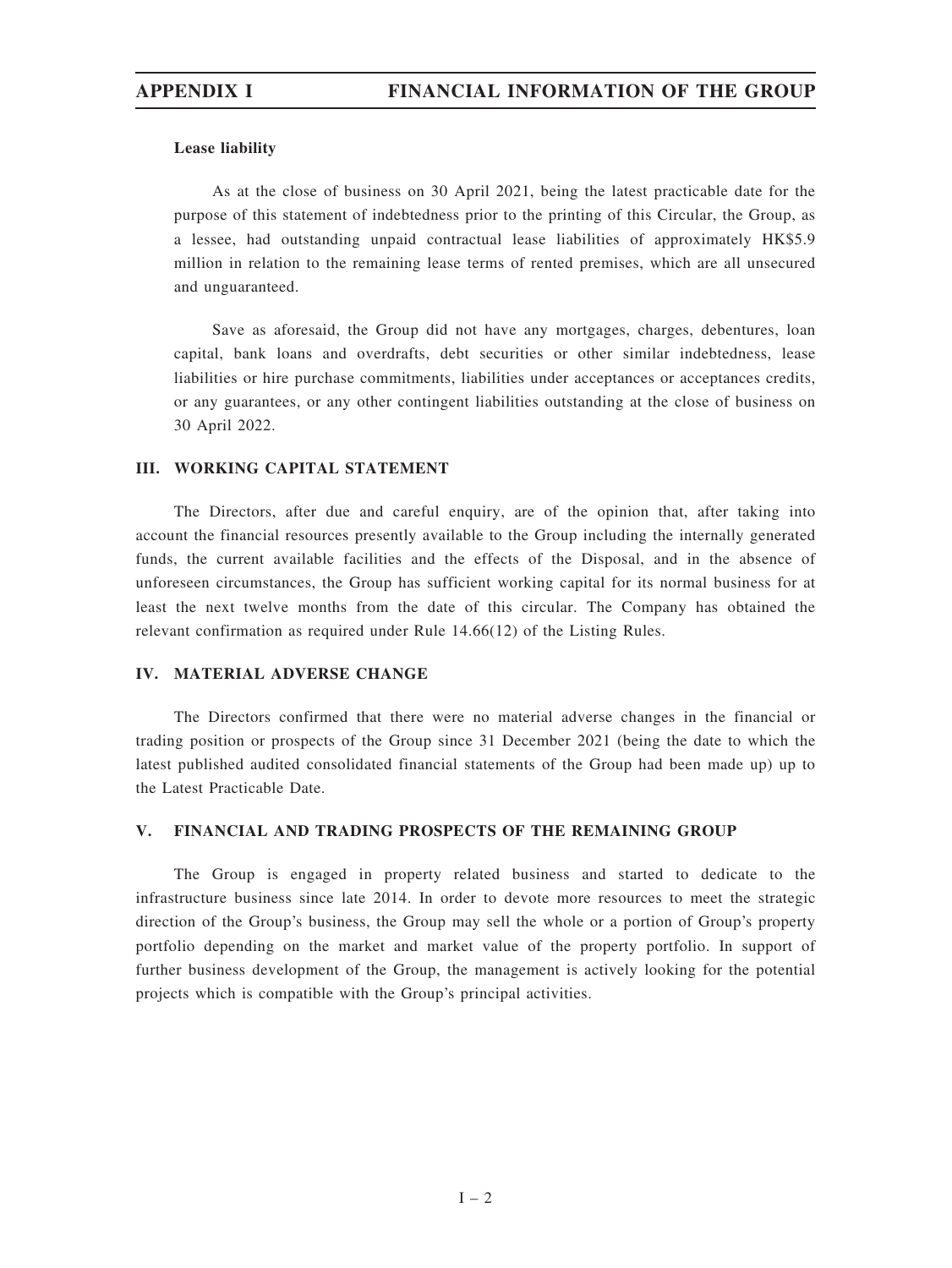### Property Development Business

In respect of the property development business of the Group, the Company will keep looking for appropriate potential property development project(s) which will benefit to the Company and Shareholders as a whole. However, due to uncertainty of the global economy, the resources of the Company and also the impact of the COVID-19 epidemic, the Company will consider carefully for any investment in the property development business which requires a significant amount of financial supporting, capital expenditure and time for completion.

### Property Investment Business

The Future City Shopping Centre (''Future City'') owned by the Remaining Group. Future City is located at Luo Shi Road South within close proximity to the Luoyu Road shopping belt and the Jiedao Kou station of metro line No. 2. The total leasable area of Future City is approximately 55,362 sq.m. with car park included. Future City is situated in the heart of business and commercial centre of Hongshan District in Wuhan City, convenient to East Lake, Wuhan University, Wuhan University of Technology and other landmarks. Future City now becomes a fashionable, dynamic and international shopping centre to cater for the growing demand from the surrounding business centres and university region (more than twenty universities and tertiary education institutions including Wuhan University and Wuhan University of Technology) with 1,000,000 students and residential consumers. As at 31 December 2021, the occupancy rate of Future city was 95%. During the year ended 31 December 2021, the revenue arising from Future City was approximately HK\$26.8 million.

### Hotel Business

The Remaining Group manages a business hotel ("Future City Hotel") with around 231 rooms for the year ended 31 December 2021, which is featured as one of the largest all suite business hotels in term of room number in Central China. Easy access to the East Lake and universities and government authorities attracts travellers from different levels. Future City Hotel is well-equipped with function rooms and conference rooms to provide services of banquet and business conference and team of hospitality professionals was recruited to deliver personalised services to customers. During the year ended 31 December 2021, the revenue arising from Future City Hotel was approximately HK\$10.8 million and the average occupancy rate was around 33%.

### Property Management Business

The Remaining Group provides residents and tenants with safe, modern, comfortable and high quality property management services. The Property Management Business is operating by the Group's wholly owned subsidiary for residential buildings, commercial buildings and Future City located in Wuhan. During the year ended 31 December 2021, the revenue from property management was approximately HK\$24.7 million.

Except for the Disposal, the Company does not have any plan to dispose/downsize the Company business operation and assets as at the Latest Practicable Date.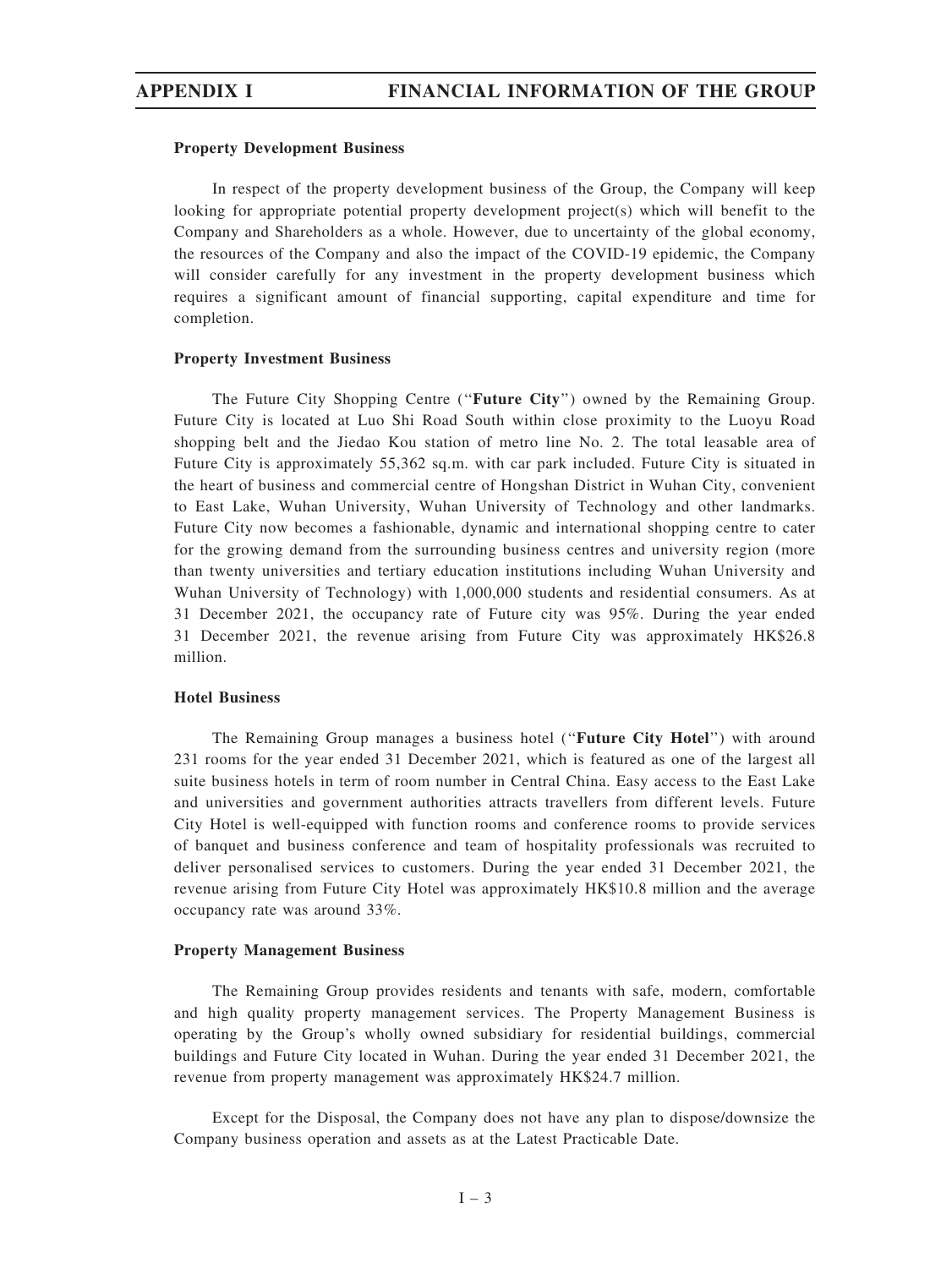### FINANCIAL INFORMATION OF THE TARGET GROUP

Set out below are the unaudited consolidated statements of financial position of Target Group as at 31 December 2019, 2020 and 2021 and the unaudited consolidated statements of profit or loss and other comprehensive income, unaudited consolidated statements of changes in equity and unaudited consolidated statements of cash flows of Target Group for the years ended 31 December 2019, 2020 and 2021, and certain explanatory notes (the ''Financial Information''). The Financial Information has been presented on the basis set out in note 2 of the notes to the Financial Information and are prepared in accordance with the accounting policies adopted by the Company as shown in its annual report for the year ended 31 December 2021, and Rule  $14.68(2)(a)(i)$  of the Listing Rules

The Financial Information is prepared by the Directors solely for the purpose of inclusion in this circular in connection with the Disposal. The Company's auditors, Confucius International CPA Limited (the ''reporting accountants''), were engaged to review the Financial Information of Target Group set out on pages II-2 to II-7 of this appendix in accordance with Hong Kong Standard on Review Engagements 2410 ''Review of Interim Financial Information Performed by the Independent Auditor of the Entity'' and with reference to Practice Note 750 ''Review of Financial Information under the Hong Kong Listing Rules for a Very Substantial Disposal'' issued by the Hong Kong Institute of Certified Public Accountants.

A review is substantially less in scope than an audit conducted in accordance with Hong Kong Standards on Auditing and consequently does not enable the reporting accountants to obtain assurance that the reporting accountants would become aware of all significant matters that might be identified in an audit. Accordingly, the reporting accountants do not express an audit opinion.

Based on their review on the Financial Information of Target Group, nothing has come to their attention that causes them to believe that the Financial Information is not prepared, in all material respects, in accordance with the basis of preparation as set out in note 2 below.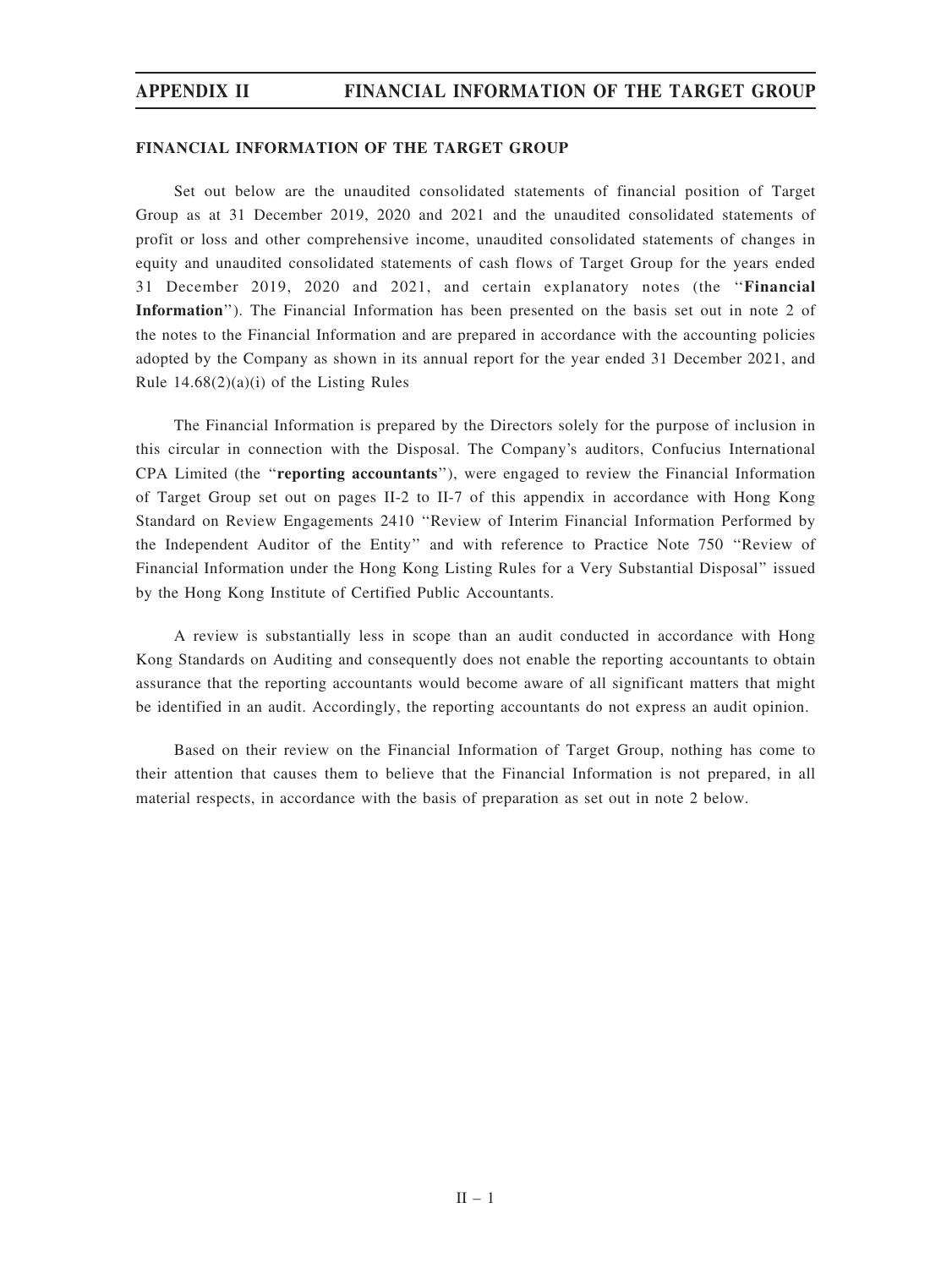# Unaudited Consolidated Statement of Profit or Loss and Other Comprehensive Income

For the years ended 31 December 2019, 2020 and 2021

|                                             | For the year ended<br>31 December |                 |           |
|---------------------------------------------|-----------------------------------|-----------------|-----------|
|                                             |                                   |                 |           |
|                                             | 2019                              | 2020            | 2021      |
|                                             | HK\$'000                          | <b>HK\$'000</b> | HK\$'000  |
| Revenue                                     | 10,887                            | 12,921          | 12,834    |
| Profit (loss) before taxation               | 346,124                           | (156, 057)      | (21, 151) |
| Profit (loss) after taxation                | 274.249                           | (112, 518)      | (16, 332) |
| Profit (loss) attributable to owners of the |                                   |                 |           |
| Target Group                                | 274,249                           | (112, 518)      | (16, 332) |
| Total comprehensive income (expenses)       |                                   |                 |           |
| attributable to owners of                   |                                   |                 |           |
| the Target Group                            | 265,526                           | (71, 515)       | 1,280     |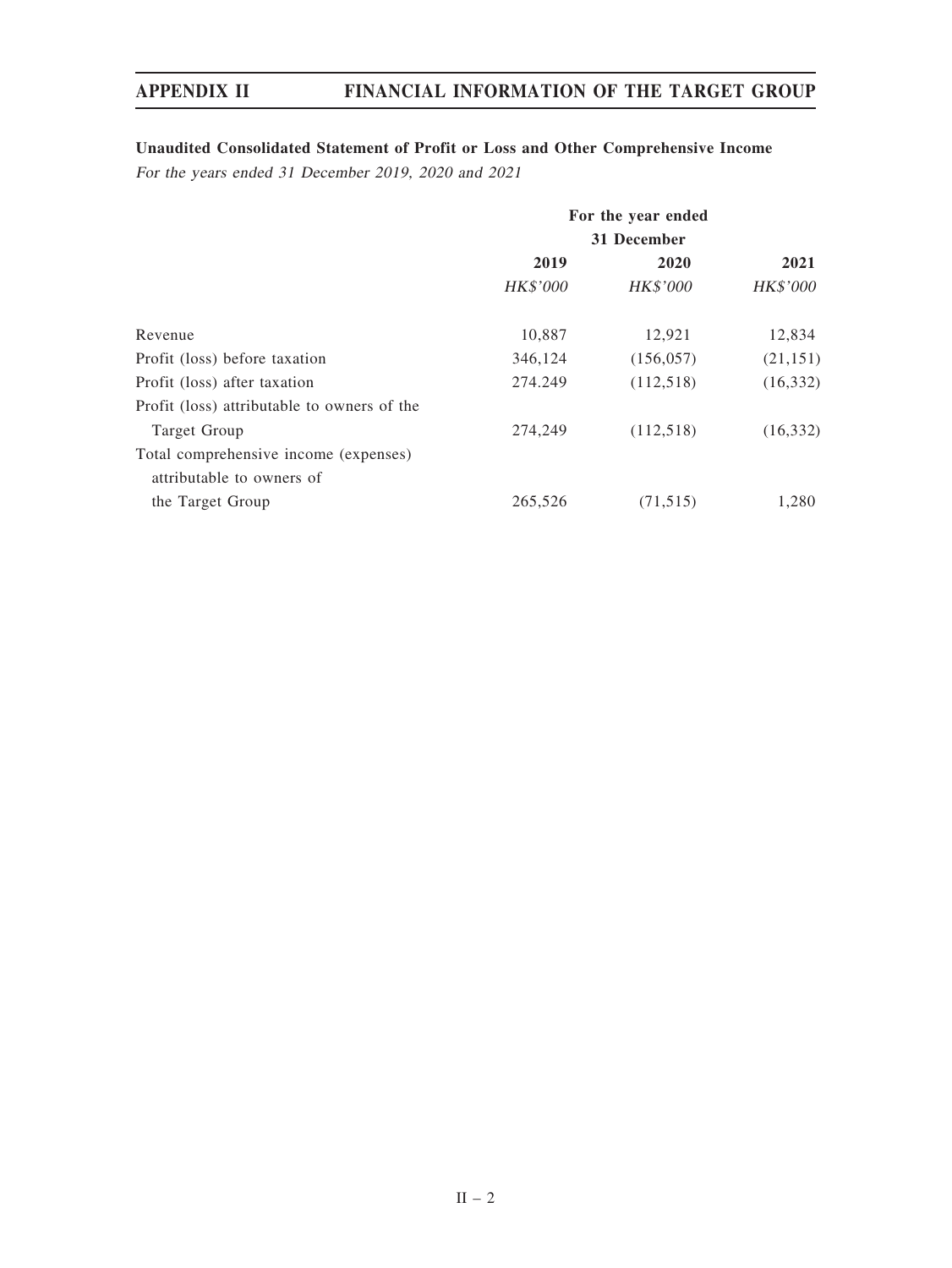# Unaudited Consolidated Statement of Financial Position

At 31 December 2019, 2020 and 2021

|                                              | As at 31 December |           |           |
|----------------------------------------------|-------------------|-----------|-----------|
|                                              | 2019              | 2020      | 2021      |
|                                              | HK\$'000          | HK\$'000  | HK\$'000  |
| <b>Non-current Assets</b>                    |                   |           |           |
| Investment properties                        | 1,073,034         | 952,381   | 956,098   |
|                                              | 1,073,034         | 952,381   | 956,098   |
| <b>Current Assets</b>                        |                   |           |           |
| Trade and other receivables                  | 202,800           | 5,174     | 6,068     |
| Amounts due from the Remaining Group         |                   | 237,845   | 243,627   |
| Tax recoverable                              | 428               | 815       | 666       |
| Bank balances and cash                       | 154               | 146       | 103       |
|                                              | 203,382           | 243,980   | 250,464   |
| <b>Current Liabilities</b>                   |                   |           |           |
| Trade and other payables                     | 5,860             | 24,904    | 34,672    |
| Contract liabilities                         |                   | 1,298     |           |
| Bank and other borrowings                    |                   |           |           |
| - due within one year                        | 11,236            | 11,905    | 18,293    |
|                                              | 17,096            | 38,107    | 52,965    |
| <b>Net Current Assets</b>                    | 186,286           | 205,873   | 197,499   |
| <b>Total Assets Less Current Liabilities</b> | 1,259,320         | 1,158,254 | 1,153,597 |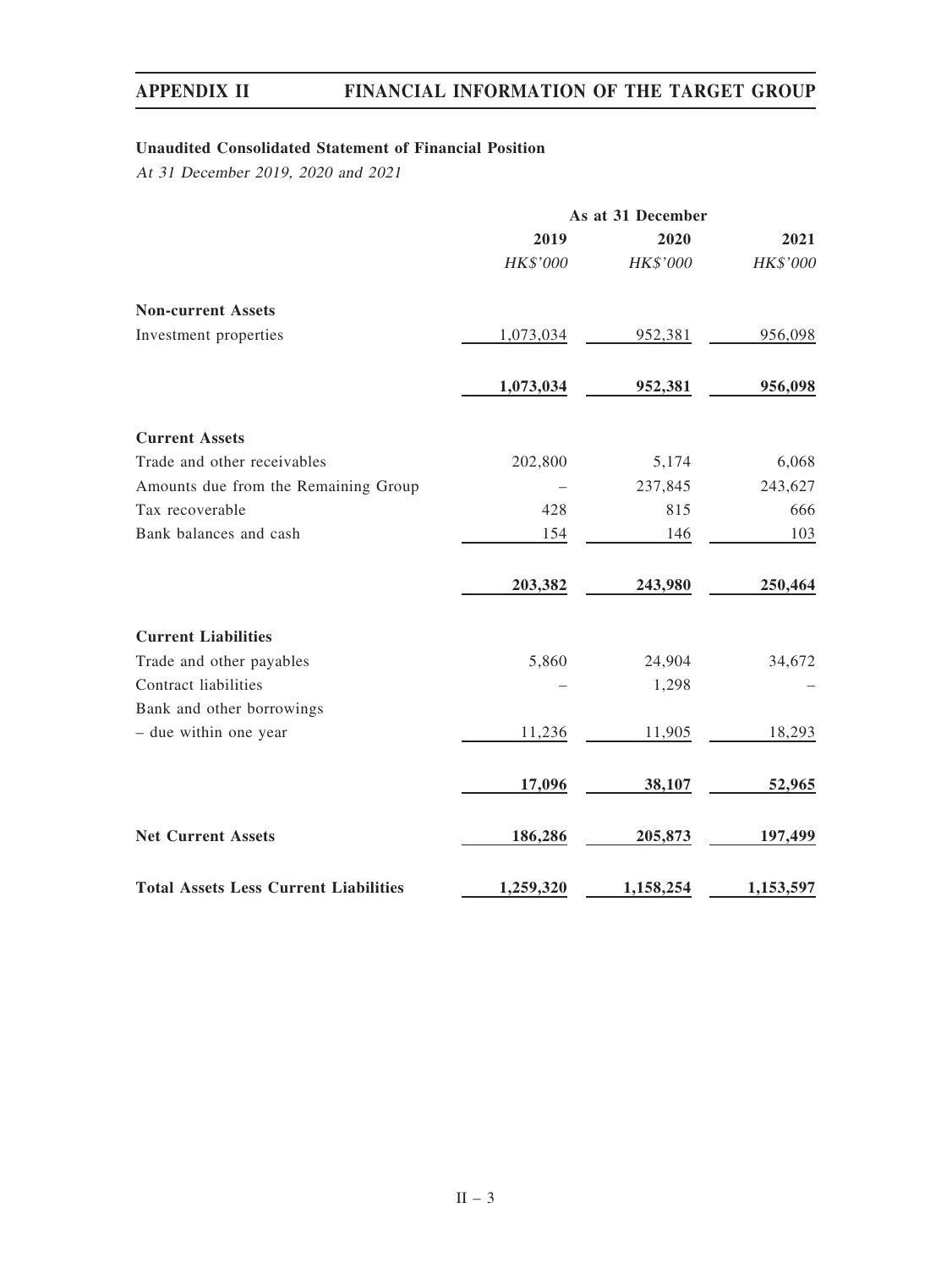|                                           | As at 31 December |          |          |
|-------------------------------------------|-------------------|----------|----------|
|                                           | 2019              | 2020     | 2021     |
|                                           | HK\$'000          | HK\$'000 | HK\$'000 |
| <b>Non-current Liabilities</b>            |                   |          |          |
| Bank and other borrowings                 |                   |          |          |
| - due after one year                      | 189,888           | 189,286  | 181,707  |
| Deferred tax liabilities                  | 268,258           | 238,095  | 239,024  |
| Deposits received for lease of properties |                   | 1,214    | 1,927    |
|                                           | 458,146           | 428,595  | 422,658  |
| <b>Net Assets</b>                         | 801,174           | 729,659  | 730,939  |
| <b>Capital and Reserves</b>               |                   |          |          |
| Share capital                             | 390               | 390      | 390      |
| Reserves                                  | 800,784           | 729,269  | 730,549  |
| Equity attributable to owners of          |                   |          |          |
| the Company                               | 801,174           | 729,659  | 730,939  |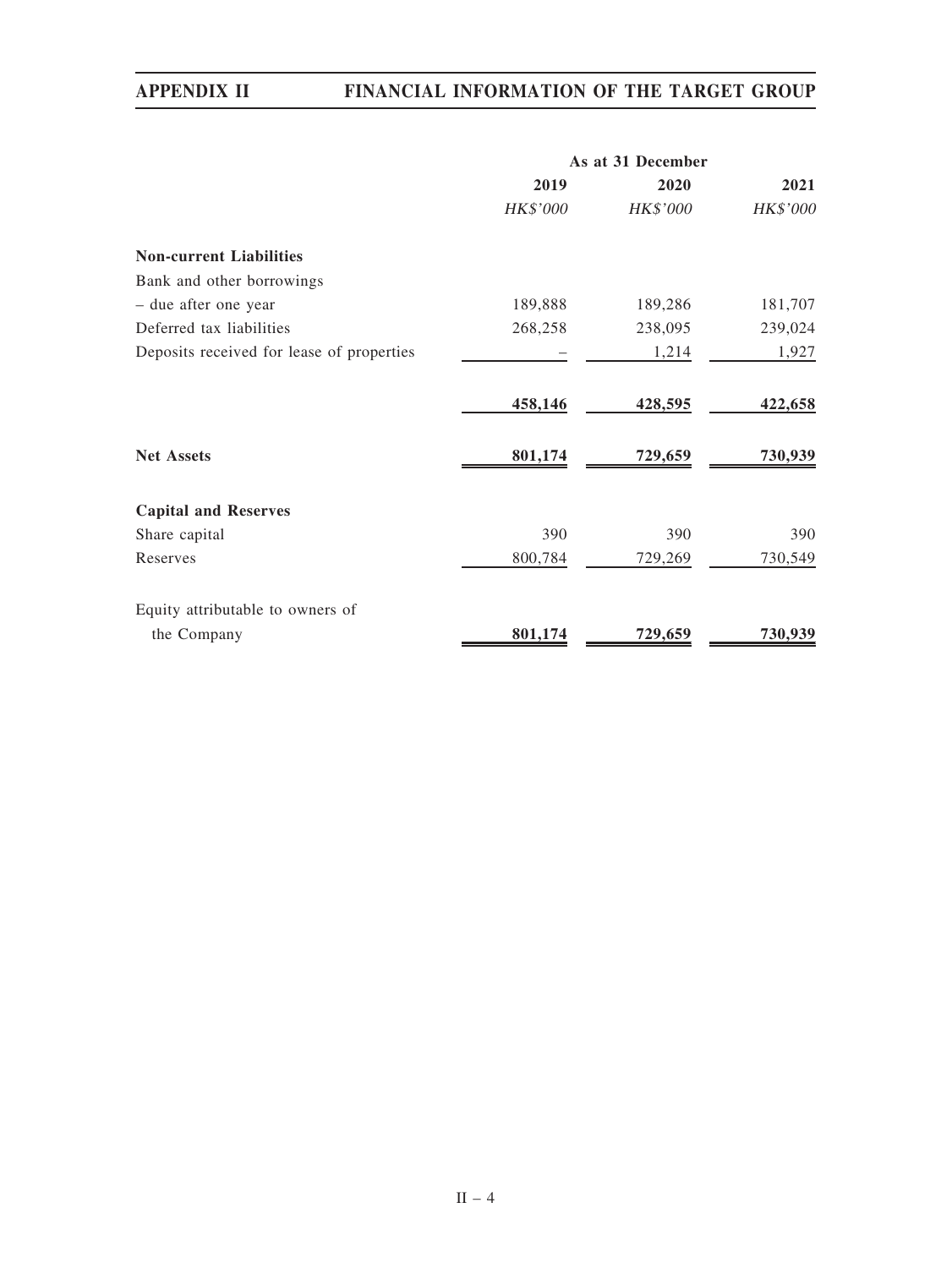# Unaudited Consolidated Statement of Changes in Equity

For the years ended 31 December 2019, 2020 and 2021

|                                  | <b>Share</b><br>capital<br>HK\$'000 | <b>Translation</b><br>reserve<br>HK\$'000 | <b>Retained</b><br>profits<br><b>HK\$'000</b> | <b>Total</b><br>HK\$'000 |
|----------------------------------|-------------------------------------|-------------------------------------------|-----------------------------------------------|--------------------------|
| At 1 January 2019                | 390                                 | 145                                       | 535,113                                       | 535,648                  |
| Profit for the year              |                                     |                                           | 274,249                                       | 274,249                  |
| Translation exchange differences |                                     | (8, 723)                                  |                                               | (8, 723)                 |
| At 31 December 2019              | 390                                 | (8,578)                                   | 809,362                                       | 801,174                  |
| Loss for the year                |                                     |                                           | (112,518)                                     | (112,518)                |
| Translation exchange differences |                                     | 41,003                                    |                                               | 41,003                   |
| At 31 December 2020              | 390                                 | 32,425                                    | 696,844                                       | 729,659                  |
| Loss for the year                |                                     |                                           | (16, 332)                                     | (16, 332)                |
| Translation exchange differences |                                     | 17,612                                    |                                               | 17,612                   |
| At 31 December 2021              | 390                                 | 50,037                                    | 680,512                                       | 730,939                  |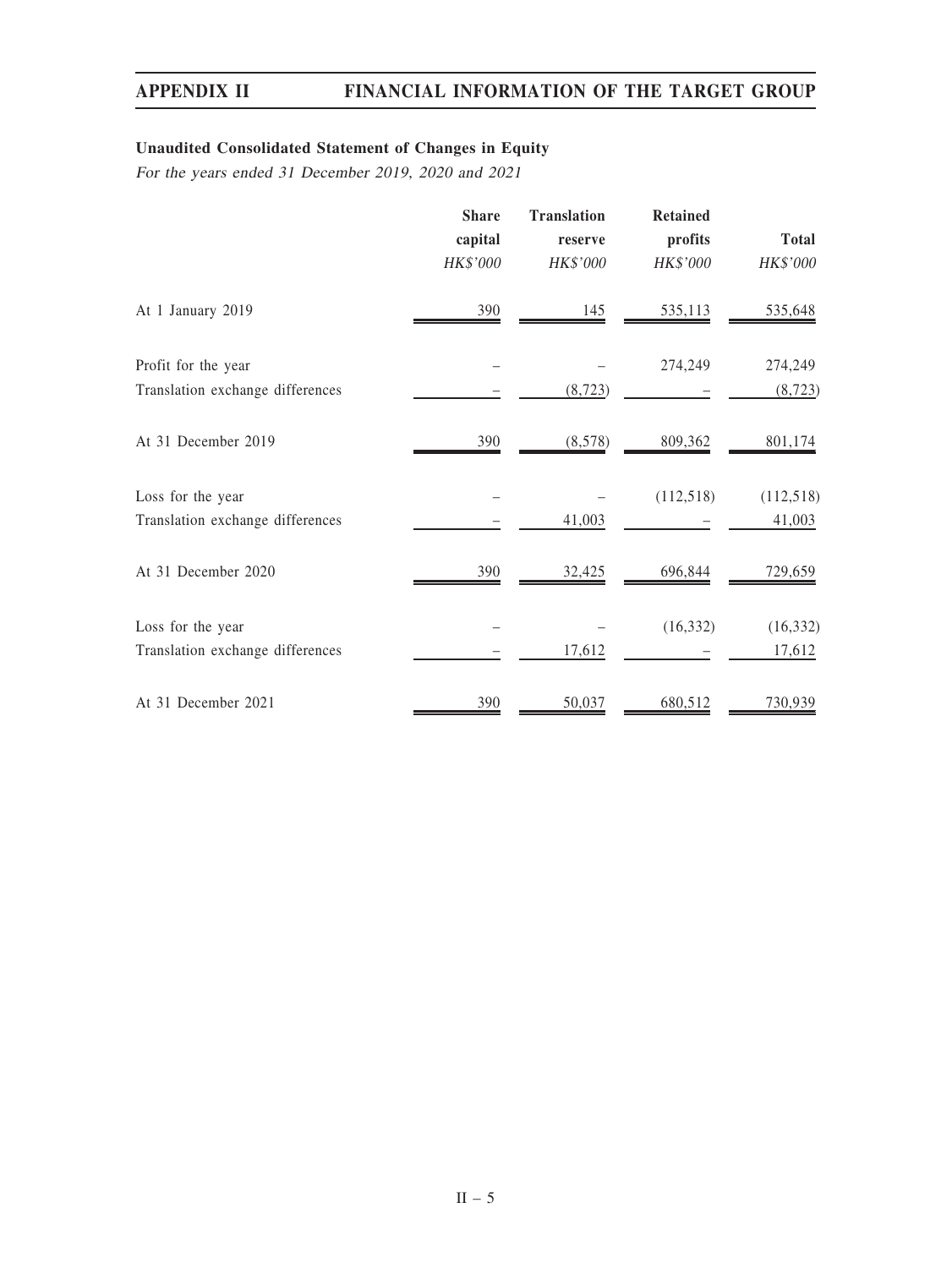# Unaudited Consolidated Statement of Cash Flows

For the years ended 31 December 2019, 2020 and 2021

|                                             | For the year ended |             |           |  |
|---------------------------------------------|--------------------|-------------|-----------|--|
|                                             |                    | 31 December |           |  |
|                                             | 2019               | 2020        | 2021      |  |
|                                             | HK\$'000           | HK\$'000    | HK\$'000  |  |
| <b>OPERATING ACTIVITIES</b>                 |                    |             |           |  |
| Profit (loss) before taxation               | 346,124            | (156, 057)  | (21, 151) |  |
| Adjustments for:                            |                    |             |           |  |
| Interest expenses                           | 49,712             | 11,812      | 12,332    |  |
| Interest income                             | (7)                | (1)         | (2)       |  |
| Fair value (gain) loss in respect of        |                    |             |           |  |
| investment properties                       | (282, 235)         | 174,157     | 19,277    |  |
| Waiver of shareholder's loan                |                    |             |           |  |
| upon acquisition                            | (107, 354)         |             |           |  |
| Allowance for expected credit losses of     |                    |             |           |  |
| trade receivables                           |                    | 152         | 846       |  |
| Operating cash flows before movements in    |                    |             |           |  |
| working capital                             | 6,240              | 30,063      | 11,302    |  |
| Increase in trade and other receivables     | (102, 855)         | (38, 112)   | (7, 441)  |  |
| Increase in trade and other payables        | 3,613              | 17,974      | 9,650     |  |
| Increase in deposits received for lease of  |                    |             |           |  |
| properties                                  |                    | 1,146       | 704       |  |
| Increase (decrease) in contract liabilities |                    | 1,225       | (1, 282)  |  |
| Cash (used in) from operation               | (93,002)           | 12,296      | 12,933    |  |
| Income tax refunded (paid)                  | 494                | (365)       | 147       |  |
| NET CASH (USED IN) FROM                     |                    |             |           |  |
| <b>OPERATING ACTIVITIES</b>                 | (92, 508)          | 11,931      | 13,080    |  |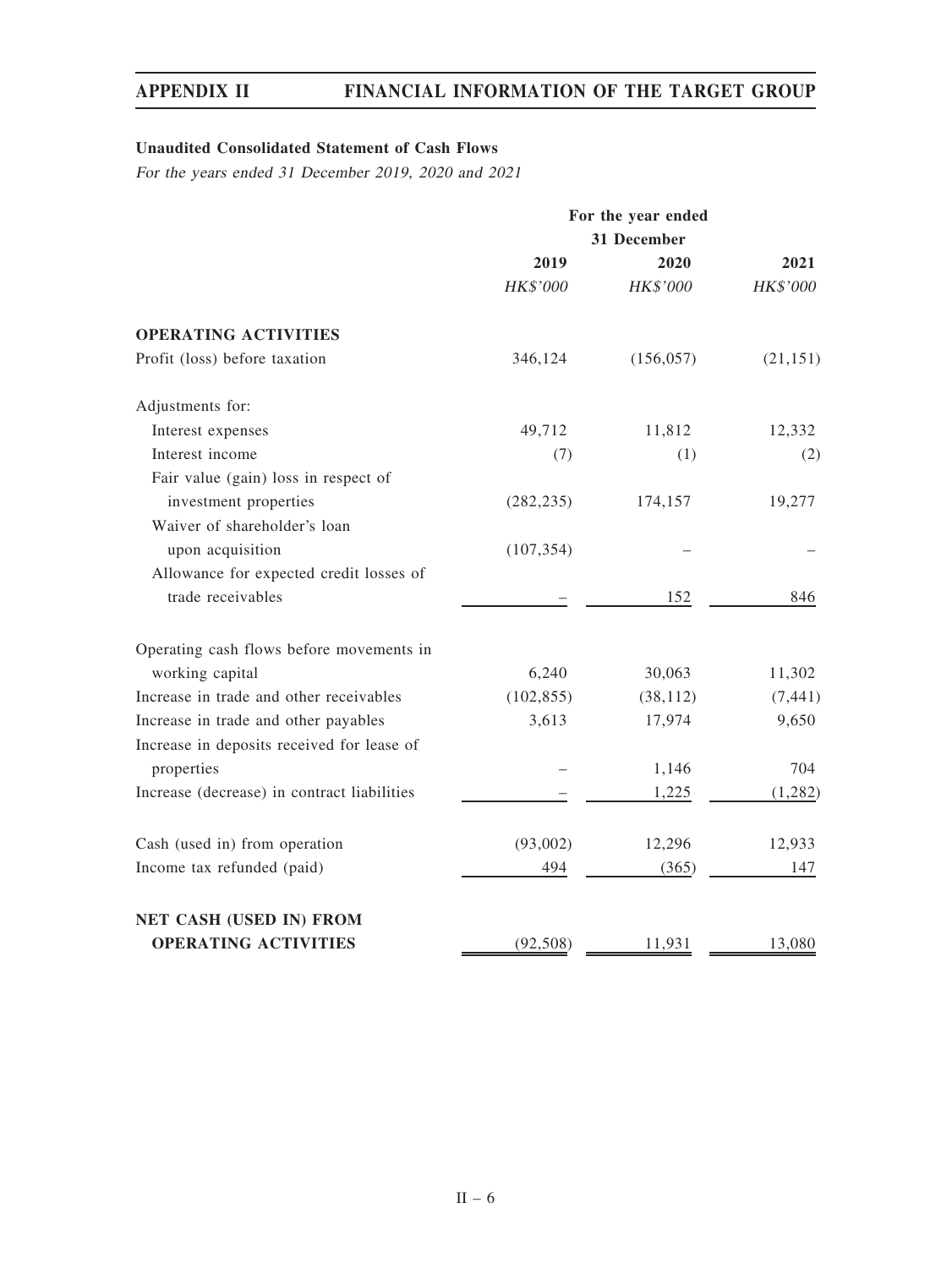|                                         | For the year ended |             |                |  |  |
|-----------------------------------------|--------------------|-------------|----------------|--|--|
|                                         |                    | 31 December |                |  |  |
|                                         | 2019               | 2020        | 2021           |  |  |
|                                         | HK\$'000           | HK\$'000    | HK\$'000       |  |  |
| <b>INVESTING ACTIVITIES</b>             |                    |             |                |  |  |
| Interest received                       | $\tau$             | 1           | $\overline{2}$ |  |  |
| <b>NET CASH FROM INVESTING</b>          |                    |             |                |  |  |
| <b>ACTIVITIES</b>                       | 7                  |             |                |  |  |
| <b>FINANCING ACTIVITIES</b>             |                    |             |                |  |  |
| Interest paid                           | (49, 712)          | (11, 812)   | (12, 332)      |  |  |
| New borrowings raised                   | 248,864            |             |                |  |  |
| Repayment of borrowings                 | (102, 273)         | (11,905)    | (6,024)        |  |  |
| <b>NET CASH FROM (USED IN)</b>          |                    |             |                |  |  |
| <b>FINANCING ACTIVITIES</b>             | 96,879             | (23, 717)   | (18, 356)      |  |  |
| NET INCREASE (DECREASE) IN CASH         |                    |             |                |  |  |
| AND CASH EQUIVALENT                     | 4,378              | (11,785)    | (5,274)        |  |  |
| Effect of foreign exchange rate changes | (4, 813)           | 11,777      | 5,231          |  |  |
| CASH AND CASH EQUIVALENTS               |                    |             |                |  |  |
| <b>AT 1 JANUARY</b>                     | 589                | 154         | 146            |  |  |
| CASH AND CASH EQUIVALENTS AT            |                    |             |                |  |  |
| <b>31 DECEMBER</b>                      | 154                | 146         | 103            |  |  |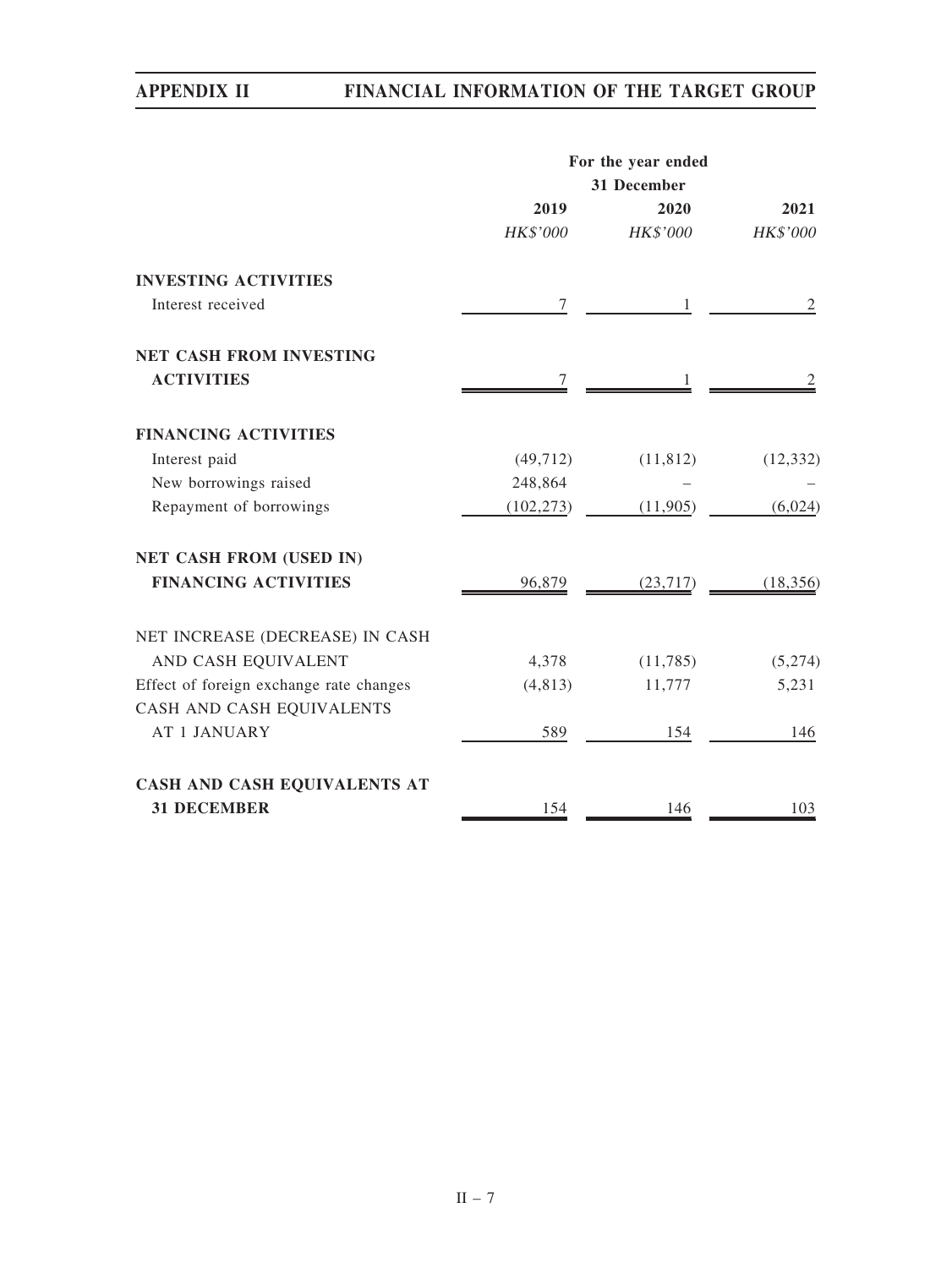## NOTES TO THE FINANCIAL INFORMATION OF THE TARGET GROUP

## 1. GENERAL INFORMATION

Precious Palace Enterprises Limited, a limited liability company incorporated in the British Virgin Islands. Precious Palace Enterprises Limited and its subsidiaries (together, the ''Target Group'') principally engaged in property investment business in the PRC.

The Financial Information of Target Group is presented in Hong Kong Dollars (''HK\$'') and all values are rounded to the nearest thousand (HK\$'000) except when otherwise indicated.

## 2. BASIS OF PREPARATION

The Financial Information of Target Group has been prepared solely for the purpose of inclusion in the circular to be issued by the Company in connection with the Disposal Interest in accordance with Rule  $14.68(2)(a)(i)$  of the Listing Rules and in accordance with the relevant accounting policies adopted by the Company as set out in its annual report for the year ended 31 December 2021, which conform with Hong Kong Financial Reporting Standards issued by the Hong Kong Institute of Certified Public Accountants. The Financial Information of the Target Group has been prepared under the historical cost convention.

The Financial Information of Target Group does not contain sufficient information to constitute a complete set of financial statements as defined in Hong Kong Accounting Standard 1 (Revised) ''Presentation of Financial Statements'' nor an complete condensed interim financial report as defined in Hong Kong Accounting Standard 34 ''Interim Financial Reporting'' issued by the Hong Kong Institute of Certified Public Accountants, and that it should be read in connection with the relevant published annual financial statements of the Company.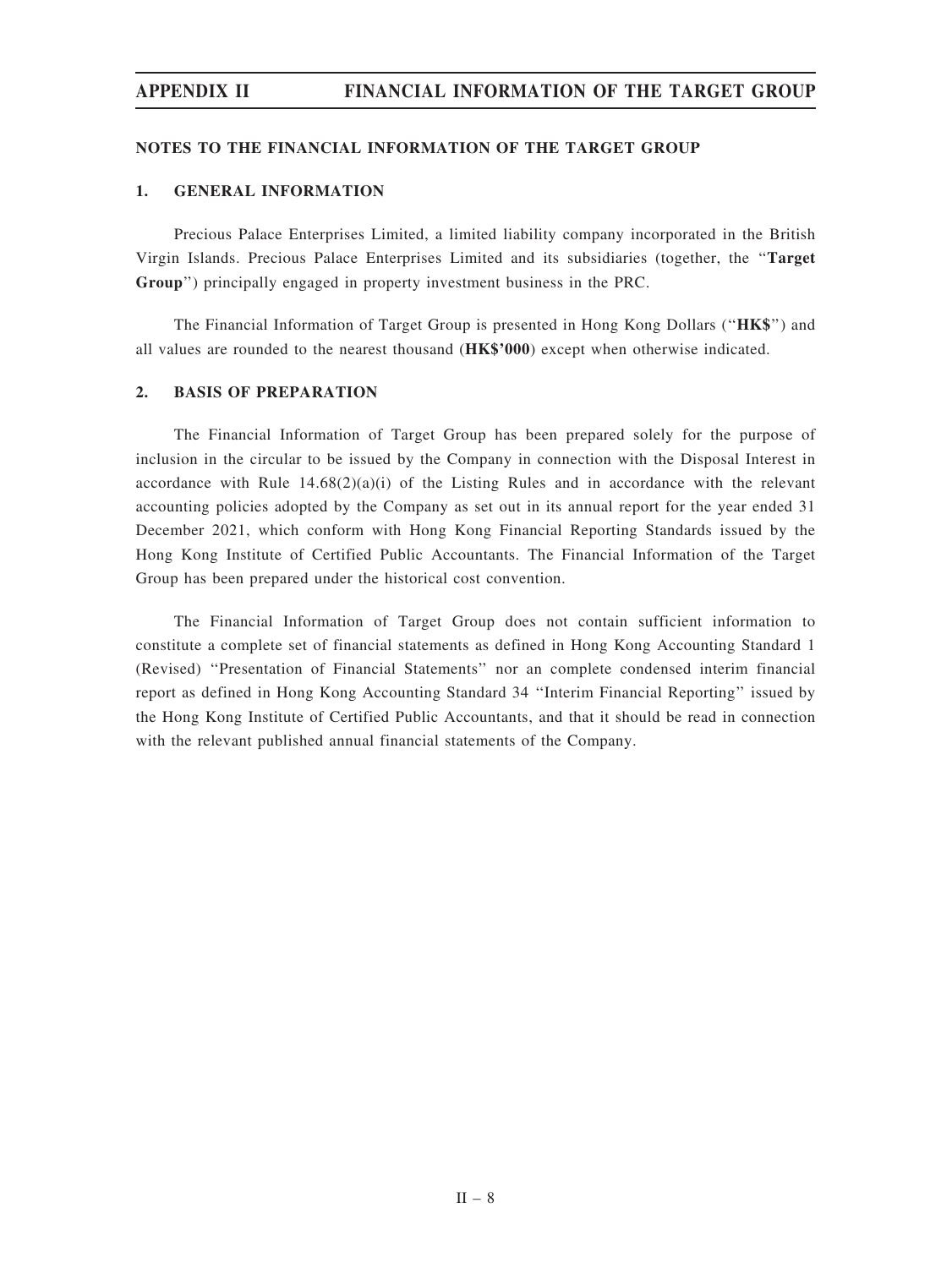# APPENDIX III MANAGEMENT DISCUSSION AND ANALYSIS OF THE REMAINING GROUP

Set out below is the management discussion and analysis on the Remaining Group for the year ended 31 December 2019, 2020 and 2021. Upon Completion of the Disposal, the Company will no longer hold any interest in the Target Company, and the Target Company will no longer remain as <sup>a</sup> subsidiary company of the Company.

For the purpose of this circular and for illustration purpose only, the management discussion and analysis of the Remaining Group below is made with the exclusion of the Target Group.

There will be no change to the principal business of the Remaining Group as a result of the Disposal. Following the Disposal, the Remaining Group will continue to carry out its existing businesses. The management discussion and analysis of the Remaining Group for each of the years ended 31 December 2019 ("FY2019"), 31 December 2020 ("FY2020") and 31 December 2021 ("FY2021") respectively are set out below.

# BUSINESS AND FINANCIAL REVIEW

### Segmental information

The Remaining Group is principally engaged in the property development and investment business, hotel business and property management business. A summary of the revenues and operating results of each business segment of the Remaining Group for FY2019, FY2020 and FY2021 are as follows:

|                           | <b>Property</b> | <b>Property</b> |                 | <b>Property</b>   |              |
|---------------------------|-----------------|-----------------|-----------------|-------------------|--------------|
|                           | Development     | Investment      | Hotel           | <b>Management</b> |              |
| <b>FY2019</b>             | <b>Business</b> | <b>Business</b> | <b>Business</b> | <b>Business</b>   | <b>Total</b> |
|                           | <b>HK\$'000</b> | <b>HK\$'000</b> | HK\$'000        | HK\$'000          | HK\$'000     |
| Revenue                   | 11.967          | 30.163          | 23.335          | 29,835            | 95,300       |
| Segment operating results | (16, 455)       | 9.432           | 786             | 10.545            | 4,308        |

For FY2019, revenue of the Remaining Group was approximately HK\$95.3 million, which was mainly derived from property investment business segment. The operating profit of the Remaining Group was approximately HK\$4.3 million.

|                           | <b>Property</b> | <b>Property</b> |                 | <b>Property</b>   |              |
|---------------------------|-----------------|-----------------|-----------------|-------------------|--------------|
|                           | Development     | Investment      | Hotel           | <b>Management</b> |              |
| <b>FY2020</b>             | <b>Business</b> | <b>Business</b> | <b>Business</b> | <b>Business</b>   | <b>Total</b> |
|                           | HK\$'000        | <b>HK\$'000</b> | <b>HK\$'000</b> | <b>HK\$'000</b>   | HK\$'000     |
| Revenue                   | 16.765          | 17,600          | 7.913           | 18.543            | 60,821       |
| Segment operating results | (3, 334)        | (7,030)         | (3,816)         | 892               | (13, 288)    |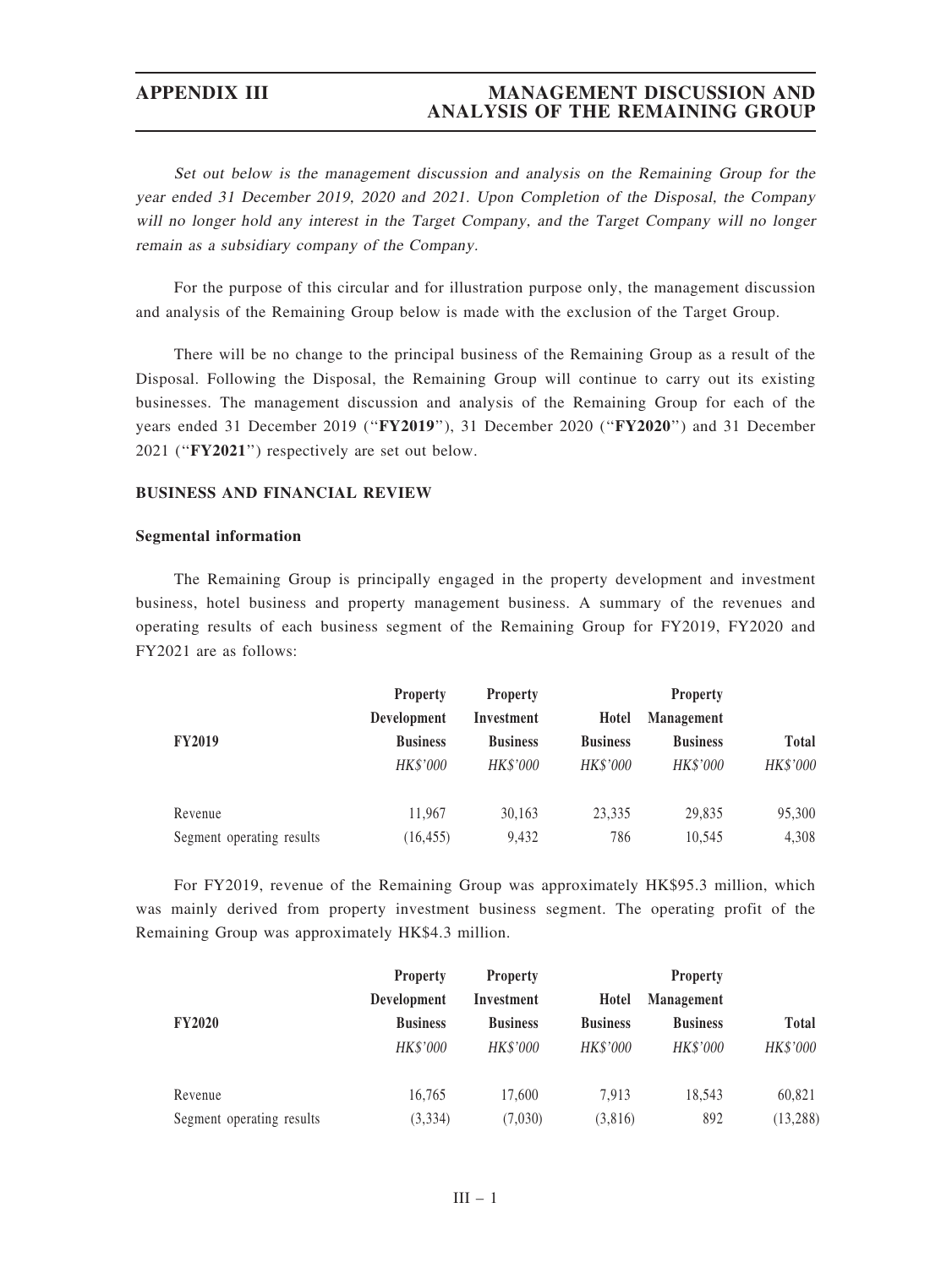# APPENDIX III MANAGEMENT DISCUSSION AND ANALYSIS OF THE REMAINING GROUP

For FY2020, revenue of the Remaining Group was approximately HK\$60.8 million, which was mainly derived from property management business segment. The revenue is decreased by 36% compared with that of last year, which was mainly due to the decrease in hotel business segment. The operating loss of the Remaining Group was approximately HK\$13.3 million.

|                           | <b>Property</b> | <b>Property</b> |                 | <b>Property</b>   |              |
|---------------------------|-----------------|-----------------|-----------------|-------------------|--------------|
|                           | Development     | Investment      | Hotel           | <b>Management</b> |              |
| <b>FY2021</b>             | <b>Business</b> | <b>Business</b> | <b>Business</b> | <b>Business</b>   | <b>Total</b> |
|                           | <b>HK\$'000</b> | <b>HK\$'000</b> | <b>HK\$'000</b> | HK\$'000          | HK\$'000     |
| Revenue                   |                 | 26,824          | 10.754          | 24.673            | 62,251       |
| Segment operating results | (1,014)         | (10, 193)       | (7, 848)        | 6,616             | (12, 439)    |

For FY2021, revenue of the Remaining Group was approximately HK\$62.3 million, which was mainly derived from property investment business segment. There is no revenue generated from property development business segment. The operating loss of the Remaining Group was approximately HK\$12.4 million.

## Property Development Business

During FY2019, the Remaining Group's revenue from property development business amounted to approximately HK\$12.0 million. Aggregate gross floor area sold for FY2019 was 786 square meters and average selling price was HK\$15,267 per square meter.

During FY2020, the Remaining Group's revenue from property development business amounted to approximately HK\$16.8 million. Aggregate gross floor area sold for FY2020 was 1,363 square meters and average selling price was HK\$12,326 per square meter.

During FY2021, the Remaining Group did not generate any revenue from property development business.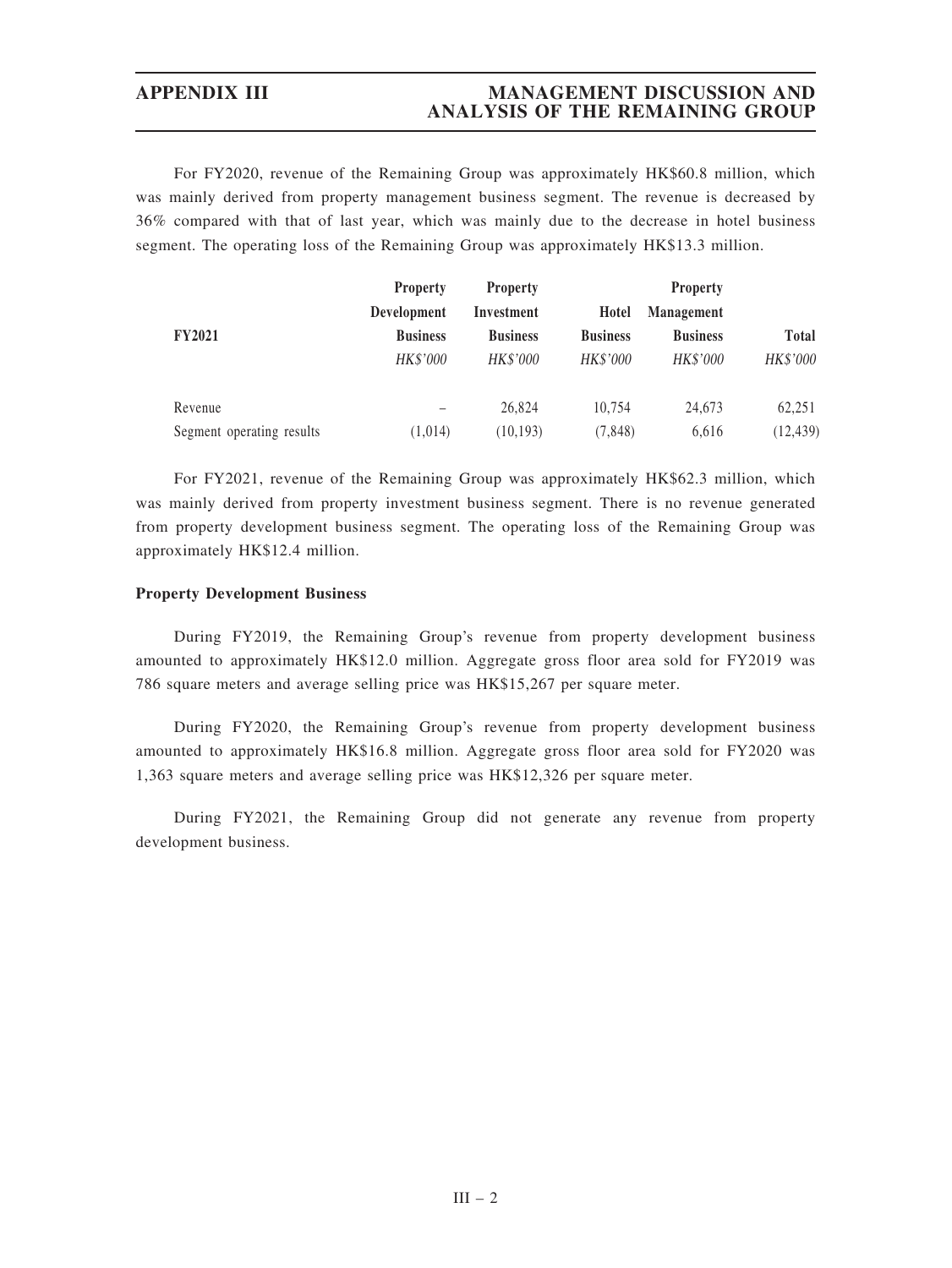### Property Investment Business

Wuhan Future City Commercial Property Management Company Limited was formed by the Remaining Group to operate the Future City Shopping Centre (''Future City'') owned by the Remaining Group. The Future City is located at Luo Shi Road South within close proximity to the Luoyu Road shopping belt and the Jiedao Kou station of metro line No. 2. The total leasable area of Future City is approximately 55,362 sq.m. with car park included. Future City is situated in the heart of business and commercial centre of Hongshan District in Wuhan City, convenient to East Lake, Wuhan University, Wuhan University of Technology and other landmarks. Future City now becomes a fashionable, dynamic and international shopping centre to cater for the growing demand from the surrounding business centres and university region (more than twenty universities and tertiary education institutions including Wuhan University and Wuhan University of Technology) with 1,000,000 students and residential consumers. As at 31 December 2019, 2020 and 2021, the occupancy rate of Future city was over 94%, 92% and 95%, respectively.

Hangzhou Mei Lai Commercial Property Management Company Limited was formed by the Remaining Group to prepare for the operation of the commercial part of Mei Lai International Centre in Yuhang district of Hangzhou. The commercial part has approximately 55,980.22 sq.m. with car park included. Mei Lai International Centre is located in new Central Business District in Yuhang district of Hangzhou and adjacent to the south station of Shanghai-Hangzhou High-Speed Railway and also the terminal of Hangzhou metro line No. 1, it is expected that Mei Lai International Centre can meet the increasing needs from residential and office customers nearby. As at 30 November 2019 and 31 December 2020, the Group completed the disposal of 30% and 70% interest in Northern Sea Development Limited respectively, which held Hangzhou Mei Lai Commercial Property Management Limited. As at 31 December 2020, Mei Lai International Centre is no longer owned by the Remaining Group.

### Hotel Business

The Remaining Group manages a business hotel ("Future City Hotel") with around 281 rooms, 231 rooms and 231 rooms for FY2019, FY2020 and FY2021, respectively, which is featured as one of the largest all suite business hotels in term of room number in Central China. Easy access to the East Lake and universities and government authorities attracts travellers from different levels. Future City Hotel is well-equipped with function rooms and conference rooms to provide services of banquet and business conference and team of hospitality professionals was recruited to deliver personalised services to customers.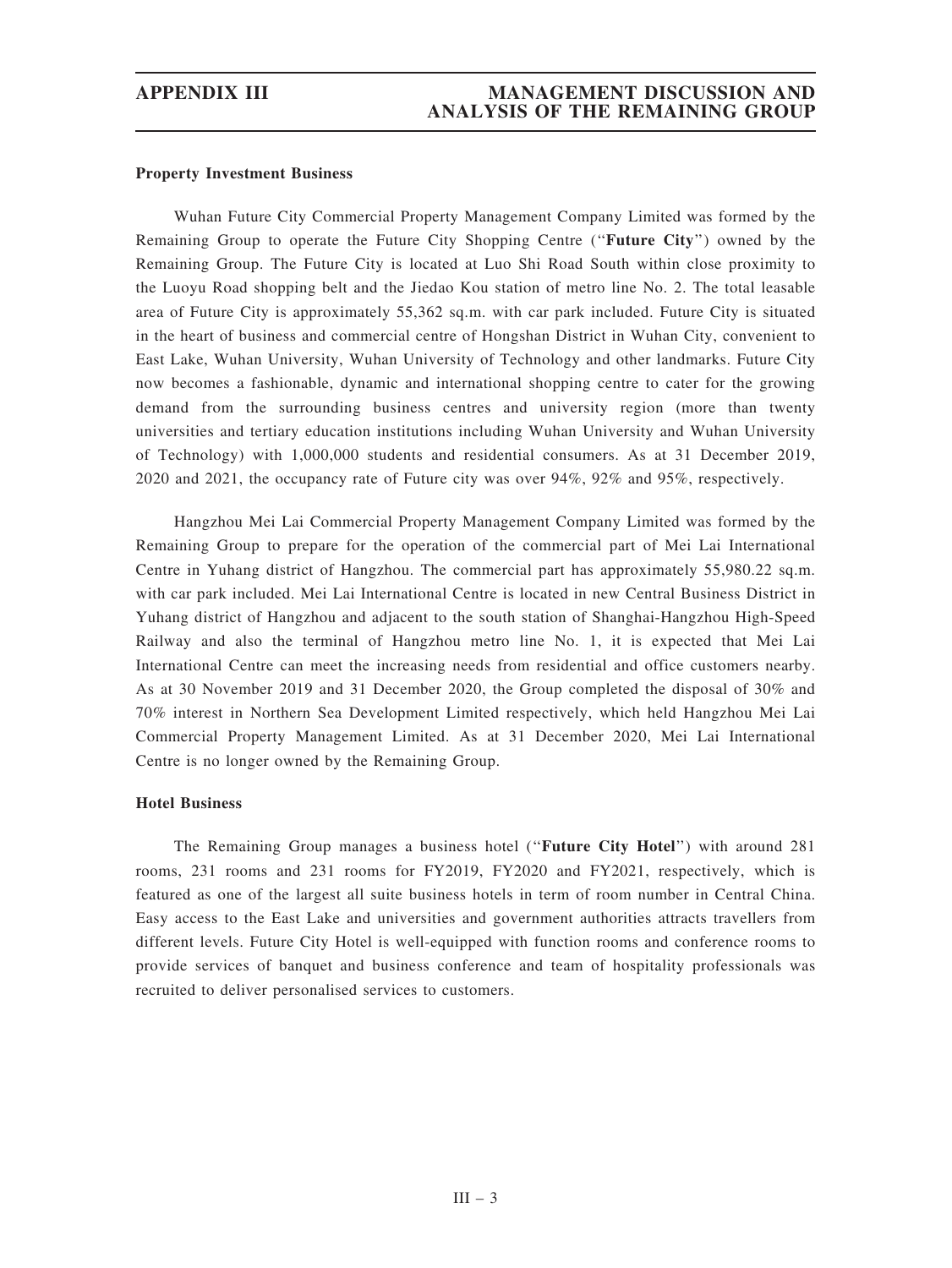# APPENDIX III MANAGEMENT DISCUSSION AND ANALYSIS OF THE REMAINING GROUP

The average occupancy rate was around 79%, 36% and 33% respectively for FY2019, FY2020 and FY2021. The decrease in the average occupancy rate was mainly due to the outbreak of COVID-19 in early 2020, the government of the People's Republic of China has continued to implement a variety of policies such as travel restrictions, required closure of business unites and practice of social distancing.

### Property Management Business

The Remaining Group provides residents and tenants with safe, modern, comfortable and high quality property management services. During FY2019, FY2020 and FY2021, the revenue from property management was approximately HK\$29.8 million, HK\$18.5 million and HK\$24.7 million, respectively.

### LIQUIDITY AND FINANCIAL RESOURCES

As at 31 December 2019, the Remaining Group's total assets of HK\$2,524 million, net current assets of HK\$288 million and equity attributable to Shareholders of HK\$1,218 million.

As at 31 December 2019, current assets and current liabilities of the Remaining Group were HK\$959 million and HK\$671 million respectively. Accordingly, the Remaining Group's current ratio was 1.43.

As at 31 December 2020, the Remaining Group's total assets of HK\$1,955 million, net current assets of HK\$250 million and equity attributable to Shareholders of HK\$1,063 million. The decrease in equity attributable to Shareholders was approximately 12.7% when compared with that of last year, which was mainly due to a decrease in investment properties of the Remaining Group.

As at 31 December 2020, current assets and current liabilities of the Remaining Group were HK\$728 million and HK\$478 million respectively. Accordingly, the Remaining Group's current ratio was 1.52.

As at 31 December 2021, the Remaining Group's total assets of HK\$1,919 million, net current assets of HK\$177 million and equity attributable to Shareholders of HK\$957 million. The decrease in equity attributable to Shareholders was approximately 10.0% when compared with that of last year, which was mainly due to an increase in borrowings of the Remaining Group.

As at 31 December 2021, current assets and current liabilities of the Remaining Group were HK\$715 million and HK\$538 million respectively. Accordingly, the Remaining Group's current ratio was 1.33.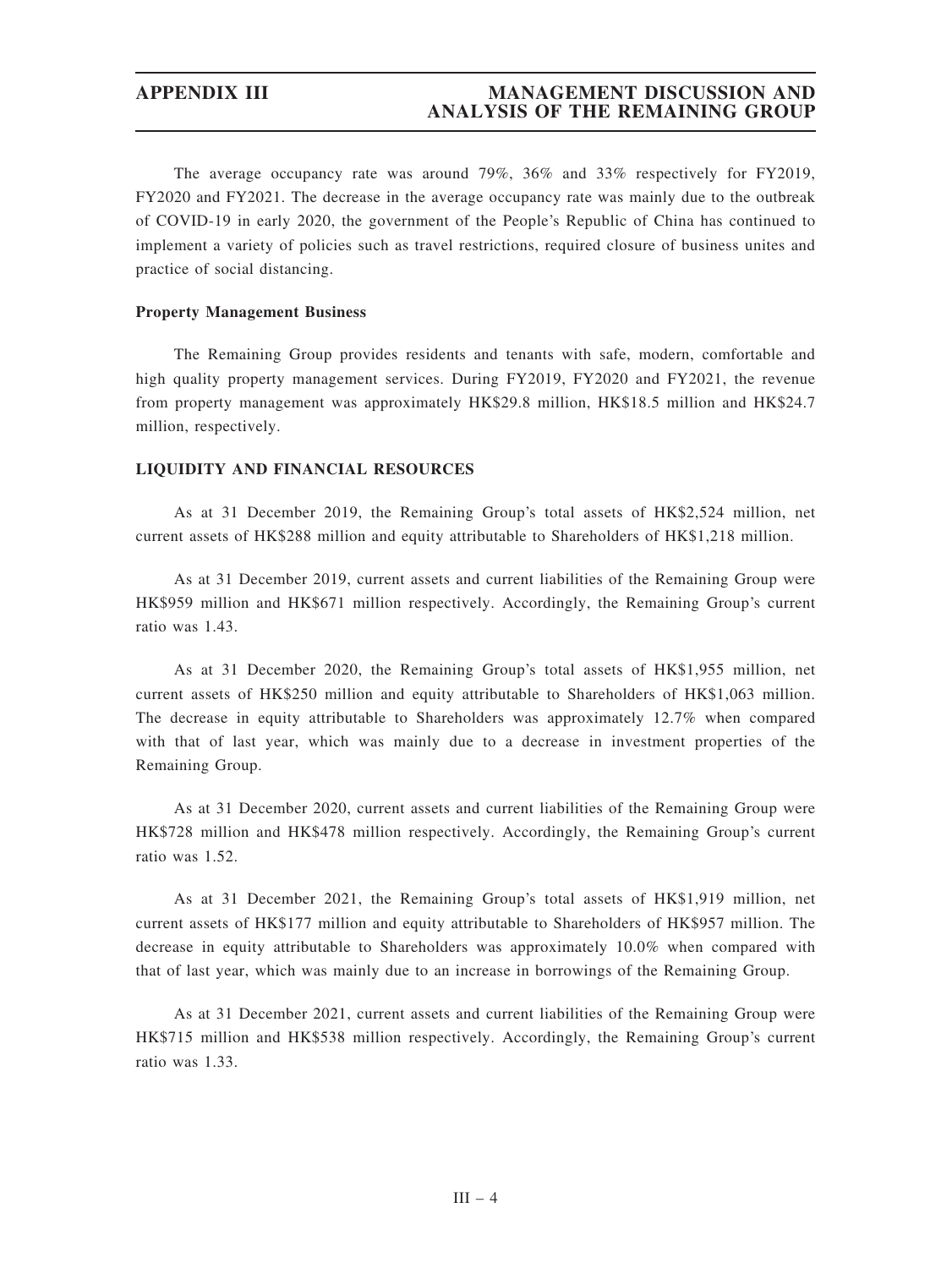## GEARING RATIO

As at 31 December 2019, 2020 and 2021, the gearing ratio of the Remaining Group were 34%, 19% and 30%, respectively. The gearing ratio was measured by net debt (aggregated borrowings net of bank balances and cash) over the equity attributable to owners of the Company.

## CAPITAL COMMITMENTS

As at 31 December 2019, the Remaining Group had capital commitments in respect of its capital injection of a joint venture, contracted but not provided in the consolidated financial statement amounting to approximately RMB9,000,000, equivalent to approximately HK\$10,112,000.

As at 31 December 2020 and 2021, the Remaining Group had no significant capital commitments.

# CONTINGENT LIABILITIES

As at 31 December 2019, a subsidiary of the Remaining Group was exposed to litigations in relation to joint and several guarantees provided to certain financial institutions and independent third parties regarding loans and the interest thereon totalling approximately RMB615,000 (equivalent to approximately HK\$691,000) granted to certain independent third parties. The guarantees will be released after the full repayment of the loan and interest thereon.

As at 31 December 2020 and 2021, the Remaining Group had no significant contingent liabilities.

## CAPITAL STRUCTURE

For FY2019, FY2020 and FY2021, the Remaining Group's objectives when managing capital are to safeguard the Group's ability to continue as a going concern in order to provide returns for equity shareholders and benefits for other stakeholders and to maintain an optimal capital structure to reduce the cost of capital. In order to maintain or adjust the capital structure, the Group may raise new debts, adjust the amount of dividends paid to equity holders, return capital to equity holders, issue new shares or sell assets to reduce debts.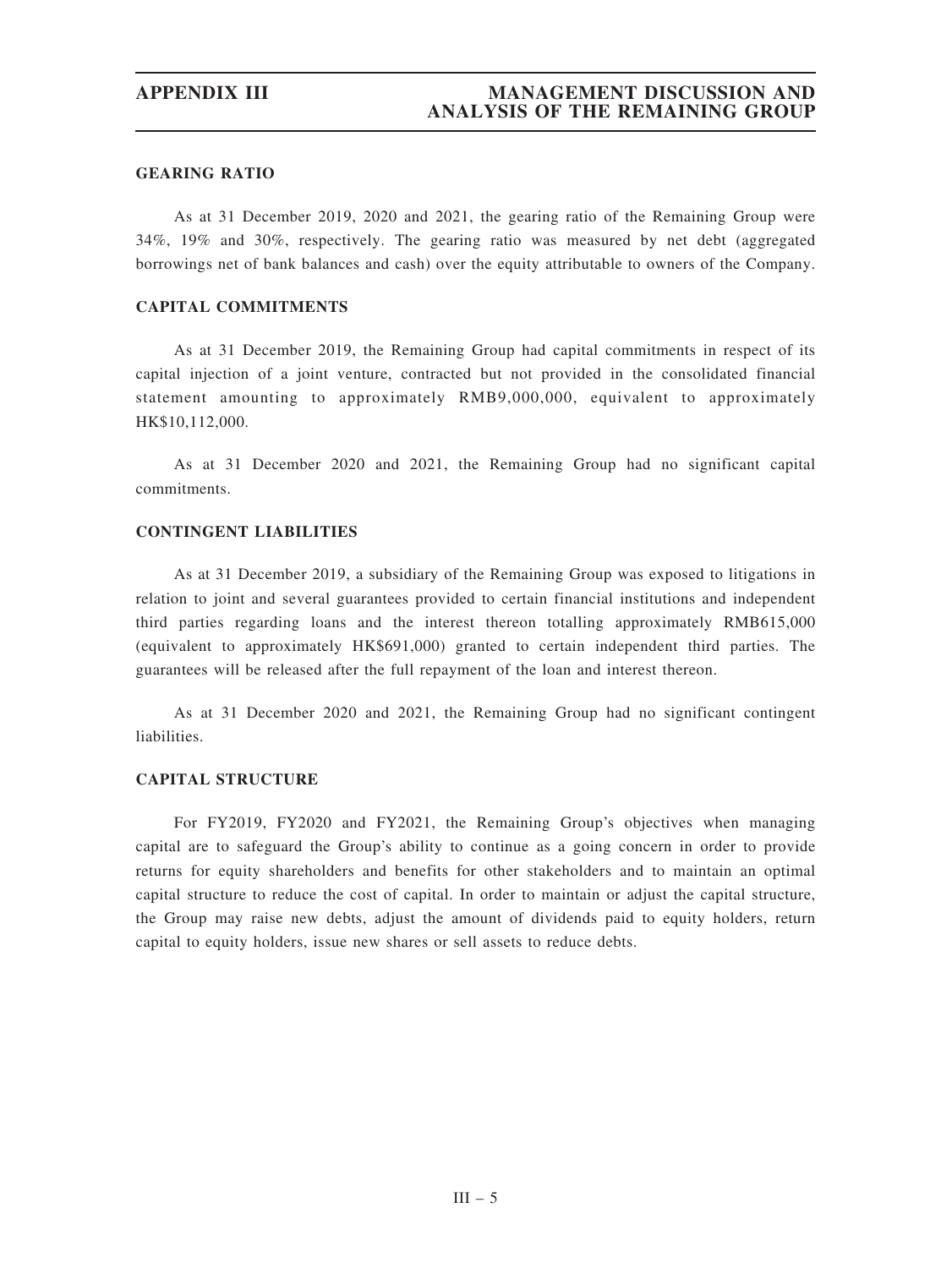# APPENDIX III MANAGEMENT DISCUSSION AND ANALYSIS OF THE REMAINING GROUP

The Remaining Group's assets portfolio was mainly financed by its shareholders' funds and bank and other borrowings

|                           | As at 31 December |                 |          |  |
|---------------------------|-------------------|-----------------|----------|--|
|                           | 2019              | 2020            | 2021     |  |
|                           | <b>HK\$'000</b>   | <b>HK\$'000</b> | HK\$'000 |  |
| Shareholders' funds       |                   |                 |          |  |
| of the Remaining Group    | 1,217,666         | 1,063,489       | 957,210  |  |
| Bank and other borrowings |                   |                 |          |  |
| of the Remaining Group    | 685,366           | 583,665         | 657,146  |  |
| Bank and other borrowings |                   |                 |          |  |
| of the Remaining Group    |                   |                 |          |  |
| denominated in:           |                   |                 |          |  |
| <b>RMB</b>                | 685,366           | 583,665         | 657,146  |  |

Based on the agreed scheduled repayment dates in the loan agreements and ignoring the effect of any repayment on demand clause, the Remaining Group's bank and other borrowings were repayable:

| Within the first year           | 263,178        | 315,523          | 367,956          |
|---------------------------------|----------------|------------------|------------------|
| Within the second year          | 264,885        | 35,107           | 80,959           |
| Within the third to fifth years | 50,561         | 96,429           | 98,780           |
| After the fifth year            | 106,742        | 136,606          | 109,451          |
|                                 |                |                  |                  |
|                                 | 685,366        | 583,665          | 657,146          |
|                                 |                |                  |                  |
| Interest rates of bank and      |                |                  |                  |
| other borrowings per annum      | 5.46\% to 22\% | 3.48\% to 8.00\% | 4.08\% to 8.00\% |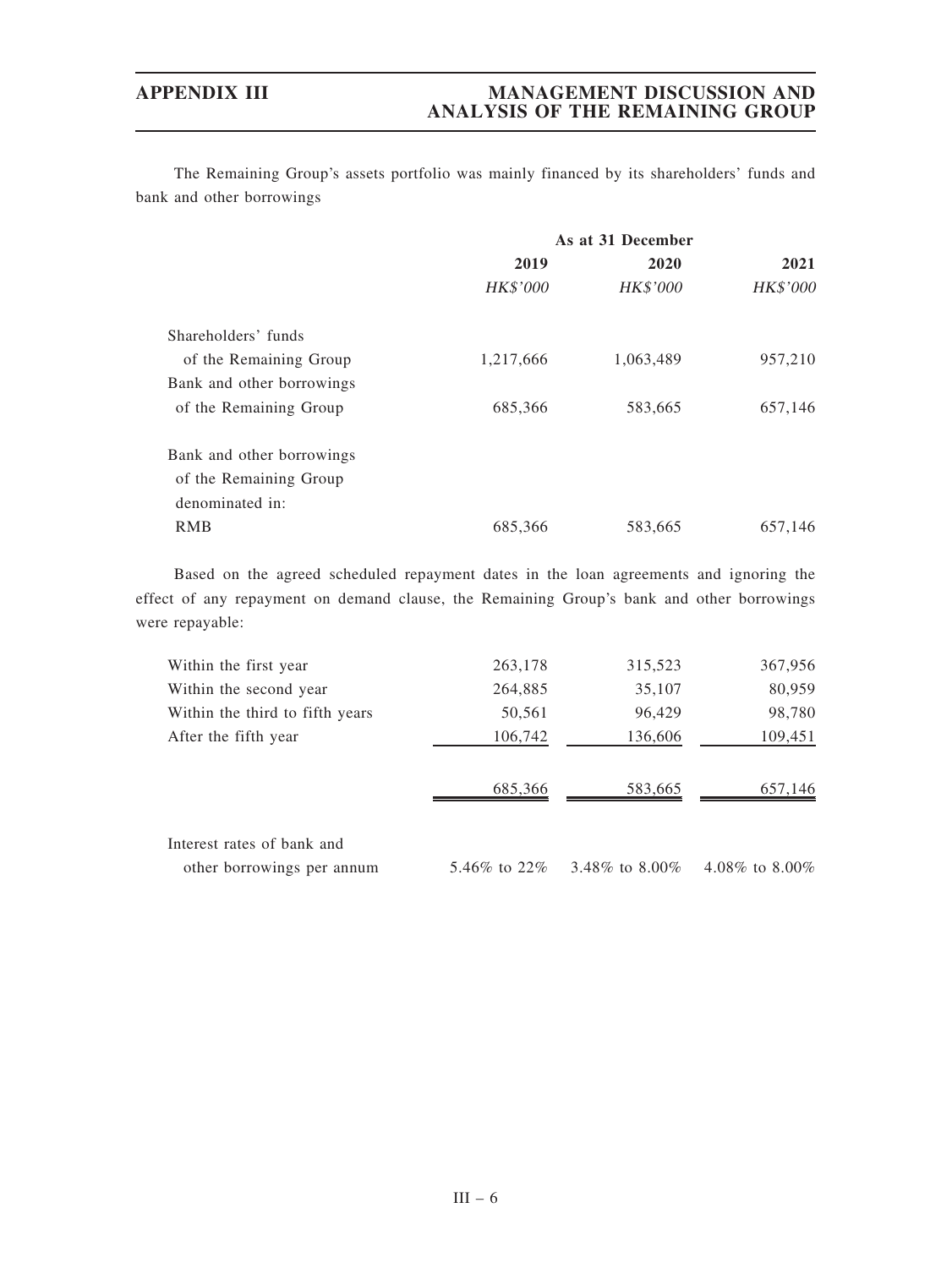### MATERIAL ACQUISITIONS AND DISPOSALS

## FY2019

On 3 January 2019, Green City Development Limited, a wholly-owned subsidiary of the Group, entered into the conditional sale and purchase agreement with Sky Climber Development Limited, pursuant to which Green City Development Limited agreed to acquire an 100% equity interest in Precious Palace for an aggregate consideration of HK\$795,000,000, which will be satisfied by the issue of the convertible bonds in the principal amount of HK\$431,500,000 and the issue of the promissory note in the principal amount of HK\$363,500,000 by the Company to Sky Climber. The equity transfer was completed on 19 July 2019.

On 11 October 2019, China Water Property Investment Limited, a wholly-owned subsidiary of the Group entered into a sales and purchase agreement with Diamond Cosmos Limited to dispose of 30% equity interest in Northern Sea Development Limited at a total consideration of approximately HK\$100,000. The disposal was completed on 30 November 2019.

## FY2020

On 15 December 2020, China Water Property Investment Limited, a wholly-owned subsidiary of the Group entered into a sales and purchase agreement with Fit Energy Holding Limited to dispose 70% issued share capital of Northern Sea Development Limited at the cash consideration of HK\$1,000,000. The disposal was completed on 31 December 2020.

### FY2021

There is no material acquisition and disposal during FY2021.

## FOREIGN CURRENCY MANAGEMENT

The monetary assets and liabilities as well as business transactions of the Remaining Group are mainly denominated in Renminbi. For FY2019, FY2020 and FY2021, the Remaining Group did not have a foreign currency hedging policy. However, management monitors foreign exchange exposure and will consider hedging significant foreign currency exposure should the need arise.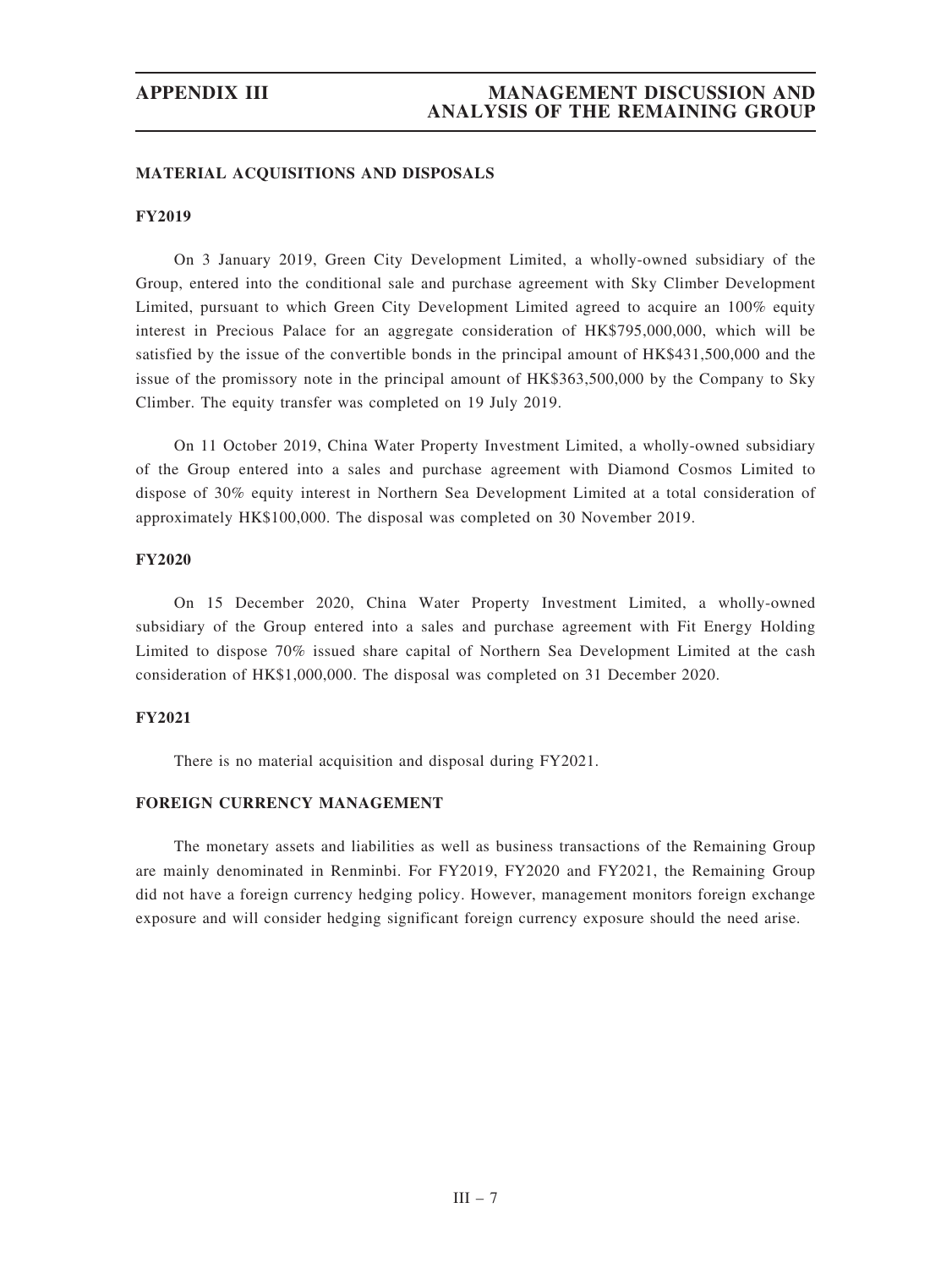## EMPLOYMENT AND REMUNERATION POLICY

The employees' remuneration is based on the employees' skill, knowledge and involvement in the Company's affairs and is determined by reference to the Company's performance, as well as remuneration benchmark in the industry and the prevailing market conditions.

The share option scheme of the Company is established for the eligible participants (including employees). No share options were granted during FY2019, FY2020 and FY2021.

The Remaining Group had approximately 224, 183 and 178 employees as at 31 December 2019, 2020 and 2021.

As at 31 December 2019, 2020 and 2021, the staff costs (including directors' emoluments) of the Remaining Group amounted to approximately HK\$34.1 million, HK\$36.1 million and HK\$29.6 million respectively.

## SIGNIFICANT INVESTMENTS

For FY2019, FY2020 and FY2021, the Remaining Group had no significant investments.

### MATERIAL ACQUISITIONS AND DISPOSALS

Save as disclosed in the annual report of the Company for the year ended 31 December 2021, the Remaining Group had not held any other significant investments nor made any material acquisitions or disposals of subsidiaries or associated companies.

### PLEDGE ON ASSETS

As at 31 December 2019, investment properties of HK\$333,338,000 and inventory of properties of HK\$127,286,000 were pledged by the Remaining Group to secure a bank loan granted to the Remaining Group.

As at 31 December 2020, investment properties of HK\$525,392,000, trade receivables from property investment business of HK\$2,381,000 and bank deposits of HK\$95,238,000 were pledged by the Remaining Group to secure a bank loan granted to the Remaining Group.

As at 31 December 2021, investment properties of HK\$519,462,000 and bank deposits of HK\$100,605,000 were pledged by the Remaining Group to secure a bank loan granted to the Remaining Group.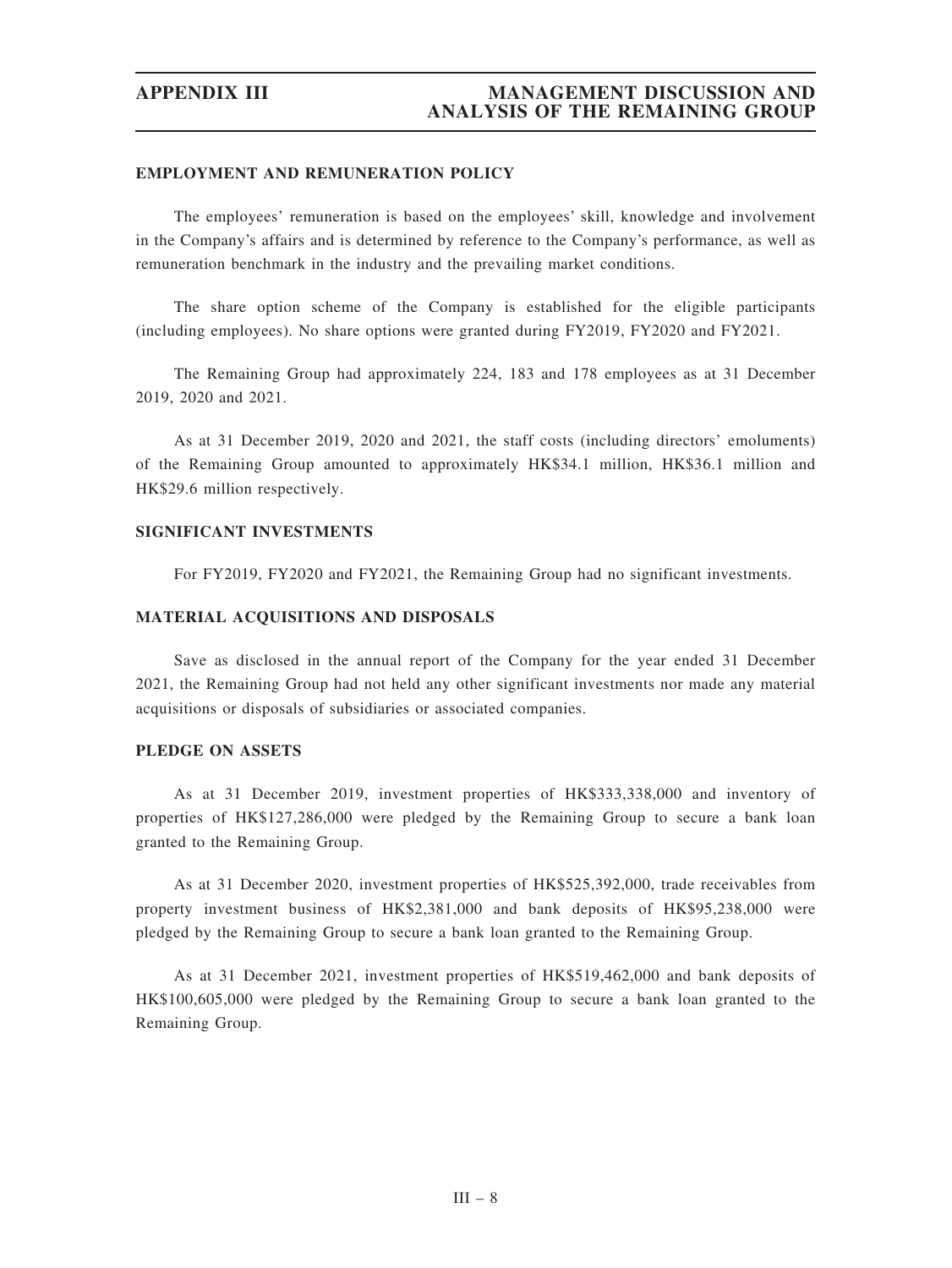# OUTLOOK AND FUTURE PLAN

The Remaining Group will keep a close watch on the development and transformation trend of the industry, continue to implement our strategic development plan, keep abreast of the current trend, seize future investment opportunities arising from economic recovery and make continuous effort to optimize our investment portfolio and minimise the operating cost, with an aim to improve the value and market competitiveness of the Remaining Group.

The Remaining Group will continue to optimise our capital structure and business portfolio in order to continuously improve our financial position. The Remaining Group will strive to capture investment opportunities prudently and optimise the capital structure and business portfolio in a bid to maximise shareholders' interests.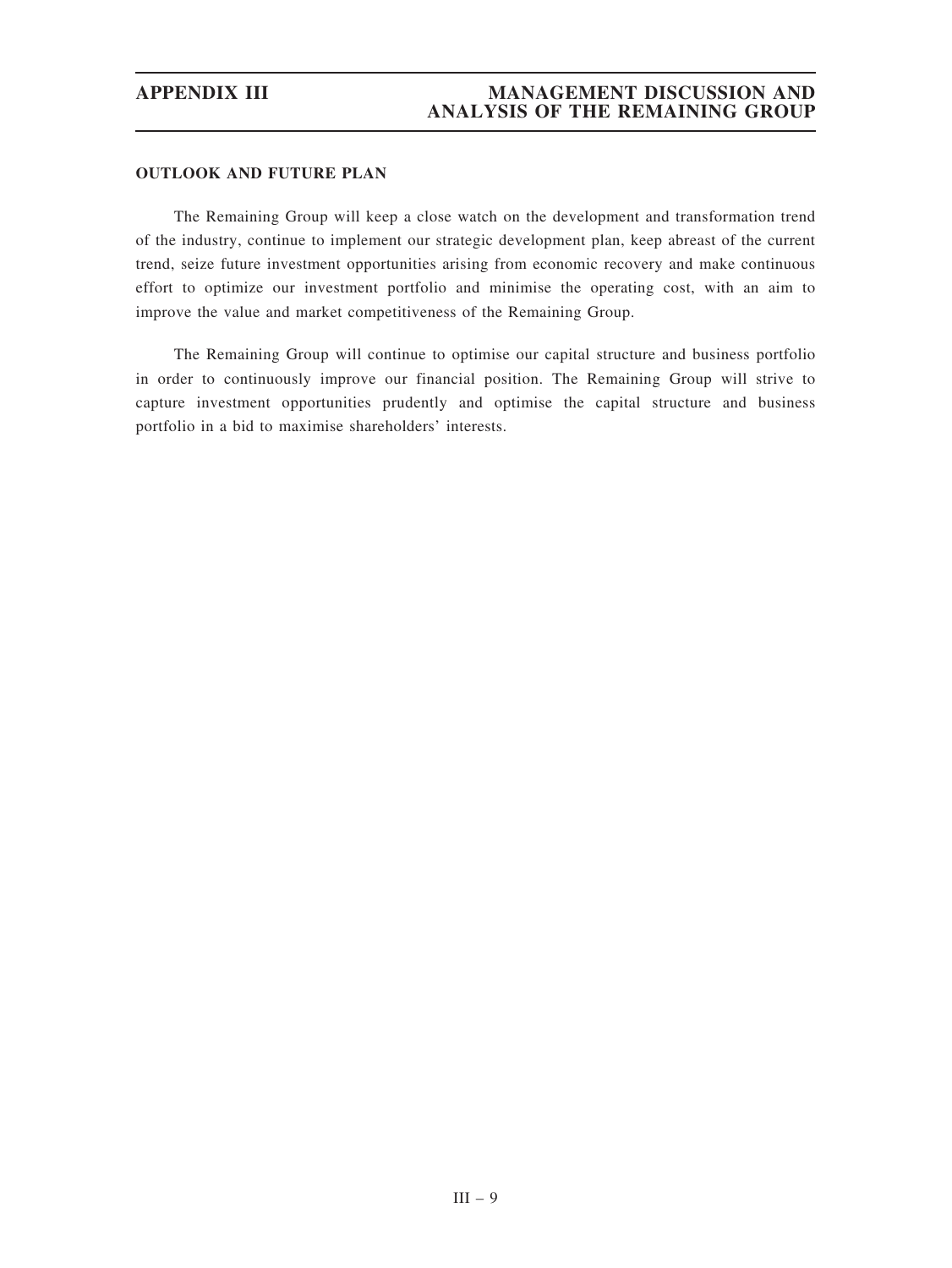The following is the unaudited pro forma financial information of the Remaining Group as if the Disposal had been completed for the sole purpose of inclusion in this circular, received from the Company'<sup>s</sup> reporting accountants, Confucius International CPA Limited.

# A. UNAUDITED PRO FORMA FINANCIAL INFORMATION OF THE REMAINING **GROUP**

## INTRODUCTION

The unaudited pro forma financial information (the ''Unaudited Pro Forma Financial Information'') presented below is prepared to illustrate (a) the financial position of the Remaining Group as if the Disposal had been completed on 31 December 2021; and (b) the results and cash flows of the Remaining Group for the year ended 31 December 2021 as if the Disposal had been completed on 1 January 2021. This Unaudited Pro Forma Financial Information has been prepared for illustrative purposes only and because of its hypothetical nature, it may not purport to represent the true picture of the financial position of the Remaining Group as at 31 December 2021 or at any future date had the Disposal been completed on 31 December 2021 or the results and cash flows of the Remaining Group for the year ended 31 December 2021 or for any future period had the Disposal been completed on 1 January 2021.

The Unaudited Pro Forma Financial Information is prepared based on the audited consolidated balance sheet, the audited consolidated statement of comprehensive income and the audited consolidated cash flow statement of the Group as at 31 December 2021 extracted from the audited consolidated financial information of the Group for the year ended 31 December 2021 as set out in the published annual report of the Company for the year ended 31 December 2021, and the financial information of the Target Company after giving effect to the pro forma adjustments described in the notes to the Unaudited Pro Forma Financial Information and is prepared in accordance with Rules 4.29 and  $14.68(2)(a)(ii)$  of the Listing Rules.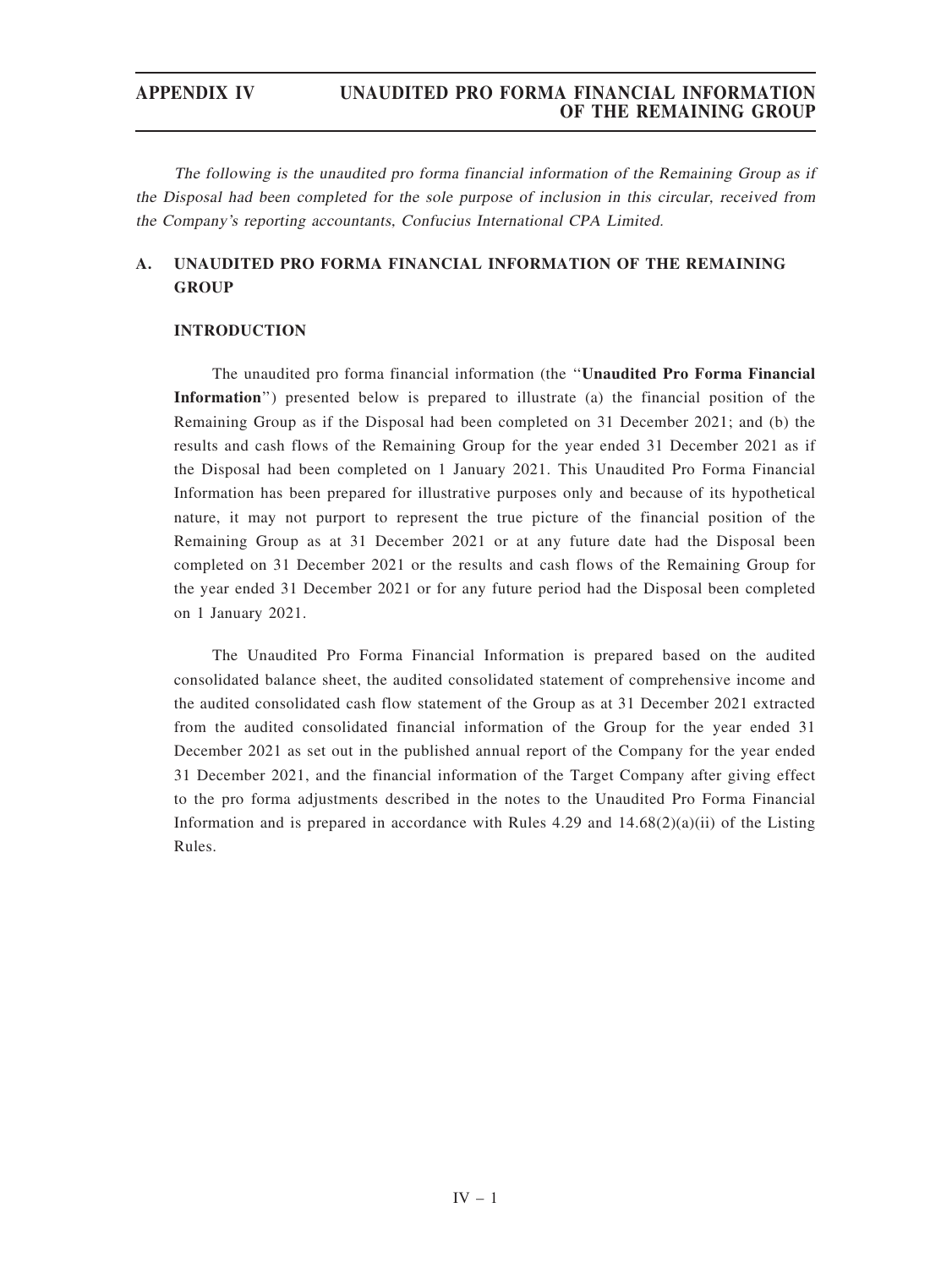|                                                | (Audited)<br>The Group as<br>at 31 December |                |                                   |          | (Unaudited)<br>Pro forma<br>financial<br>information of<br>the Remaining |
|------------------------------------------------|---------------------------------------------|----------------|-----------------------------------|----------|--------------------------------------------------------------------------|
|                                                | 2021<br>HK\$'000                            | HK\$'000       | Pro forma adjustments<br>HK\$'000 | HK\$'000 | Group<br>HK\$'000                                                        |
|                                                | Note 1                                      | Note 3         | Note 3                            | Note 4   |                                                                          |
| <b>ASSETS</b>                                  |                                             |                |                                   |          |                                                                          |
| Non-current assets                             |                                             |                |                                   |          |                                                                          |
| Property, plant and equipment                  | 5,874                                       |                |                                   |          | 5,874                                                                    |
| Investment properties                          | 2,131,707                                   | (956,098)      |                                   |          | 1,175,609                                                                |
| Goodwill                                       | 151,598                                     | (151, 598)     |                                   |          |                                                                          |
| Right-of-use assets                            | 22,628                                      |                |                                   |          | 22,628                                                                   |
|                                                | 2,311,807                                   | (1, 107, 696)  |                                   |          | 1,204,111                                                                |
| <b>Current</b> assets                          |                                             |                |                                   |          |                                                                          |
| Inventories                                    | 16                                          |                |                                   |          | 16                                                                       |
| Inventory of properties                        | 191,427                                     |                |                                   |          | 191,427                                                                  |
| Trade and other receivables                    | 56,877                                      | (6,068)        |                                   |          | 50,809                                                                   |
| Promissory note receivable                     | $\overline{a}$                              | $\overline{a}$ | 100,000                           |          | 100,000                                                                  |
| Pledged bank deposits                          | 100,605                                     |                |                                   |          | 100,605                                                                  |
| Bank balances and cash                         | 17,428                                      | (103)          | 255,000                           |          | 272,325                                                                  |
|                                                | 366,353                                     | (6, 171)       | 355,000                           |          | 715,182                                                                  |
| <b>TOTAL ASSETS</b>                            | 2,678,160                                   | (1, 113, 867)  | 355,000                           |          | 1,919,293                                                                |
| <b>EQUITY AND LIABILITIES</b><br><b>EQUITY</b> |                                             |                |                                   |          |                                                                          |
| Equity attributable to owners of the           |                                             |                |                                   |          |                                                                          |
| Company                                        |                                             |                |                                   |          |                                                                          |
| Share capital                                  | 312,828                                     |                |                                   |          | 312,828                                                                  |
| Reserves                                       | 702,286                                     | (882, 537)     | 824,633                           |          | 644,382                                                                  |
|                                                | 1,015,114                                   | (882, 537)     | 824,633                           |          | 957,210                                                                  |

# I. Unaudited Pro Forma Consolidated Balance Sheet of the Remaining Group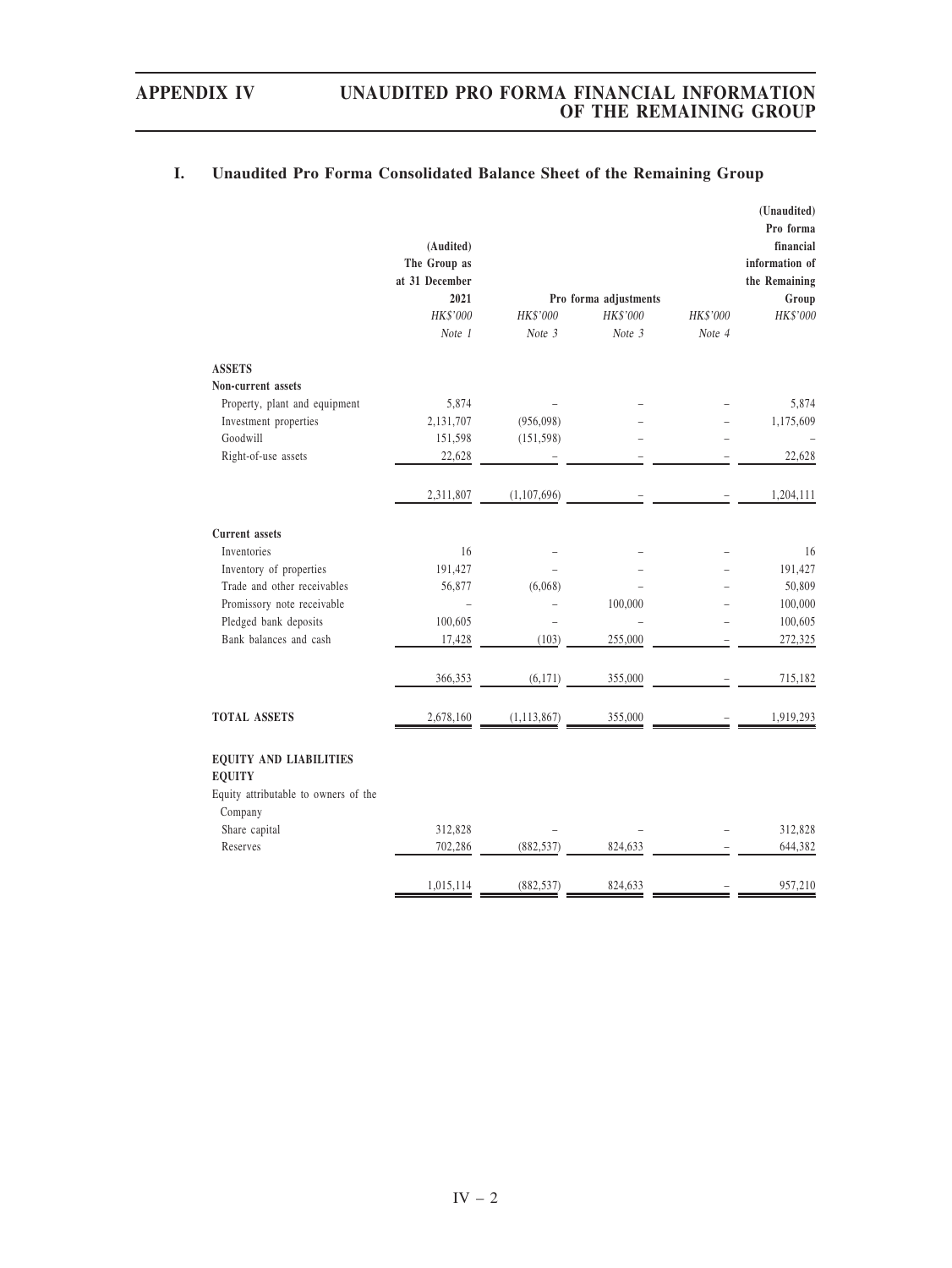|                                            | (Audited)<br>The Group as<br>at 31 December |               |                       |            | (Unaudited)<br>Pro forma<br>financial<br>information of<br>the Remaining |
|--------------------------------------------|---------------------------------------------|---------------|-----------------------|------------|--------------------------------------------------------------------------|
|                                            | 2021                                        |               | Pro forma adjustments |            | Group                                                                    |
|                                            | HK\$'000                                    | HK\$'000      | HK\$'000              | HK\$'000   | HK\$'000                                                                 |
|                                            | Note 1                                      | Note 3        | Note 3                | Note 4     |                                                                          |
| <b>LIABILITIES</b>                         |                                             |               |                       |            |                                                                          |
| Non-current liabilities                    |                                             |               |                       |            |                                                                          |
| Deferred tax liabilities                   | 364,810                                     | (239, 024)    |                       |            | 125,786                                                                  |
| Borrowings                                 |                                             |               |                       |            |                                                                          |
| - due after one year                       | 470,897                                     | (181, 707)    |                       |            | 289,190                                                                  |
| Deposits received for lease of             |                                             |               |                       |            |                                                                          |
| properties                                 | 6,768                                       | (1, 927)      |                       |            | 4,841                                                                    |
| Lease liabilities                          |                                             |               |                       |            |                                                                          |
| - due after one year                       | 3,974                                       |               |                       |            | 3,974                                                                    |
|                                            |                                             |               |                       |            |                                                                          |
|                                            | 846,449                                     | (422, 658)    |                       |            | 423,791                                                                  |
|                                            |                                             |               |                       |            |                                                                          |
| <b>Current liabilities</b>                 |                                             |               |                       |            |                                                                          |
| Trade and other payables                   | 143,770                                     | (34, 672)     |                       |            | 109,098                                                                  |
| Contract liabilities                       | 1,070                                       |               |                       |            | 1,070                                                                    |
| Deposits received for lease of             |                                             |               |                       |            |                                                                          |
| properties                                 | 6,220                                       |               |                       |            | 6,220                                                                    |
| Tax payable                                | 50,456                                      | 666           |                       |            | 51,122                                                                   |
| Borrowings                                 |                                             |               |                       |            |                                                                          |
| - due within one year                      | 142,622                                     | (18, 293)     |                       | 243,627    | 367,956                                                                  |
| Amounts due to                             |                                             |               |                       |            |                                                                          |
| the Target Group                           |                                             | 243,627       |                       | (243, 627) |                                                                          |
| Convertible note                           |                                             |               |                       |            |                                                                          |
| - due within one year                      | 416,404                                     |               | (416, 404)            |            |                                                                          |
| Promissory note                            |                                             |               |                       |            |                                                                          |
| - due within one year                      | 53,229                                      |               | (53, 229)             |            |                                                                          |
| Lease liabilities                          |                                             |               |                       |            |                                                                          |
| - due within one year                      | 2,826                                       |               |                       |            | 2,826                                                                    |
|                                            |                                             |               |                       |            |                                                                          |
|                                            |                                             |               |                       |            |                                                                          |
|                                            | 816,597                                     | 191,328       | (469, 633)            |            | 538,292                                                                  |
|                                            |                                             |               |                       |            |                                                                          |
| <b>TOTAL LIABILITIES</b>                   | 1,663,046                                   | (231, 330)    | (469, 633)            |            | 962,083                                                                  |
|                                            |                                             |               |                       |            |                                                                          |
| TOTAL EQUITY AND                           |                                             |               |                       |            |                                                                          |
| <b>LIABILITIES</b>                         | 2,678,160                                   | (1, 113, 867) | 355,000               |            | 1,919,293                                                                |
|                                            |                                             |               |                       |            |                                                                          |
|                                            |                                             |               |                       |            |                                                                          |
| NET (CURRENT LIABILITIES)<br><b>ASSETS</b> |                                             |               |                       |            | 176,890                                                                  |
|                                            | (450, 244)                                  | (197, 499)    | 824,633               |            |                                                                          |
|                                            |                                             |               |                       |            |                                                                          |
| TOTAL ASSETS LESS                          |                                             |               |                       |            |                                                                          |
| <b>CURRENT LIABILITIES</b>                 | 1,861,563                                   | (1,305,195)   | 824,633               |            | 1,381,001                                                                |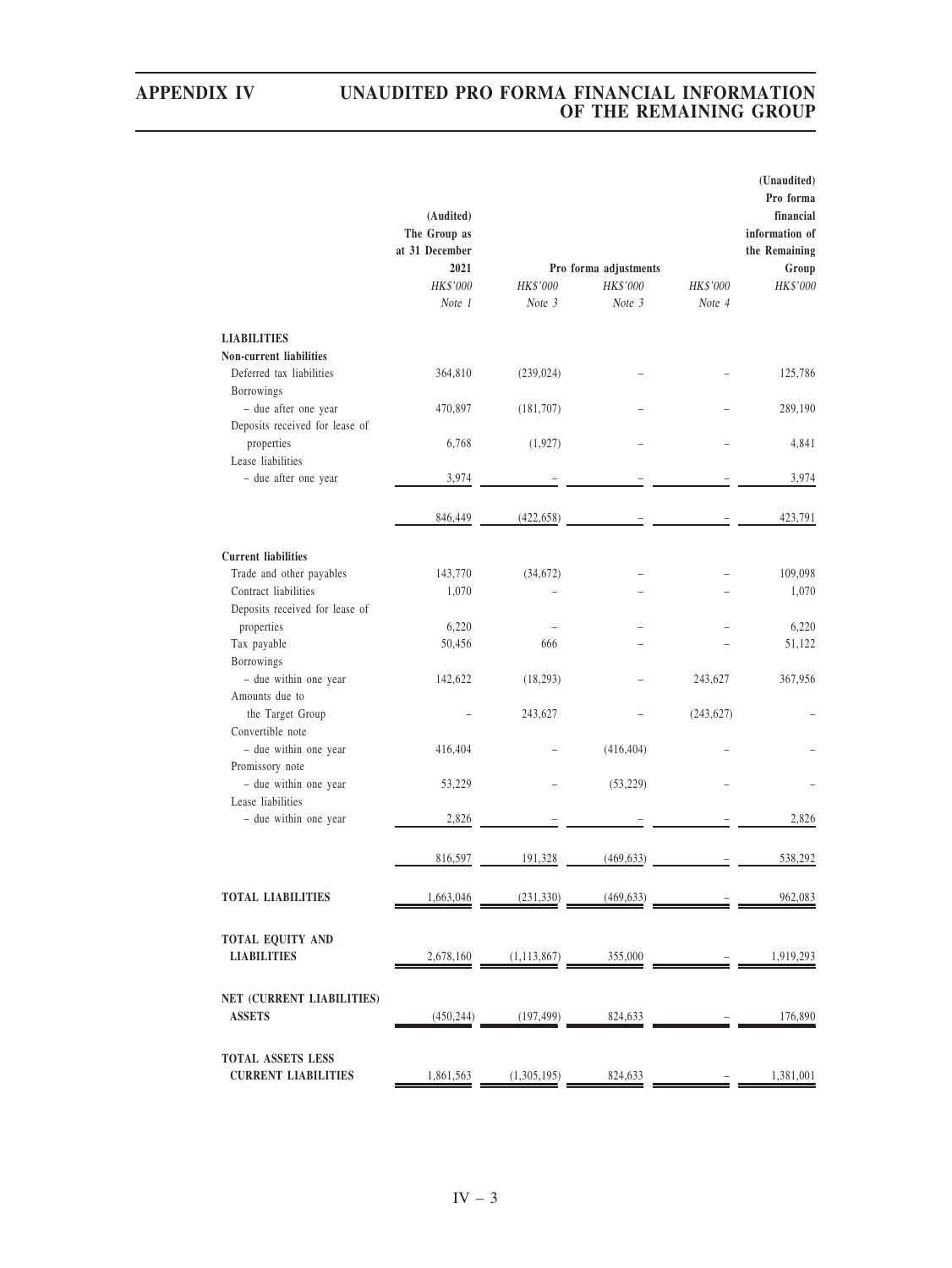# II. Unaudited Pro Forma Consolidated Statement of Profit or Loss and Other Comprehensive Income of the Remaining Group

|                                                                                                                                                    | (Audited)<br>The Group for<br>the year ended<br>31 December |                       |           | (Unaudited)<br>Pro forma<br>financial<br>information of<br>the Remaining |
|----------------------------------------------------------------------------------------------------------------------------------------------------|-------------------------------------------------------------|-----------------------|-----------|--------------------------------------------------------------------------|
|                                                                                                                                                    | 2021                                                        | Pro forma adjustments |           | Group                                                                    |
|                                                                                                                                                    | HK\$'000                                                    | HK\$'000              | HK\$'000  | HK\$'000                                                                 |
|                                                                                                                                                    | Note 1                                                      | Note 2                | Note 3    |                                                                          |
| Revenue                                                                                                                                            | 75,085                                                      | (12, 834)             |           | 62,251                                                                   |
| Cost of sales                                                                                                                                      | (34,087)                                                    | 1,172                 |           | (32, 915)                                                                |
| Gross profit                                                                                                                                       | 40,998                                                      | (11,662)              |           | 29,336                                                                   |
| Fair value loss of investment properties                                                                                                           | (76, 495)                                                   | 19,277                |           | (57, 218)                                                                |
| Gain on disposal of subsidiaries<br>Allowance for expected credit losses of                                                                        | 5                                                           |                       | 7,100     | 7,105                                                                    |
| trade and other receivables                                                                                                                        | (2,261)                                                     | 846                   |           | (1, 415)                                                                 |
| Other operating income                                                                                                                             | 8,805                                                       | (555)                 |           | 8,250                                                                    |
| Other operating expenses                                                                                                                           | (1,957)                                                     |                       |           | (1,957)                                                                  |
| Selling and distribution expenses                                                                                                                  | (2, 442)                                                    |                       |           | (2, 442)                                                                 |
| Administrative expenses                                                                                                                            | (56, 695)                                                   | 913                   |           | (55, 782)                                                                |
| Finance costs                                                                                                                                      | (96, 193)                                                   | 12,332                |           | (83, 861)                                                                |
|                                                                                                                                                    |                                                             |                       |           |                                                                          |
| Loss before tax                                                                                                                                    | (186, 235)                                                  | 21,151                | 7,100     | (157, 984)                                                               |
| Income tax credit                                                                                                                                  | 19,124                                                      | (4, 819)              |           | 14,305                                                                   |
| Loss attributable to the owner of the                                                                                                              |                                                             |                       |           |                                                                          |
| Company                                                                                                                                            | (167, 111)                                                  | 16,332                | 7,100     | (143, 679)                                                               |
| Other comprehensive income (expenses)<br>for the year:<br>Items that are reclassified or may be<br>reclassified subsequently to profit or<br>loss: |                                                             |                       |           |                                                                          |
| Release of translation reserve upon<br>disposal of subsidiaries                                                                                    |                                                             |                       | (49, 637) | (49, 637)                                                                |
| Exchange differences arising on translation                                                                                                        |                                                             |                       |           |                                                                          |
| of foreign operations                                                                                                                              | 39,189                                                      | (17,612)              |           | 21,577                                                                   |
| Other comprehensive income (expenses)<br>for the year                                                                                              | 39,189                                                      | (17,612)              | (49, 637) | (28,060)                                                                 |
| Total comprehensive expenses attributable                                                                                                          |                                                             |                       |           |                                                                          |
| to the owners of the Company                                                                                                                       | (127, 922)                                                  | (1,280)               | (42, 537) | (171, 739)                                                               |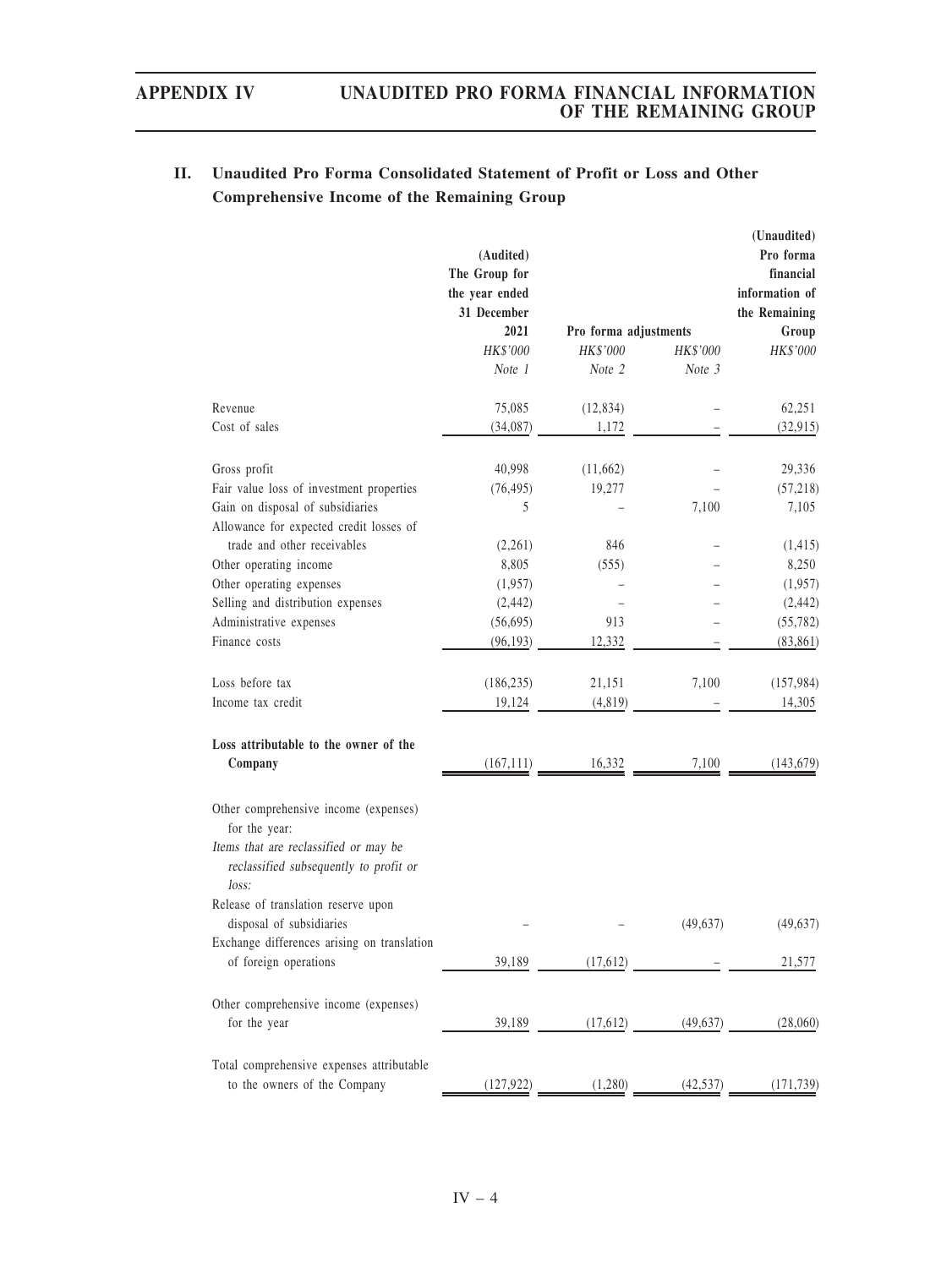# III. Unaudited Pro Forma Consolidated Statement of Cash Flows of the Remaining Group

|                                            | (Audited)<br>The Group for<br>the year ended<br>31 December |                       |                 | (Unaudited)<br>Pro forma<br>financial<br>information of<br>the Remaining |
|--------------------------------------------|-------------------------------------------------------------|-----------------------|-----------------|--------------------------------------------------------------------------|
|                                            | 2021                                                        | Pro forma adjustments |                 | Group                                                                    |
|                                            | <b>HK\$'000</b>                                             | HK\$'000              | <b>HK\$'000</b> | HK\$'000                                                                 |
|                                            | Note 1                                                      | Note 2                | Note 3          |                                                                          |
| <b>OPERATING ACTIVITIES</b>                |                                                             |                       |                 |                                                                          |
| Loss before tax                            | (186, 235)                                                  | 21,151                |                 | (165,084)                                                                |
| Adjustments for:                           |                                                             |                       |                 |                                                                          |
| Interest expenses                          | 96,193                                                      | (12, 332)             |                 | 83,861                                                                   |
| Interest income                            | (96)                                                        | 2                     |                 | (94)                                                                     |
| Depreciation of property, plant and        |                                                             |                       |                 |                                                                          |
| equipment                                  | 1,578                                                       |                       |                 | 1,578                                                                    |
| Depreciation of right-of-use-assets        | 8,925                                                       |                       |                 | 8,925                                                                    |
| Allowance for expected credit losses of    |                                                             |                       |                 |                                                                          |
| trade and other receivables                | 2,261                                                       | (846)                 |                 | 1,415                                                                    |
| Loss on disposal of property, plant and    |                                                             |                       |                 |                                                                          |
| equipment                                  | 4                                                           |                       |                 | $\overline{4}$                                                           |
| Loss on written off of property, plant and |                                                             |                       |                 |                                                                          |
| equipment                                  | 2,157                                                       |                       |                 | 2,157                                                                    |
| Fair value loss of investment properties   | 76,495                                                      | (19,277)              |                 | 57,218                                                                   |
| Gain on disposal of subsidiaries           | (5)                                                         |                       | (7,100)         | (7,105)                                                                  |
| Gain on early termination of lease         | (944)                                                       |                       |                 | (944)                                                                    |
| Operating cash flows before movements in   |                                                             |                       |                 |                                                                          |
| working capital                            | 333                                                         | (11,302)              | (7,100)         | (18,069)                                                                 |
| Decrease in inventories                    | 66                                                          |                       |                 | 66                                                                       |
| Decrease in trade and other receivables    | 8,323                                                       | 7,441                 |                 | 15,764                                                                   |
| Decrease in trade and other payables       | (14, 556)                                                   | (9,650)               |                 | (24, 206)                                                                |
| Decrease in deposits received for lease of |                                                             |                       |                 |                                                                          |
| properties                                 | (605)                                                       | (704)                 |                 | (1,309)                                                                  |
| Increase in contract liabilities           | 246                                                         | 1,282                 |                 | 1,528                                                                    |
| Cash used in operations                    | (6,193)                                                     | (12, 933)             | (7,100)         | (26, 226)                                                                |
| Income tax refunded                        | 1,351                                                       | (147)                 |                 | 1,204                                                                    |
| NET CASH USED IN                           |                                                             |                       |                 |                                                                          |
| <b>OPERATING ACTIVITIES</b>                | (4, 842)                                                    | (13,080)              | (7,100)         | (25, 022)                                                                |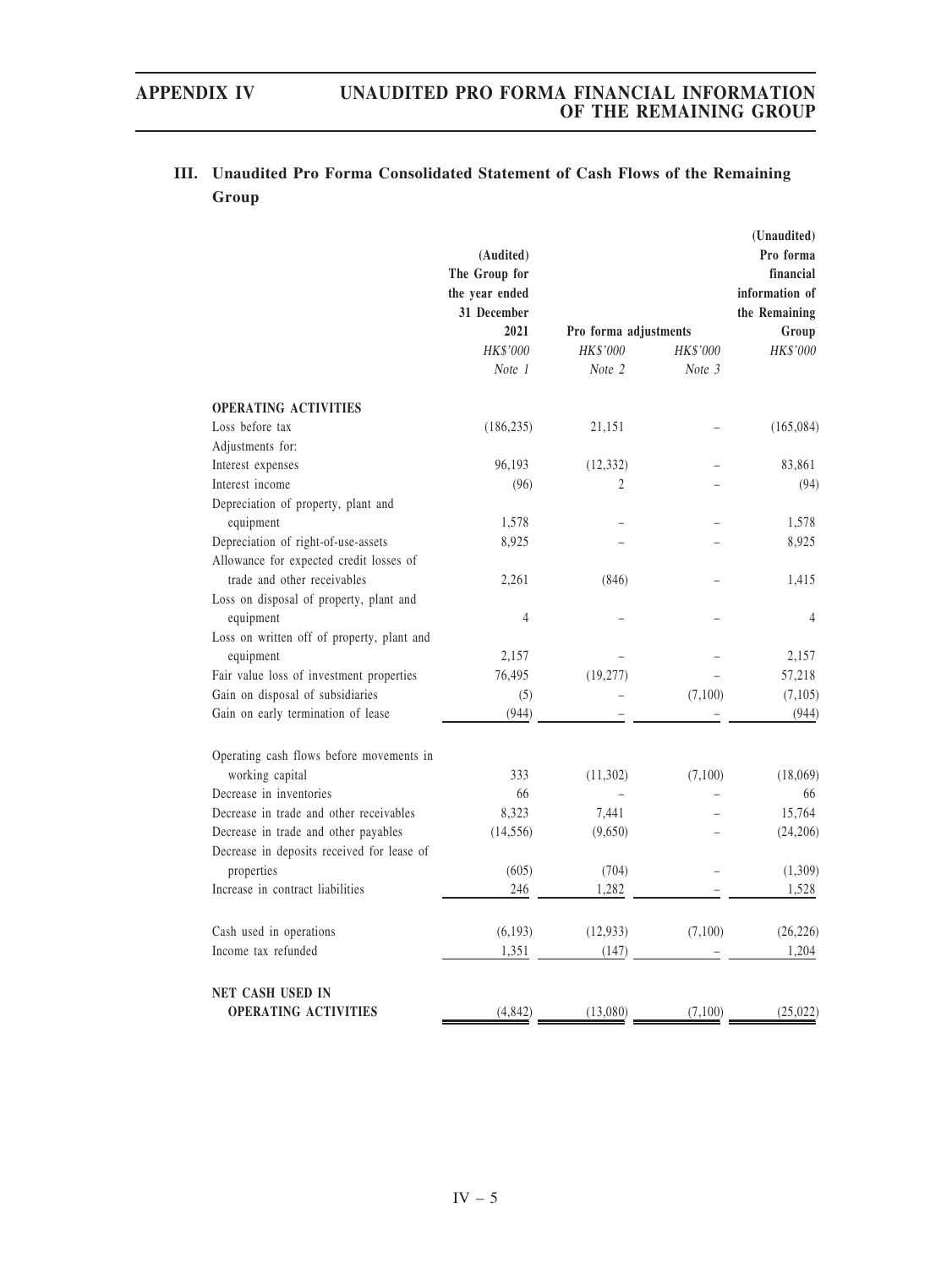|                                                                                        | (Audited)<br>The Group for<br>the year ended |                       |                    | (Unaudited)<br>Pro forma<br>financial<br>information of<br>the Remaining |
|----------------------------------------------------------------------------------------|----------------------------------------------|-----------------------|--------------------|--------------------------------------------------------------------------|
|                                                                                        | 31 December<br>2021                          |                       |                    |                                                                          |
|                                                                                        |                                              | Pro forma adjustments |                    | Group                                                                    |
|                                                                                        | HK\$'000<br>Note 1                           | HK\$'000<br>Note 2    | HK\$'000<br>Note 3 | HK\$'000                                                                 |
| <b>INVESTING ACTIVITIES</b>                                                            |                                              |                       |                    |                                                                          |
| Additions to investment properties<br>Net cash inflow on disposal of                   | (10,230)                                     |                       |                    | (10, 230)                                                                |
| subsidiaries                                                                           | $\overline{9}$                               |                       | 255,000            | 255,009                                                                  |
| Purchase of property, plant and equipment<br>Proceeds from disposal of property, plant | (952)                                        |                       |                    | (952)                                                                    |
| and equipment                                                                          | 23                                           |                       |                    | 23                                                                       |
| Placement of pledged bank deposits                                                     | (5,302)                                      |                       |                    | (5,302)                                                                  |
| Interest received                                                                      | 96                                           | (2)                   |                    | 94                                                                       |
| NET CASH (USED IN) FROM<br><b>INVESTING ACTIVITIES</b>                                 | (16,356)                                     | (2)                   | 255,000            | 238,642                                                                  |
| <b>FINANCING ACTIVITIES</b>                                                            |                                              |                       |                    |                                                                          |
| Capital element of lease rentals paid                                                  | (11,265)                                     |                       |                    | (11,265)                                                                 |
| Interest element of lease rentals paid                                                 | (636)                                        |                       |                    | (636)                                                                    |
| Interest paid                                                                          | (38, 143)                                    | 12,332                |                    | (25, 811)                                                                |
| New borrowings raised                                                                  | 165,938                                      |                       |                    | 165,938                                                                  |
| Repayment of borrowings                                                                | (119, 578)                                   | 6,024                 |                    | (113, 554)                                                               |
| NET CASH (USED IN) FROM                                                                |                                              |                       |                    |                                                                          |
| <b>FINANCING ACTIVITIES</b>                                                            | (3,684)                                      | 18,356                |                    | 14,672                                                                   |
| NET (DECREASE) INCREASE IN CASH                                                        |                                              |                       |                    |                                                                          |
| AND CASH EQUIVALENTS                                                                   | (24, 882)                                    | 5,274                 | 247,900            | 228,292                                                                  |
| Effect of foreign exchange rate changes                                                | 15,192                                       | (5,231)               |                    | 9,961                                                                    |
| CASH AND CASH EQUIVALENTS AT                                                           |                                              |                       |                    |                                                                          |
| 1 JANUARY                                                                              | 27,118                                       | (146)                 |                    | 26,972                                                                   |
| CASH AND CASH EQUIVALENTS AT                                                           |                                              |                       |                    |                                                                          |
| <b>31 DECEMBER</b>                                                                     | 17,428                                       | (103)                 | 247,900            | 265,225                                                                  |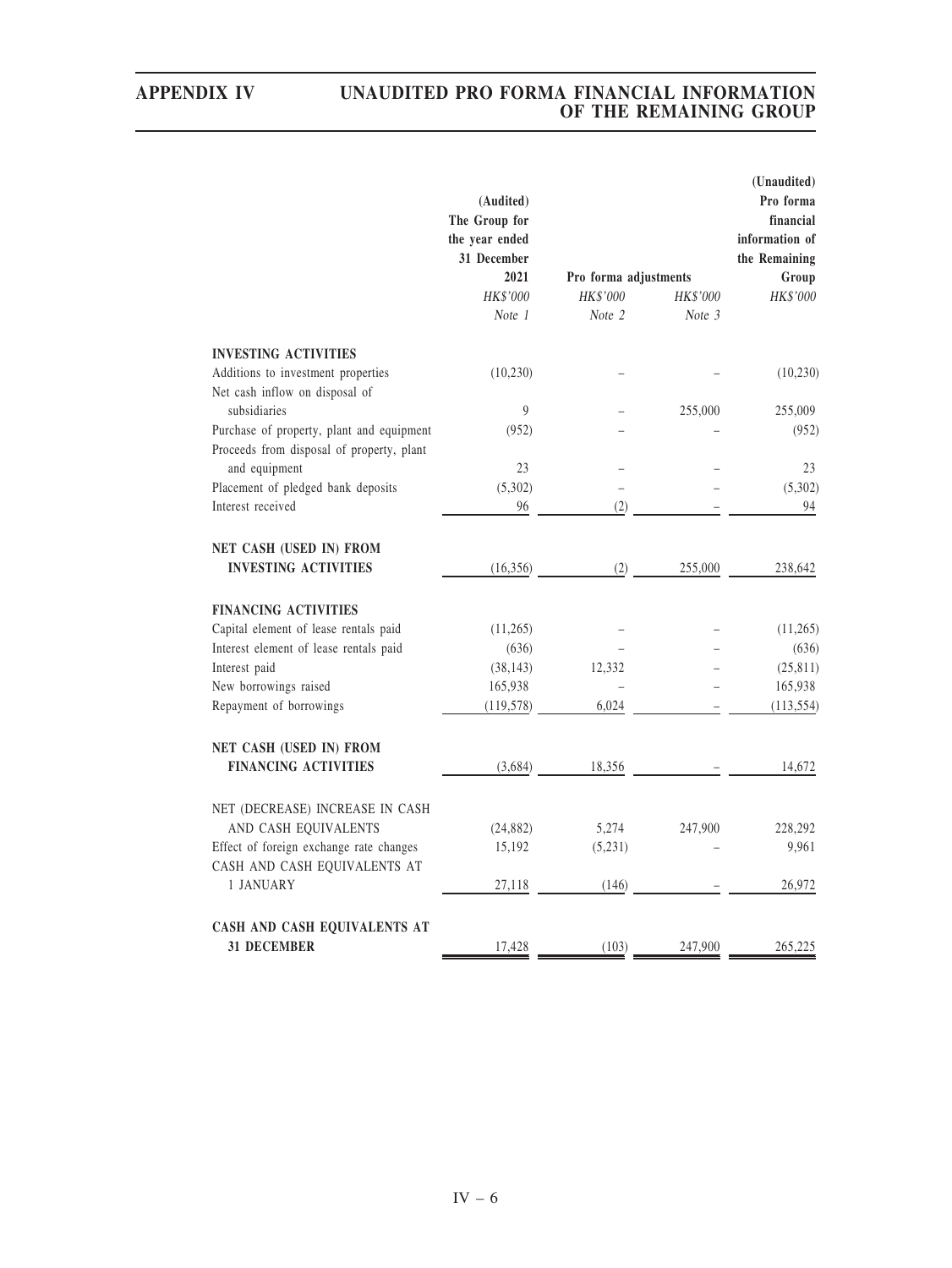### Notes to the Unaudited Pro Forma Financial Information of the Remaining Group

- 1. The amounts are extracted from the audited consolidated balance sheet, audited consolidated income statement, audited consolidated statement of comprehensive income and the audited consolidated cash flow statement of the Group as at 31 December 2021 as set out in the annual report of the Company for the year ended 31 December 2021, which is referred to in section 1 of Appendix I to this circular.
- 2. The following pro forma adjustments have been made to the unaudited pro forma consolidated profit and loss account and statement of comprehensive income and the unaudited pro forma consolidated statement of cash flows of the Group, assuming the Disposal had taken place on 1 January 2021.
- 3. The adjustments represent the exclusion of assets and liabilities of the Target Companies as at 31 December 2021, assuming the Disposal had concurrently taken place on 31 December 2021. The assets and liabilities of each of the Target Companies are extracted from the relevant unaudited consolidated statements of financial position as at 31 December 2019 set out in Appendix II to this circular. The adjustments represent the estimated gain on disposal assuming the Disposal had taken place on 31 December 2021 and is calculated as follows:

|                                            | <b>Notes</b> | HK\$'000   |
|--------------------------------------------|--------------|------------|
| Consideration                              | (i)          | 840,000    |
| Net assets of the Target group             | (ii)         | (730, 939) |
| Goodwill of the Target Group               |              | (151, 598) |
| Release of accumulated translation reserve |              |            |
| as at 31 December 2021                     | (ii)         | 49,637     |
| Estimated gain on the Disposal             | (iii)        | 7,100      |

### Notes:

- (i) Pursuant to the Sale and Purchase Agreement, the total consideration for the Disposal is HK\$840,000,000, which shall be payable by the Purchaser to the Vendor in the following manner:
	- (a) as to HK\$431,500,000 shall be paid by way of set off against the Convertible Bonds in the principal amount of HK\$431,500,000 held by the Purchaser on a dollar-to-dollar basis;
	- (b) as to HK\$53,500,000 shall be paid by way of set off against the Promissory Note in the principal amount of HK\$53,500,000 held by the Purchaser on a dollar-to-dollar basis;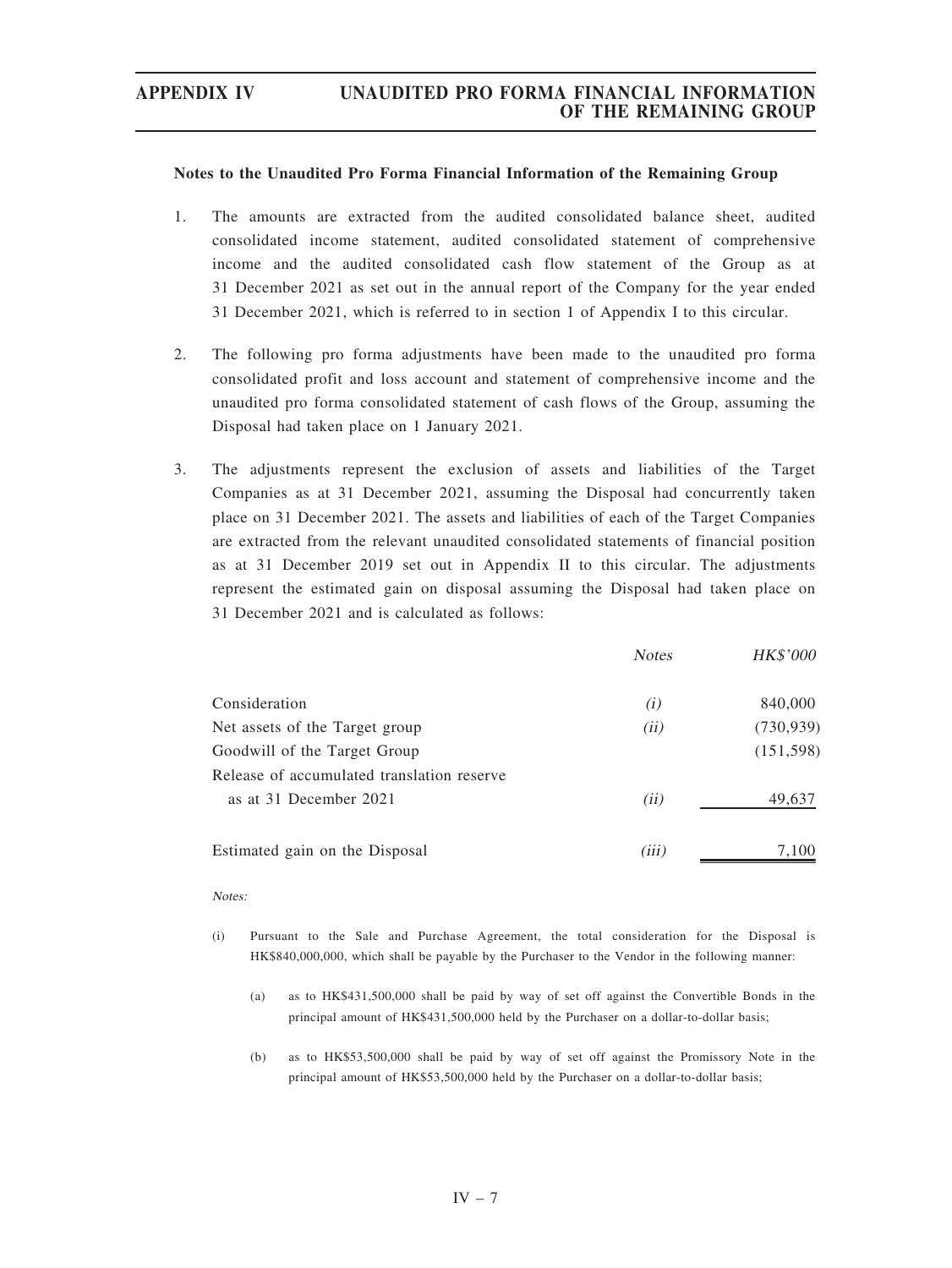- (c) as to HK\$255,000,000 shall be paid by the Purchaser within 60 days from the date of passing the relevant resolution at the EGM by way of cashier order (or in such other manner as the parties thereto may agree);
- (d) as to HK\$100,000,000 shall be paid by the Purchaser by way of issue of the Purchaser Promissory Note in the principal amount of HK\$100,000,000 in favour of the Vendor.
- (ii) The amount represents the carrying amount of net assets of the Target Group as at 31 December 2021, which is extracted from the unaudited combined balance sheet of the Target Group as at 31 December 2021. There is a release of accumulated translation reserve amounting to HK\$49,637,000 from the Target Group.
- (iii) Actual gain/loss on disposal arising from the Disposal depends on actual amount of the carrying value of the Target Group on the completion date. Therefore, the actual gain/loss on disposal shall be different from the amount calculated in the above table.
- (iv) The difference between the carrying value and the principal amount of the Convertible Bonds and Promissory Note as at 31 December 2021 is the effective interest payable for the period from 1 January 2022 to its due date 17 July 2022. It is expected that the carrying value of the Convertible Bonds and Promissory Note will be very close to/the same as its principal amount as at the Completion date.
- 4. The adjustment represents the reclassification of intercompany balance between the Target Group and the Remaining Group to borrowings upon the completion of the Disposal.
- 5. The above adjustments are not expected to have a continuing effect on the unaudited pro forma consolidated profit and loss account and the unaudited pro forma consolidated statement of cash flows of the Remaining Group.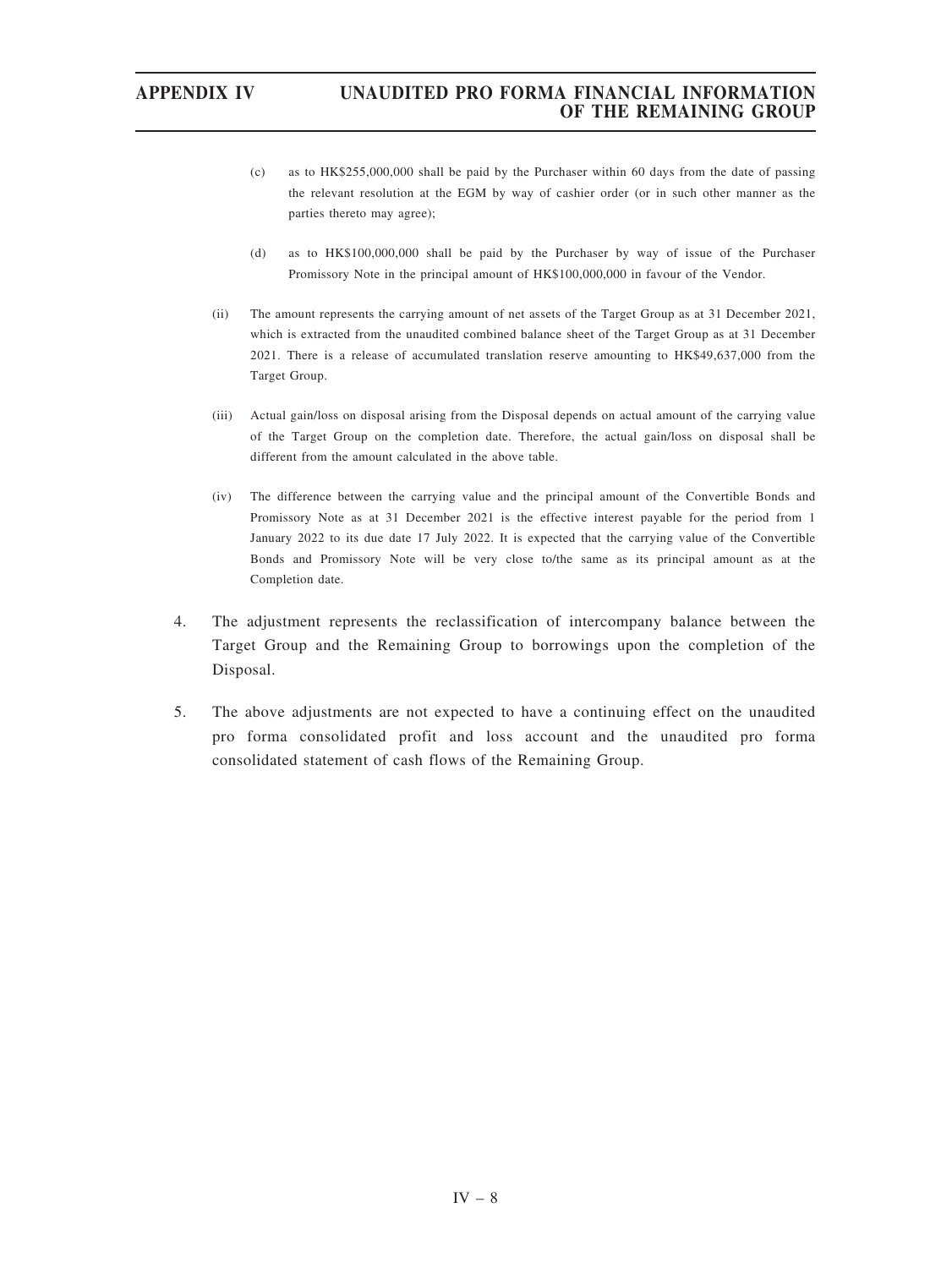# B. ACCOUNTANTS' REPORT ON UNAUDITED PRO FORMA FINANCIAL INFORMATION

The following is the text of <sup>a</sup> report, prepared for the sole purpose of inclusion in this circular, from the independent reporting accountants, Confucius International CPA Limited, Certified Public Accountants, Hong Kong.



香港灣仔莊十敦道181號大有大廈15樓1501-08室 Rooms 1501-08.15th Floor, Tai Yau Building, 181 Johnston Road, Wanchai, Hong Kong 電話 Tel: (852) 3103 6980 傳真 Fax: (852) 3104 0170

Dear Sirs,

We have completed our assurance engagement to report on the compilation of unaudited pro forma financial information of China City Infrastructure Group Limited (the "Company") and its subsidiaries (hereinafter collectively referred to as the "Group") by the directors of the Company (the ''Directors'') for illustrative purposes only. The unaudited pro forma financial information consists of the unaudited pro forma consolidated statement of financial position as at 31 December 2021, the unaudited pro forma consolidated statement of profit or loss and other comprehensive income for the year ended 31 December 2021, the unaudited pro forma consolidated statement of cash flows for the year ended 31 December 2021 as set out on pages IV-1 to IV-8 of the circular issued by the Company. The applicable criteria on the basis of which the Directors have compiled the pro forma financial information are described in Appendix IV of the circular issued by the Company.

The unaudited pro forma financial information has been compiled by the Directors to illustrate the impact of the disposal of entire issued share capital of Precious Palace Enterprises Limited on the Group's financial position as at 31 December 2021 as if the transaction had been taken place at 31 December 2021, and on the Group's financial performance and cash flows for the year ended 31 December 2021 as if the transaction had been taken place at 1 January 2021. As part of this process, information about the Group's financial position has been extracted by the Directors from the Group's consolidated financial statements as included in the annual report for the year ended 31 December 2021, on which an audit report has been published.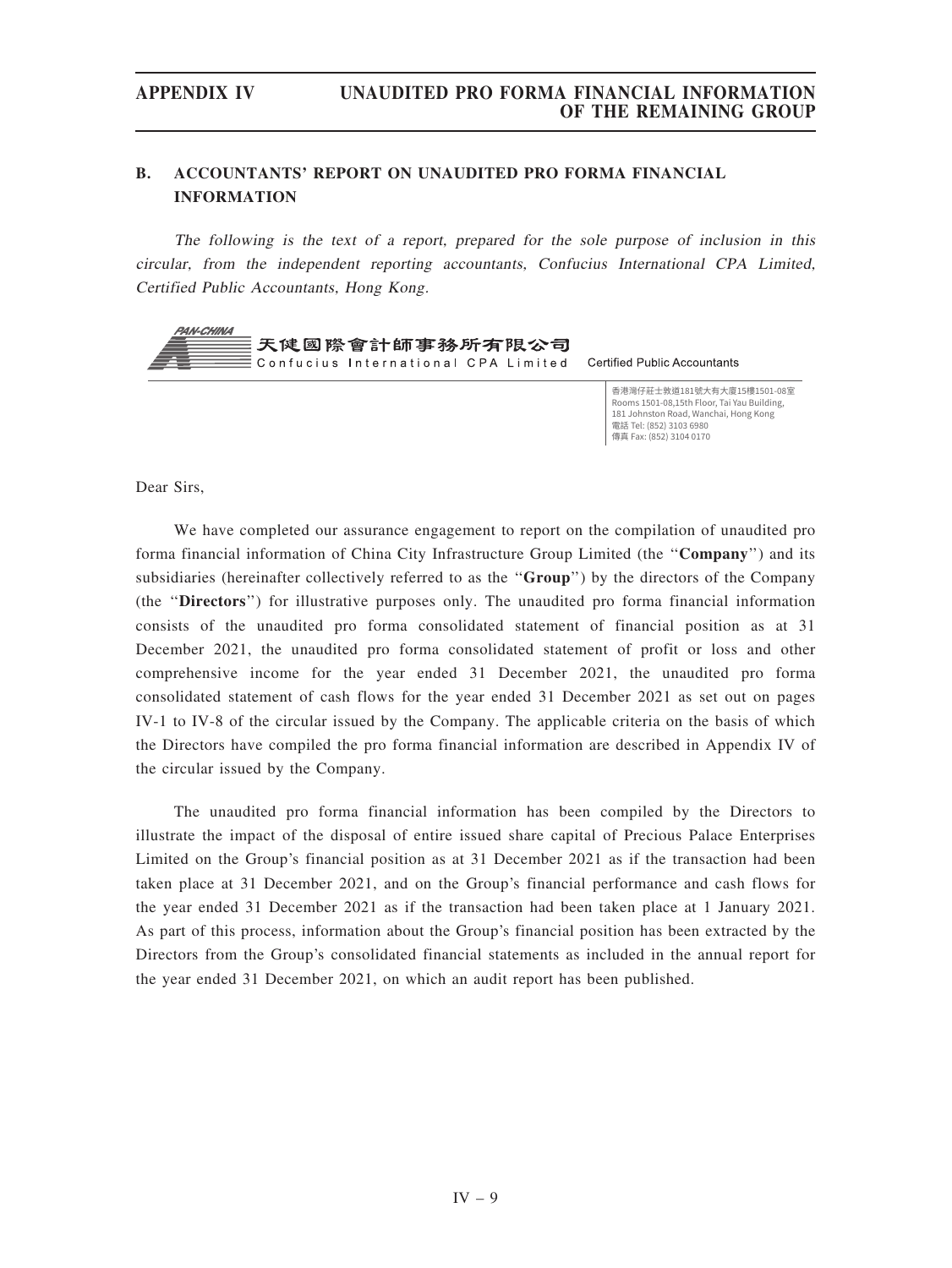### Directors' Responsibility for the Pro Forma Financial Information

The Directors are responsible for compiling the unaudited pro forma financial information in accordance with paragraph 29 of Chapter 4 of the Rules Governing the Listing of Securities on The Stock Exchange of Hong Kong Limited (the "Listing Rules") and with reference to Accounting Guideline 7 ''Preparation of Pro Forma Financial Information for Inclusion in Investment Circulars'' (''AG 7'') issued by the Hong Kong Institute of Certified Public Accountants (the ''HKICPA'').

### Our Independence and Quality Control

We have complied with the independence and other ethical requirements of the Code of Ethics for Professional Accountants issued by the HKICPA, which is founded on fundamental principles of integrity, objectivity, professional competence and due care, confidentiality and professional behavior.

The firm applies Hong Kong Standard on Quality Control 1 and accordingly maintains a comprehensive system of quality control including documented policies and procedures regarding compliance with ethical requirements, professional standards and applicable legal and regulatory requirements.

### Reporting Accountants' Responsibilities

Our responsibility is to express an opinion, as required by paragraph 29(7) of Chapter 4 of the Listing Rules, on the unaudited pro forma financial information and to report our opinion to you. We do not accept any responsibility for any reports previously given by us on any financial information used in the compilation of the unaudited pro forma financial information beyond that owed to those to whom those reports were addressed by us at the dates of their issue.

We conducted our engagement in accordance with Hong Kong Standard on Assurance Engagements 3420 ''Assurance Engagements to Report on the Compilation of Pro Forma Financial Information Included in a Prospectus'' issued by the HKICPA. This standard requires that the reporting accountant plans and performs procedures to obtain reasonable assurance about whether the Directors have compiled the pro forma financial information in accordance with paragraph 29 of Chapter 4 of the Listing Rules and with reference to AG 7 issued by the HKICPA.

For purposes of this engagement, we are not responsible for updating or reissuing any reports or opinions on any historical financial information used in compiling the pro forma financial information, nor have we, in the course of this engagement, performed an audit or review of the financial information used in compiling the unaudited pro forma financial information.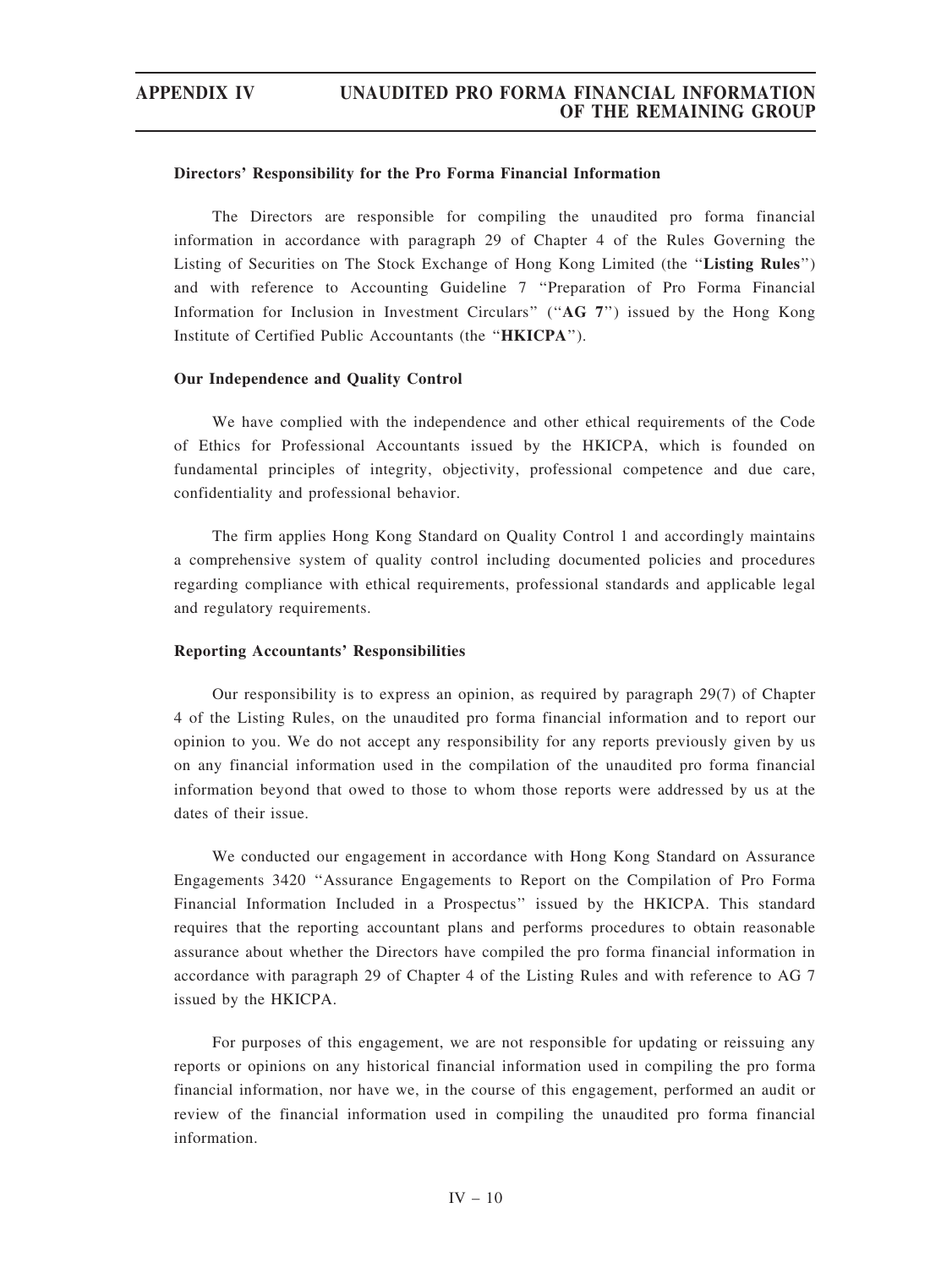The purpose of the pro forma financial information included in an investment circular is solely to illustrate the impact of a significant event or transaction on unadjusted financial information of the Group as if the event had occurred or the transaction had been undertaken at an earlier date selected for purposes of the illustration. Accordingly, we do not provide any assurance that the actual outcome of the event or transaction at 1 January 2021 and 31 December 2021 would have been as presented.

A reasonable assurance engagement to report on whether the unaudited pro forma financial information has been properly compiled on the basis of the applicable criteria involves performing procedures to assess whether the applicable criteria used by the Directors in the compilation of the unaudited pro forma financial information provides a reasonable basis for presenting the significant effects directly attributable to the event or transaction, and to obtain sufficient appropriate evidence about whether:

- The related pro forma adjustments give appropriate effect to those criteria; and
- The unaudited pro forma financial information reflects the proper application of those adjustments to the unadjusted financial information.

The procedures selected depend on the reporting accountant's judgement, having regard to the reporting accountant's understanding of the nature of the Group, the event or transaction in respect of which the unaudited pro forma financial information has been compiled, and other relevant engagement circumstances.

The engagement also involves evaluating the overall presentation of the unaudited pro forma financial information.

We believe that the evidence we have obtained is sufficient and appropriate to provide a basis for our opinion.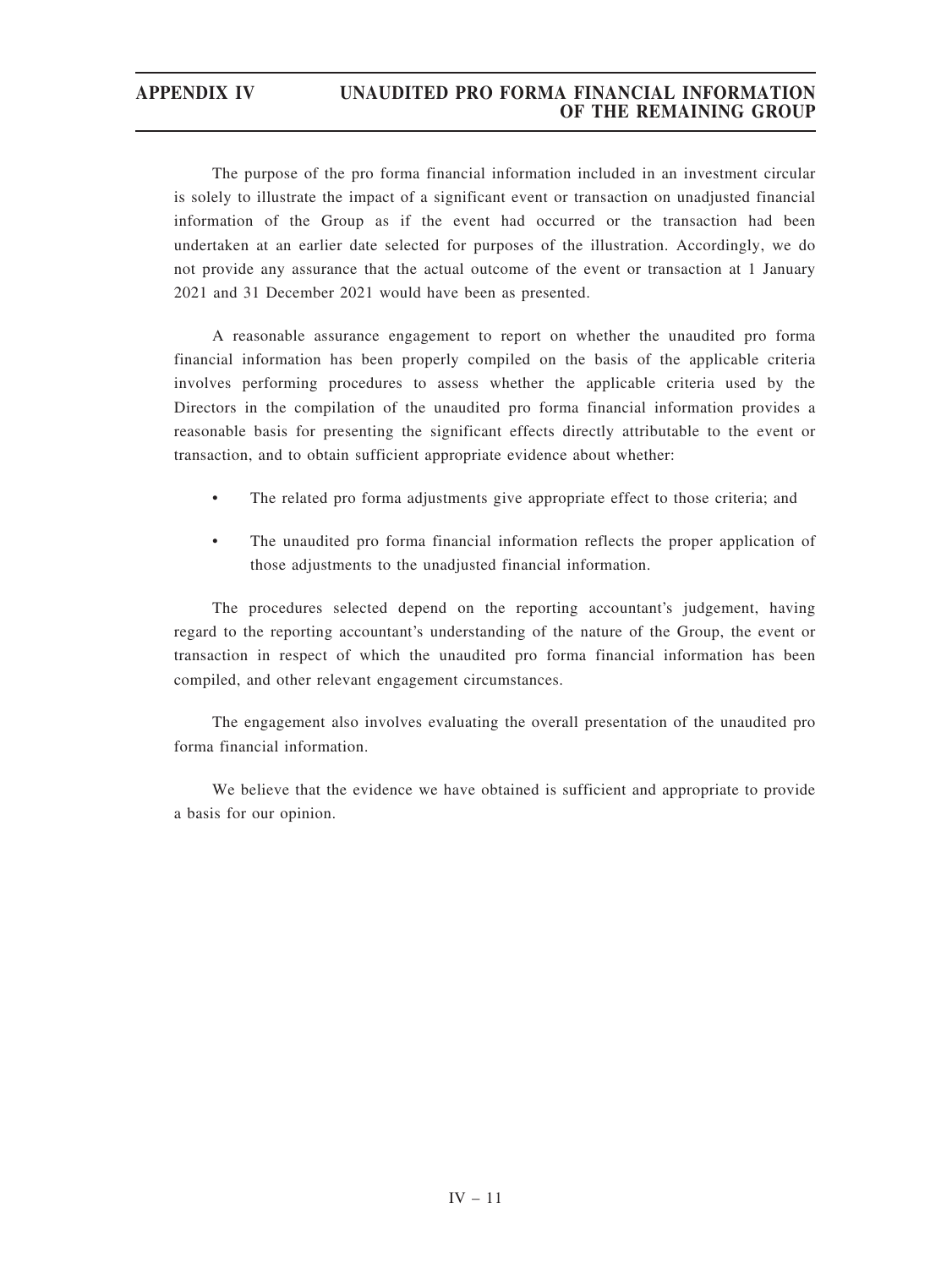# Opinion

In our opinion:

- (a) the unaudited pro forma financial information has been properly complied on the basis stated;
- (b) such basis is consistent with the accounting policies of the Group; and
- (c) the adjustments are appropriate for the purpose of the unaudited pro forma financial information as disclosed pursuant to paragraph 29 (1) of Chapter 4 of the Listing Rules.

Confucius International CPA Limited Certified Public Accountants Chan Lap Chi Practicing Certificate Number P04084 Hong Kong, 23 June 2022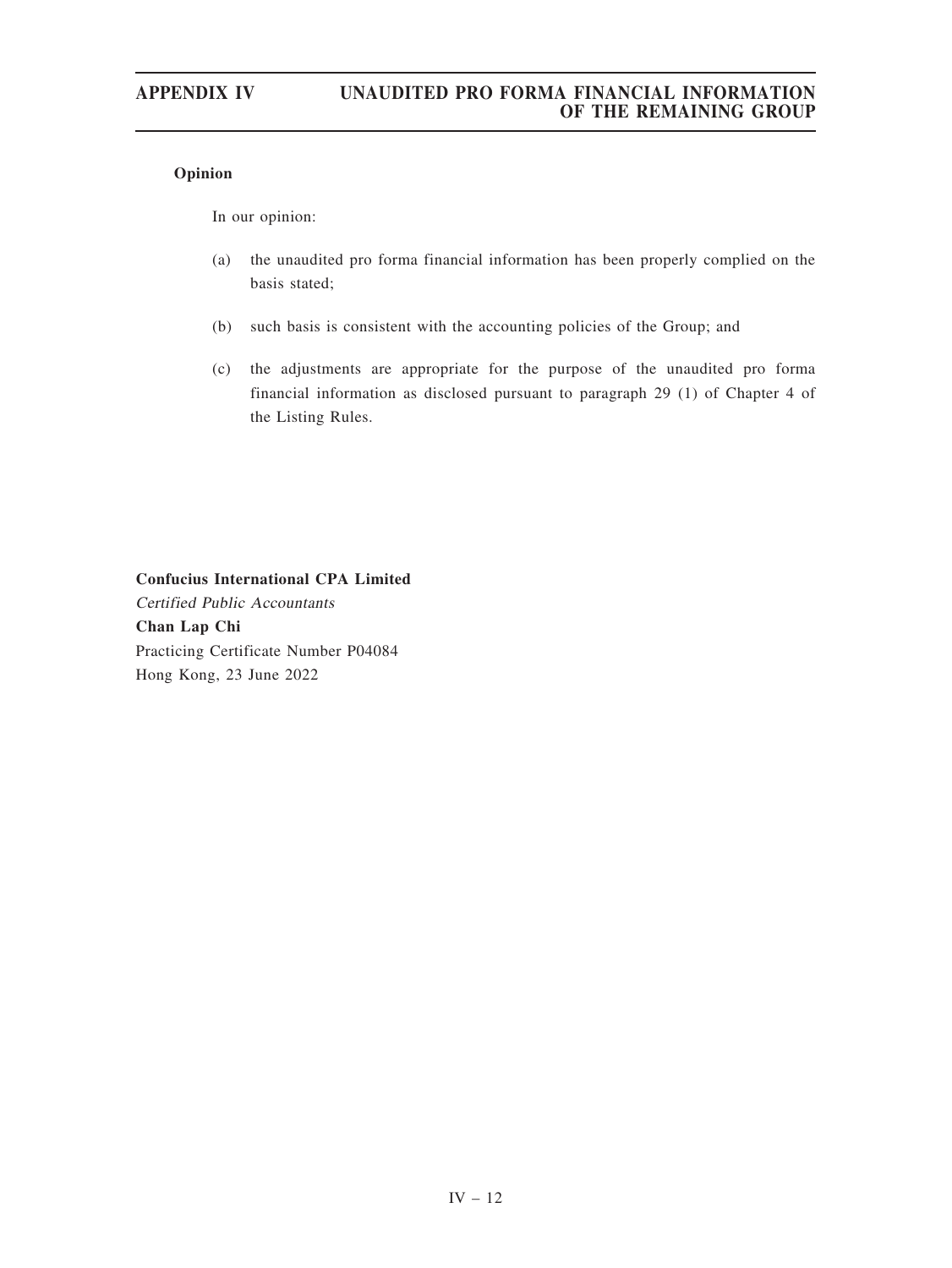AP Appraisal Limited Unit 2202, 22/F., West Exchange Tower 322 Des Voeux Road Central Sheung Wan, Hong Kong T 852 2218 5180 www.apa.com.hk

23 May 2022

China City Infrastructure Group Limited Suite 6208, 62/F, Central Plaza 18 Harbour Road Wanchai, Hong Kong

Dear Sir or Madam,

# RE: Property Valuation of Properties located in Longgang District, Shenzhen City, Guangdong Province, the People's Republic of China

We, AP Appraisal Limited, refer to the instructions from China City Infrastructure Group Limited (the ''Instructing Party'' or the ''Group'') to conduct a valuation for captioned Properties (the ''Properties'') located at Longgang District, Shenzhen City, Guangdong Province, the People's Republic of China. Details of which are set out in the attached valuation certificates. We confirm that we have carried our inspections, made relevant enquiries and obtained such further information as we consider necessary for the purpose of providing you with our opinion of the Market Value of the Property as of 30 April 2022 (the "Valuation Date") for circular purpose of the Hong Kong Stock Exchange ("HKEx Circular") of the Instructing Party.

The properties are located in the Longgang District ("Longgang"). It is an industrial centre located at the centre of East Shenzhen. Longgang has a growing road network of more than 1,554.2 kilometres (km), including 133.8 km of expressways, 317.2 km of main roads, 212.3 km of sub-main roads, and 890.9 km of branch roads. Currently, there are six bus stations in Longgang, providing 342 inbound routes. Longgang is also crossed by four railways including the Xiamen-Shenzhen Railway, the Guangzhou-Shenzhen Railway, the Pinghu South-Yantian Port Railway and the Pinghu-Nantou Railway, and three Metro lines, Line 3, 5 and 10.

According to the local government, the economic growth of the district is expected to reach 3 percent in 2021. By 2025, the total economic output of Longgang will exceed RMB680 billion as the district grows into a global centre of high technology. By 2035, the total economic volume will be doubled compared to that of 2020. Longgang has a fully optimized business environment. It strictly implements policies and measures of ta and fee reduction, rent reduction and interest rate reduction.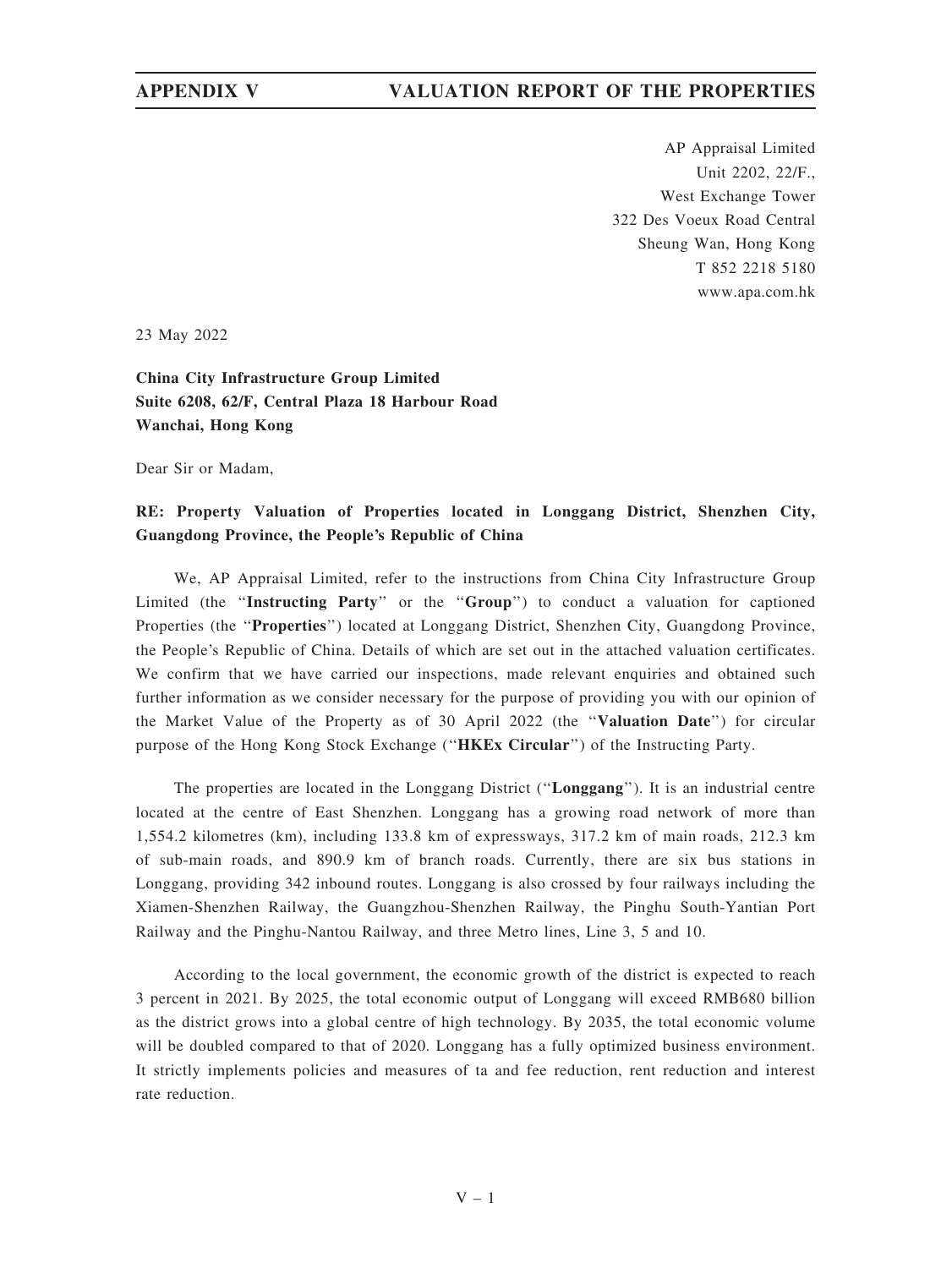Our valuation is prepared in accordance with the International Valuation Standards published by International Valuation Standards Council, the RICS Valuation – Professional Standard issued by the Royal Institution of Chartered Surveyors, and the Hong Kong Stock Exchange Listing Rule Chapter 5 and Practice Note 12.

Our valuation is our opinion of Market Value which is defined by the International Valuation Standards to mean ''the estimated amount for which an asset should exchange on the date of valuation between a willing buyer and a willing seller in an arm's-length transaction, after proper marketing where the parties had each acted knowledgeably, prudently and without compulsion.''

According to the International Valuation Standard, the market approach provides an indication of value by comparing the asset with identical or comparable (that is similar) assets for which price information is available. When reliable, verifiable and relevant market information is available, the market approach is the preferred valuation approach. Therefore, market approach is adopted in the valuation as we found reliable, verifiable and relevant market information is available.

Unless otherwise stated, all property interests are valued by market approach – the Comparable Transactions Method, also known as the guideline transactions method, utilises information on transactions involving assets that are the same or similar to the subject asset to arrive at an indication of value. The Comparable Transactions Method is based on prices realized in actual transactions and/or asking prices of comparable properties. Comparable properties of similar size, character and location are analysed and carefully weighed against all the respective advantages and disadvantages of each property in order to arrive at a fair comparison of value. Physical condition, location and economic characteristics are important criteria to be analysed when comparing to the Property.

In the course of our valuation for the property interests in the PRC, we have been provided with extracts from title documents relating to such property interests. However, we have relied considerably on the information given by the Company's PRC legal advisor China Commercial Law Firm, concerning the validity of the Company's title to the property interests located in the PRC, and the opinion that the current use of the property is in line with the permitted use set out in the land use certificate. All legal documents provided by the Company have been used for reference only. No responsibility regarding legal title to the property interests is assumed in this valuation. We have not, however, searched the original documents to verify ownership or any amendment which did not appear on the copies handed to us.

Our valuation has been made on the assumption that the owner sells the property on the open markets without any benefit or burden of a deferred term contract, leaseback, joint venture, management agreement or any similar arrangement, which would serve to affect the values of the property interests.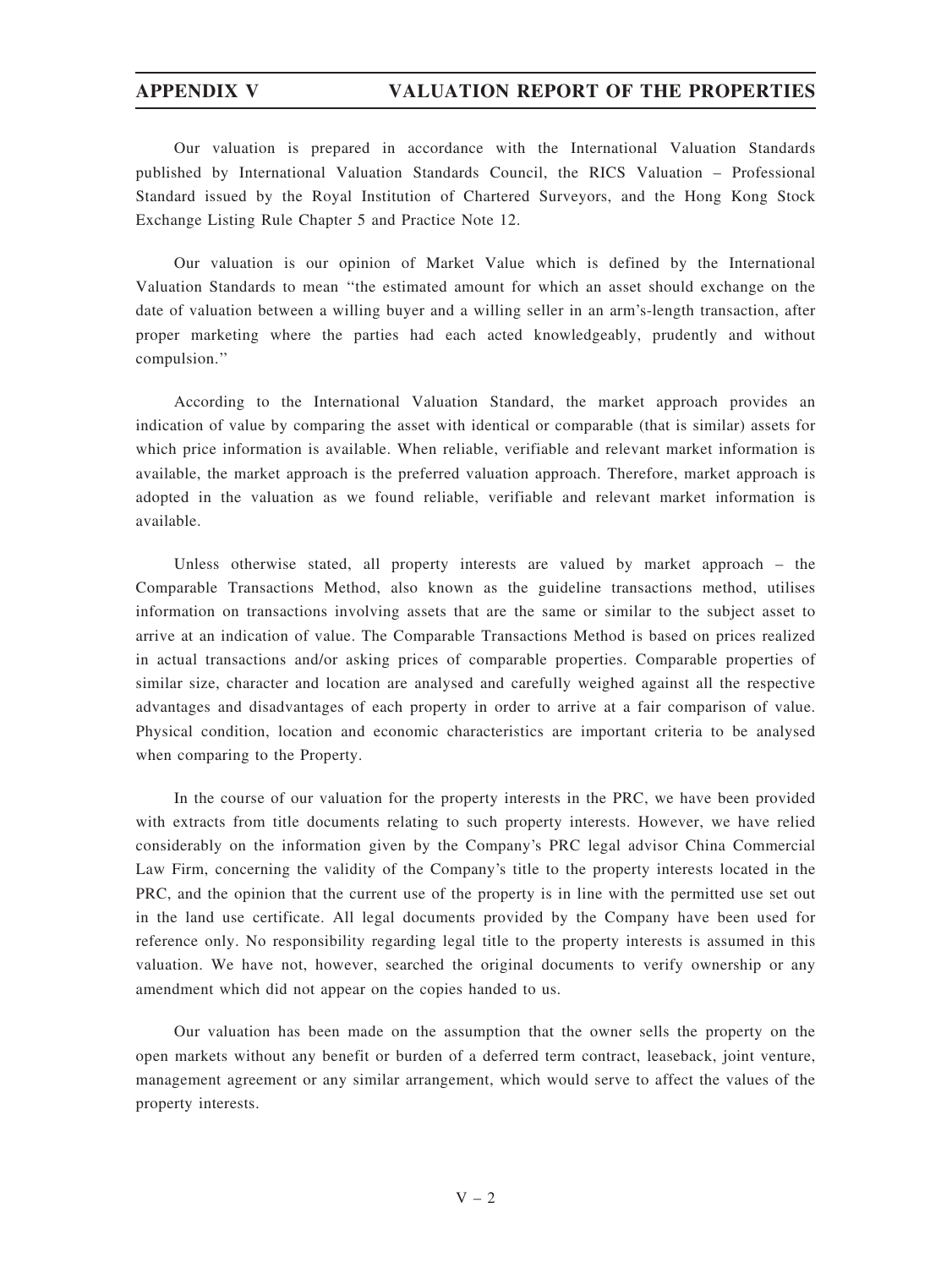We have relied to a considerable extent on information given by the Instructing Party, in particular, but not limited to, planning approvals, development schemes and schedule, incurred and outstanding development costs, statutory notices, easements, tenancies, floor areas, gross floor areas, site area, construction cost, expected building completion date, etc. No on-site measurement has been taken. Dimensions, measurements and areas included in the valuation certificate are only approximations. We have taken every reasonable care both during inspecting the information provided to us and in making relevant enquiries. We have no reason to doubt the truth and accuracy of the information provided to us by the Instructing Party, which is material to the valuation. We were also advised by the Instructing Party that no material facts have been omitted from the information provided to us. We do not commission site surveys and a site survey has not been provided to us.

We had committed a site visit in April 2022 by Mr. Paul Hung, a director of our firm who has over 10 years of experience in property valuation in the Greater China Region. We have assumed there are no encroachments by or on the property, and the Instructing Party should confirm this status by obtaining a current survey report and/or advice from a registered surveyor. If any encroachments are noted by the survey report, this valuation must not be relied upon before first consulting us to reassess any effect on the valuation.

We do not commission site investigations to determine the suitability of ground conditions and services, nor do we undertake environmental or geotechnical surveys. We have assumed that these aspects are satisfactory and also that the site is clear of underground mineral or other workings, methane gas or other noxious substances. In the case of property which may have redevelopment potential, we proceed on the basis that the site has load bearing capacity suitable for the anticipated form of redevelopment without the need for additional and expensive foundations or drainage systems (unless stated otherwise).

We have assumed that the site is free of elevated levels of contaminants. Our visual inspection is an inconclusive indicator of the actual condition of the site. We make no representation as to the actual environmental status of the Properties. If a test is undertaken at some time in the future to assess the degree, if any, of contamination of the site and this is found to be positive, this valuation must not be relied upon before first consulting us to reassess any effect on the valuation.

Unless otherwise noted, we have assumed that the improvements are free of Asbestos and Hazardous Materials, or should these materials be present then they do not pose significant risk to human health, nor require immediate removal. We assume the site is free of subsoil asbestos and have made no allowance in our valuation for site remediation works. Our visual inspection is an inconclusive indicator of the actual condition/presence of asbestos/hazardous materials within the property. We make no representation as to the actual status of the Properties. If a test is undertaken at some time in the future to assess the degree, if any, of the presence of any asbestos/ hazardous materials on site and this is found to be positive, this valuation must not be relied upon before first consulting us to reassess any effect on the valuation.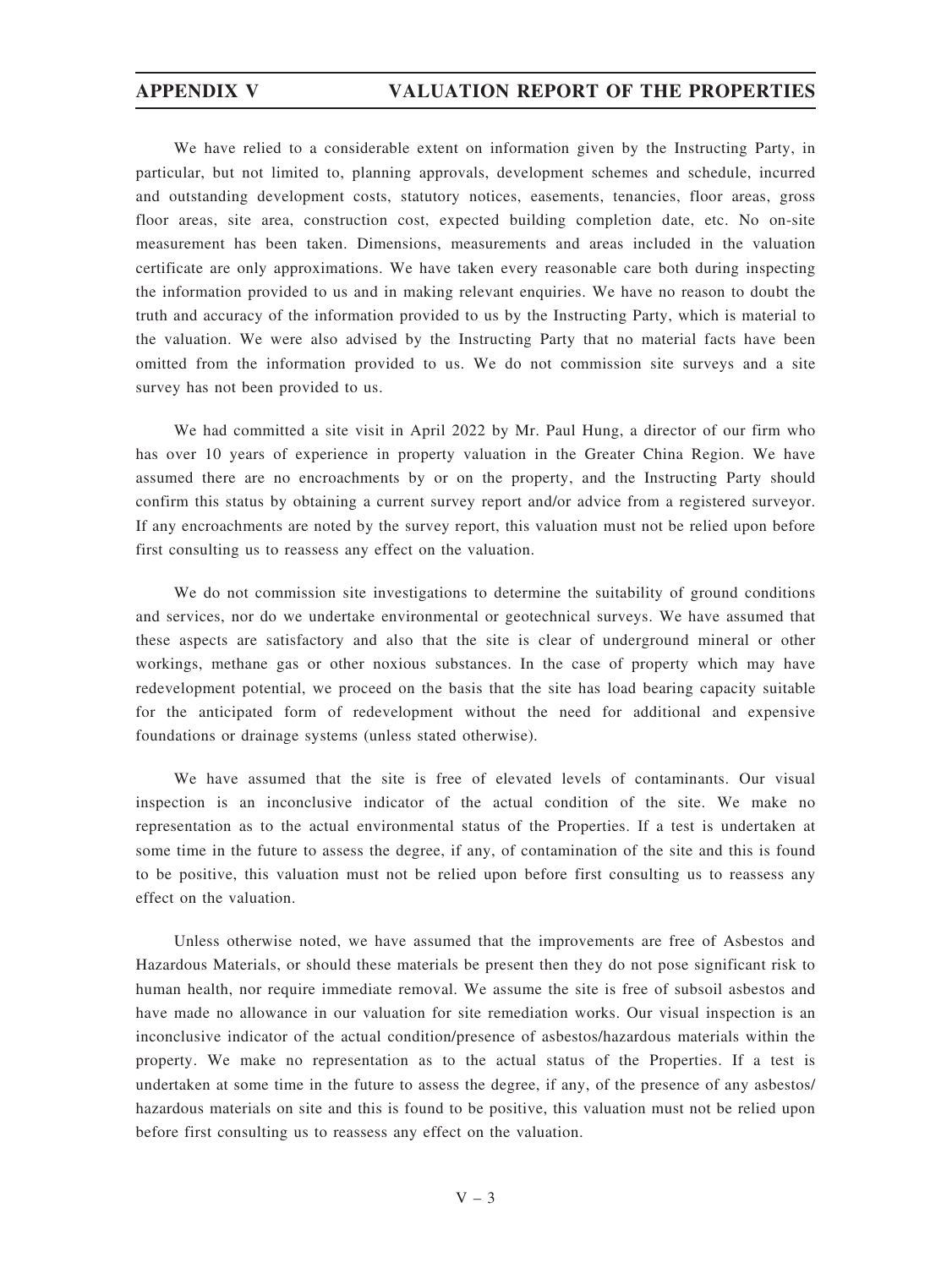The properties including the industrial property are the exiting/current market value as of the valuation date. The Demolition Compensation Agreement and the termination of the Demolition Compensation Agreement have not been considered during the calculation of the market value of the report.

No allowance has been made in our valuation neither for any charges, mortgages or amounts owing on the property interests nor for any expenses, government rent or taxation which may be incurred in effecting a sale. Unless otherwise stated, it is assumed that the property interests are free of encumbrances, restrictions and outgoings of onerous nature which could affect their values.

The monetary amounts are stated in Renminbi (RMB). We enclose herewith our valuation certificates.

We hereby certify that we have neither present nor prospective interests in the Instructing Party or the value reported.

> Yours faithfully, For and on behalf of AP Appraisal Limited

Paul Hung MRICS ASA Director – Valuation & Advisory Services

Encl.

Note: Mr. Hung is <sup>a</sup> Registered Surveyor of Royal Institution of Chartered Surveyors. He has over 10 year'<sup>s</sup> valuation experience in the Greater China Region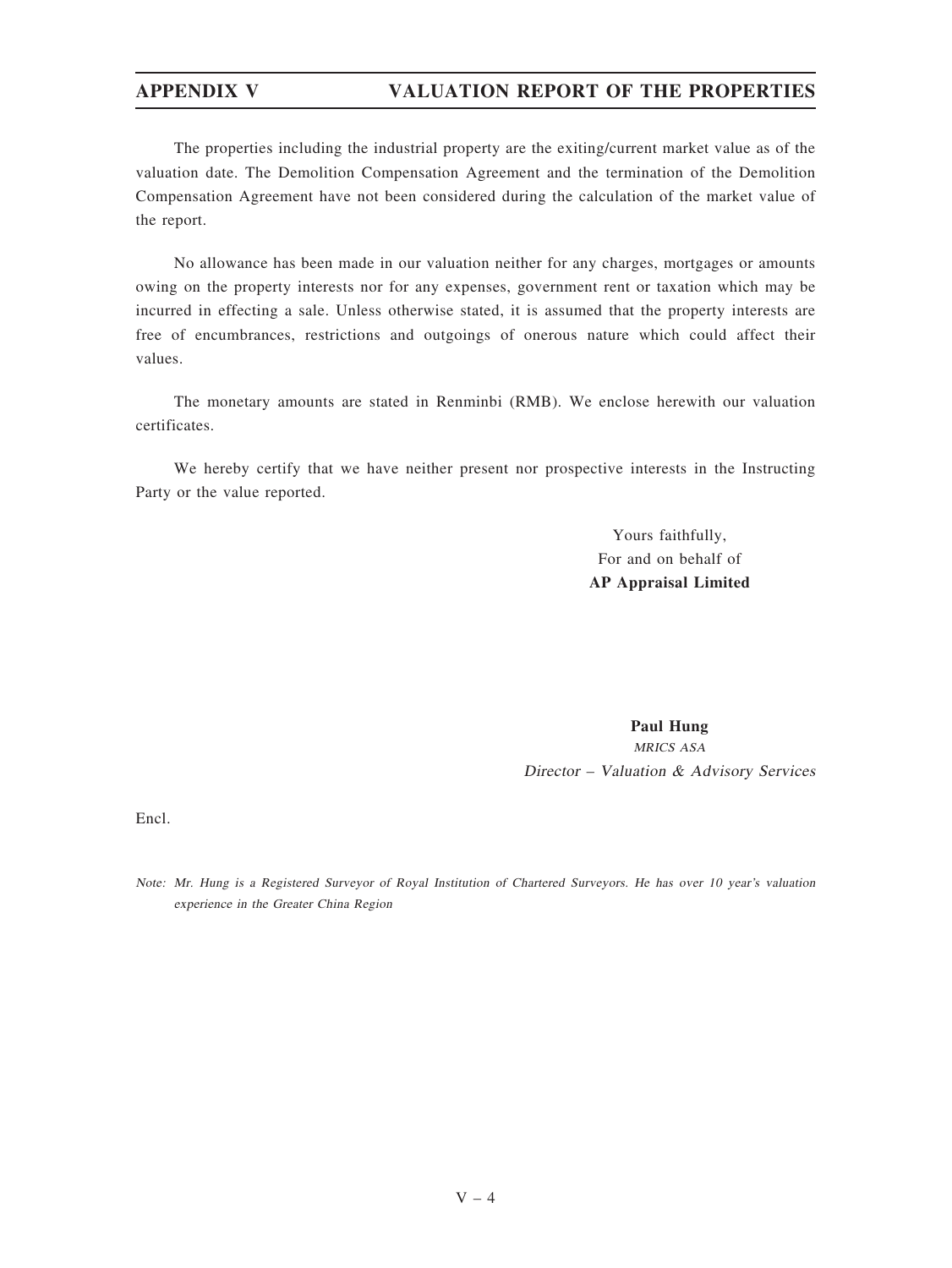# SUMMARY OF VALUES

|                  |                                                                 |               | Market Value as of |
|------------------|-----------------------------------------------------------------|---------------|--------------------|
| No.              | Property                                                        |               | 30 April 2022      |
|                  |                                                                 |               | <b>RMB</b>         |
| 1.               | 中國廣東省深圳市龍崗區龍崗鎮深惠路957號華江大樓全棟                                     |               | 150,000,000        |
|                  | (Whole Block, Hua Jiang Building, located at                    |               |                    |
|                  | No. 957 Shenwei Road, Longgang Town, Longgang District,         |               |                    |
|                  | Shenzhen City, Guangdong Province, the PRC)                     |               |                    |
| $\overline{2}$ . | 中國廣東省深圳市龍崗區龍崗鎮愛聯村龍騰工業城之<br>三塊土地及四座樓宇                            |               | 166,000,000        |
|                  | (3 parcels of land and 4 buildings at Longteng Industrial City, |               |                    |
|                  | located at Ailian Village, Longgang Town, Longgang District,    |               |                    |
|                  | Shenzhen City, Guangdong Province, the PRC)                     |               |                    |
| 3.               | 中國廣東省深圳市龍崗區龍崗大道龍崗段6037號美洲大廈全棟                                   |               | 459,000,000        |
|                  | (Whole Block, Meizhou Building located at                       |               |                    |
|                  | No. 6037 Longgang Main Road, Longgang Town, Longgang District,  |               |                    |
|                  | Shenzhen City, Guangdong Province, the PRC)                     |               |                    |
|                  |                                                                 | <b>Total:</b> | 775,000,000        |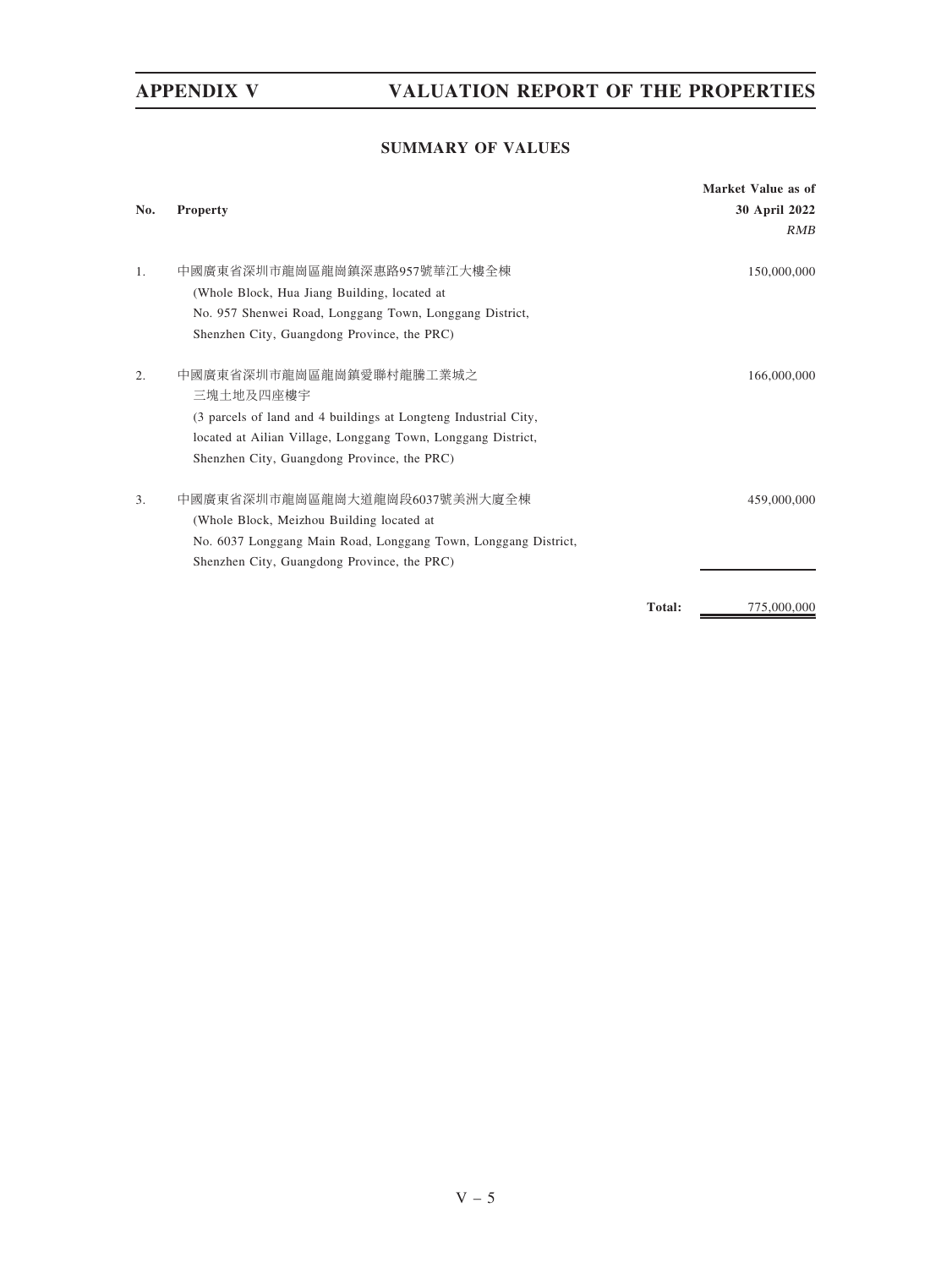# VALUATION CERTIFICATE

|                     |                                                                                 |                                                                                                                                                                                                                                             | Market Value as of                                                                                                                                                            |
|---------------------|---------------------------------------------------------------------------------|---------------------------------------------------------------------------------------------------------------------------------------------------------------------------------------------------------------------------------------------|-------------------------------------------------------------------------------------------------------------------------------------------------------------------------------|
| <b>Property</b>     | Description and tenure                                                          | Details of occupancy                                                                                                                                                                                                                        | 30 April 2022                                                                                                                                                                 |
|                     |                                                                                 |                                                                                                                                                                                                                                             | RMB150,000,000                                                                                                                                                                |
|                     |                                                                                 |                                                                                                                                                                                                                                             | (RENMINBI ONE                                                                                                                                                                 |
|                     |                                                                                 |                                                                                                                                                                                                                                             | <b>HUNDRED FIFTY</b>                                                                                                                                                          |
|                     |                                                                                 |                                                                                                                                                                                                                                             | MILLION ONLY)                                                                                                                                                                 |
|                     |                                                                                 |                                                                                                                                                                                                                                             | $(100\%$ interests                                                                                                                                                            |
|                     |                                                                                 |                                                                                                                                                                                                                                             | attributable to                                                                                                                                                               |
| located at No. 957  |                                                                                 | commercial/residential                                                                                                                                                                                                                      | Fengzhen Industrial:                                                                                                                                                          |
| Shenwei Road,       |                                                                                 |                                                                                                                                                                                                                                             | RMB150,000,000)                                                                                                                                                               |
| Longgang Town,      | to 10th floor for residential                                                   |                                                                                                                                                                                                                                             |                                                                                                                                                                               |
| Longgang District,  | use.                                                                            | The remaining 198 sq.m. of                                                                                                                                                                                                                  |                                                                                                                                                                               |
| Shenzhen City,      |                                                                                 | the property is subject to a                                                                                                                                                                                                                |                                                                                                                                                                               |
| Guangdong Province, | The building is erected on                                                      | tenancy for a term of 5                                                                                                                                                                                                                     |                                                                                                                                                                               |
| the PRC)            | a land parcel for                                                               | years commencing on 1                                                                                                                                                                                                                       |                                                                                                                                                                               |
|                     | commercial/residential use                                                      | May 2018 and expiring on                                                                                                                                                                                                                    |                                                                                                                                                                               |
|                     | with a site area of                                                             | 30 April 2023 for                                                                                                                                                                                                                           |                                                                                                                                                                               |
|                     | approximately 1,120 sq.m.                                                       | commercial purpose.                                                                                                                                                                                                                         |                                                                                                                                                                               |
|                     | The land use rights of the                                                      |                                                                                                                                                                                                                                             |                                                                                                                                                                               |
|                     | site were granted to                                                            |                                                                                                                                                                                                                                             |                                                                                                                                                                               |
|                     | Fengzhen Industrial for                                                         |                                                                                                                                                                                                                                             |                                                                                                                                                                               |
|                     | commercial/residential use                                                      |                                                                                                                                                                                                                                             |                                                                                                                                                                               |
|                     | for a term of 70 years to be                                                    |                                                                                                                                                                                                                                             |                                                                                                                                                                               |
|                     | expired on 29 December                                                          |                                                                                                                                                                                                                                             |                                                                                                                                                                               |
|                     | 2062.                                                                           |                                                                                                                                                                                                                                             |                                                                                                                                                                               |
|                     | 中國廣東省深圳市<br>龍崗區龍崗鎮<br>深惠路957號<br>華江大樓全棟<br>(Whole Block,<br>Hua Jiang Building, | Completed in July 2002,<br>the 10- storey property is<br>with total Gross Floor Area<br>$("GFA")$ of 1,542.21 sq.m.<br>from 1st to 3rd floor for<br>commercial use, and a total<br>Gross Floor Area ("GFA")<br>of $2,244.25$ sq.m. from 4th | The 3,588.46 sq.m. of the<br>property is subject to a<br>tenancy for a term of 3<br>years commencing on 1<br>January 2021 and expiring<br>on 31 December 2023 for<br>purpose. |

### Notes:

1. Pursuant to 33 Real Estate Ownership Certificates, the registered owner of the property is 鳳珍實業發展(深 圳)有限公司 (Fengzhen Industrial Development (Shenzhen) Co. Limited)\* (''Fengzhen Industrial''). The land use rights of the land parcel with a total site area of approximately 1,120 sq.m. have been granted to Fengzhen Industrial for terms of 70 years expiring on 29 December 2062. The property is being held for investment purpose. Details of the certificates are as follows:

| #              | Unit | Certificate No.               | <b>GFA</b> | Date of registration |
|----------------|------|-------------------------------|------------|----------------------|
|                |      |                               | sq.m.      |                      |
| $\mathbf{1}$ . | 101  | Shen Fang Di Zi Di 6000085061 | 510.01     | 24 February 2003     |
| 2.             | 201  | Shen Fang Di Zi Di 6000085058 | 512.12     | 24 February 2003     |
| 3.             | 301  | Shen Fang Di Zi Di 6000085056 | 520.08     | 24 February 2003     |
| 4.             | 401  | Shen Fang Di Zi Di 6000085054 | 88.67      | 25 February 2003     |
| 5.             | 402  | Shen Fang Di Zi Di 6000085052 | 88.67      | 24 February 2003     |
| 6.             | 403  | Shen Fang Di Zi Di 6000085048 | 66.29      | 24 February 2003     |
| 7.             | 405  | Shen Fang Di Zi Di 6000085046 | 66.29      | 24 February 2003     |
| 8.             | 406  | Shen Fang Di Zi Di 6000085044 | 73.1       | 24 February 2003     |
| 9.             | 407  | Shen Fang Di Zi Di 6000085073 | 65.83      | 27 February 2003     |
| 10.            | 501  | Shen Fang Di Zi Di 6000085023 | 88.67      | 26 February 2003     |
| 11.            | 502  | Shen Fang Di Zi Di 6000085018 | 88.67      | 24 February 2003     |
| 12.            | 503  | Shen Fang Di Zi Di 6000085017 | 66.29      | 24 February 2003     |
| 13.            | 505  | Shen Fang Di Zi Di 6000085016 | 66.29      | 24 February 2003     |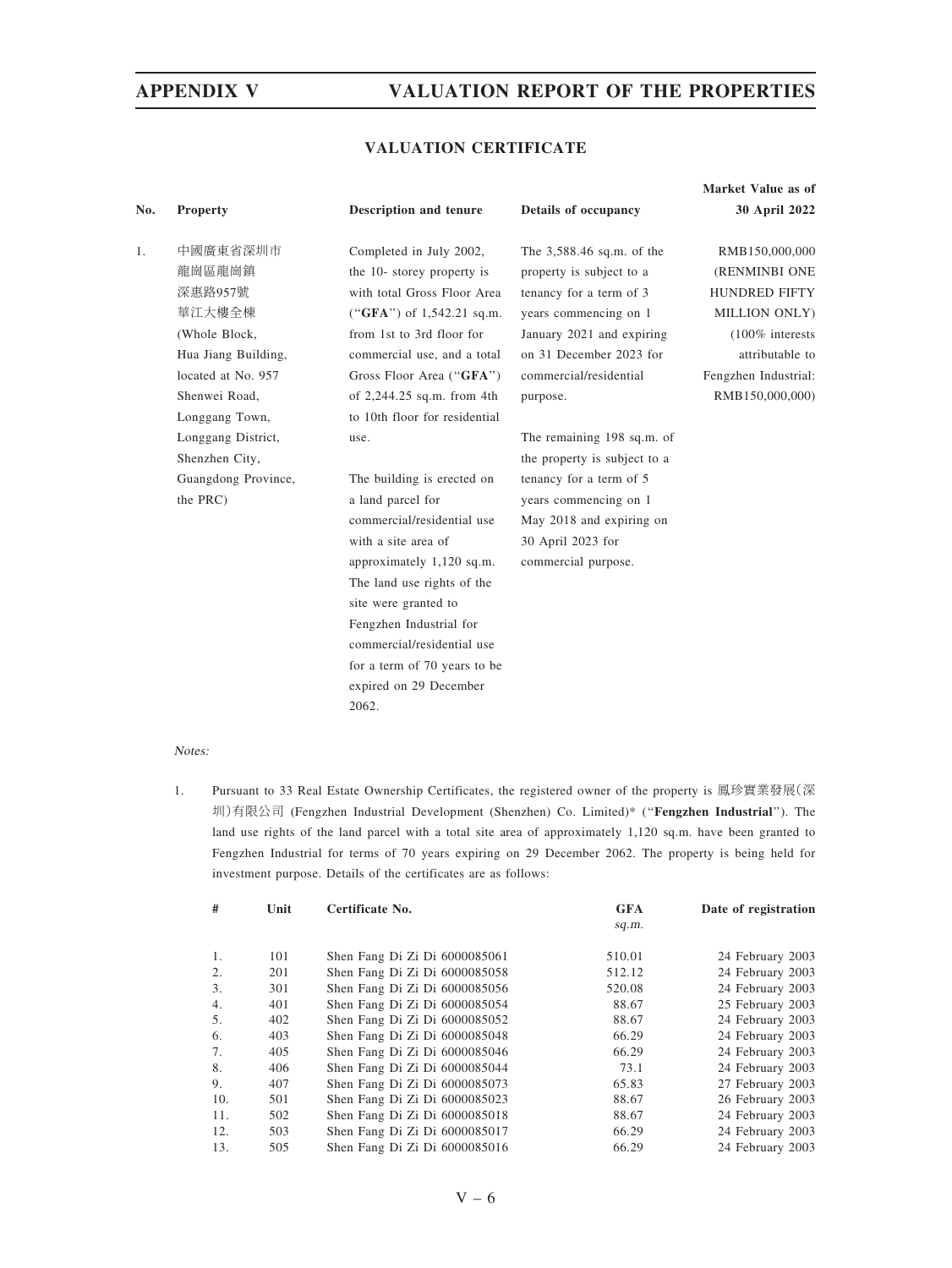| #   | Unit | Certificate No.               | <b>GFA</b> | Date of registration |
|-----|------|-------------------------------|------------|----------------------|
|     |      |                               | sq.m.      |                      |
| 14. | 506  | Shen Fang Di Zi Di 6000085864 | 73.1       | 10 March 2003        |
| 15. | 507  | Shen Fang Di Zi Di 6000085862 | 65.83      | 10 March 2003        |
| 16. | 601  | Shen Fang Di Zi Di 6000085863 | 88.67      | 10 March 2003        |
| 17. | 602  | Shen Fang Di Zi Di 6000085861 | 88.67      | 10 March 2003        |
| 18. | 603  | Shen Fang Di Zi Di 6000085860 | 66.29      | 10 March 2003        |
| 19. | 605  | Shen Fang Di Zi Di 6000085795 | 66.29      | 10 March 2003        |
| 20. | 606  | Shen Fang Di Zi Di 6000085796 | 73.1       | 10 March 2003        |
| 21. | 607  | Shen Fang Di Zi Di 6000085859 | 65.83      | 10 March 2003        |
| 22. | 701  | Shen Fang Di Zi Di 6000085857 | 88.67      | 10 March 2003        |
| 23. | 702  | Shen Fang Di Zi Di 6000085858 | 88.67      | 10 March 2003        |
| 24. | 703  | Shen Fang Di Zi Di 6000085856 | 66.29      | 10 March 2003        |
| 25. | 705  | Shen Fang Di Zi Di 6000085855 | 66.29      | 10 March 2003        |
| 26. | 706  | Shen Fang Di Zi Di 6000085854 | 73.1       | 10 March 2003        |
| 27. | 707  | Shen Fang Di Zi Di 6000085853 | 65.83      | 10 March 2003        |
| 28. | 801  | Shen Fang Di Zi Di 6000085850 | 88.67      | 10 March 2003        |
| 29. | 802  | Shen Fang Di Zi Di 6000085852 | 88.67      | 10 March 2003        |
| 30. | 803  | Shen Fang Di Zi Di 6000085797 | 66.29      | 10 March 2003        |
| 31. | 805  | Shen Fang Di Zi Di 6000085849 | 66.29      | 10 March 2003        |
| 32. | 806  | Shen Fang Di Zi Di 6000085851 | 73.1       | 10 March 2003        |
| 33. | 807  | Shen Fang Di Zi Di 6000085060 | 65.83      | 24 February 2003     |
|     |      | Total:                        | 3,786.46   |                      |

- 2. According to Business License No. 440307503310056 dated 26 January 2016, Fengzhen Industrial was established on 7 December 1992 as a limited liability company.
- 3. According to the Management of the Company, Property no. 1 & 3 & Shen Fang Di Zi Di 6000071263 (Real Estate Ownership Certificates No. 10142515) are currently subject to a mortgage in favour of Ping An Bank Company Limited. This valuation does not consider the amount of mortgages as of the Valuation Date.
- 4. In accordance with the circular of the Company dated 21 June 2019, the acquisition cost of the property is RMB133,000,000, with no other extra cost in relation to the acquisition. The acquisition was completed as of 19 July 2019.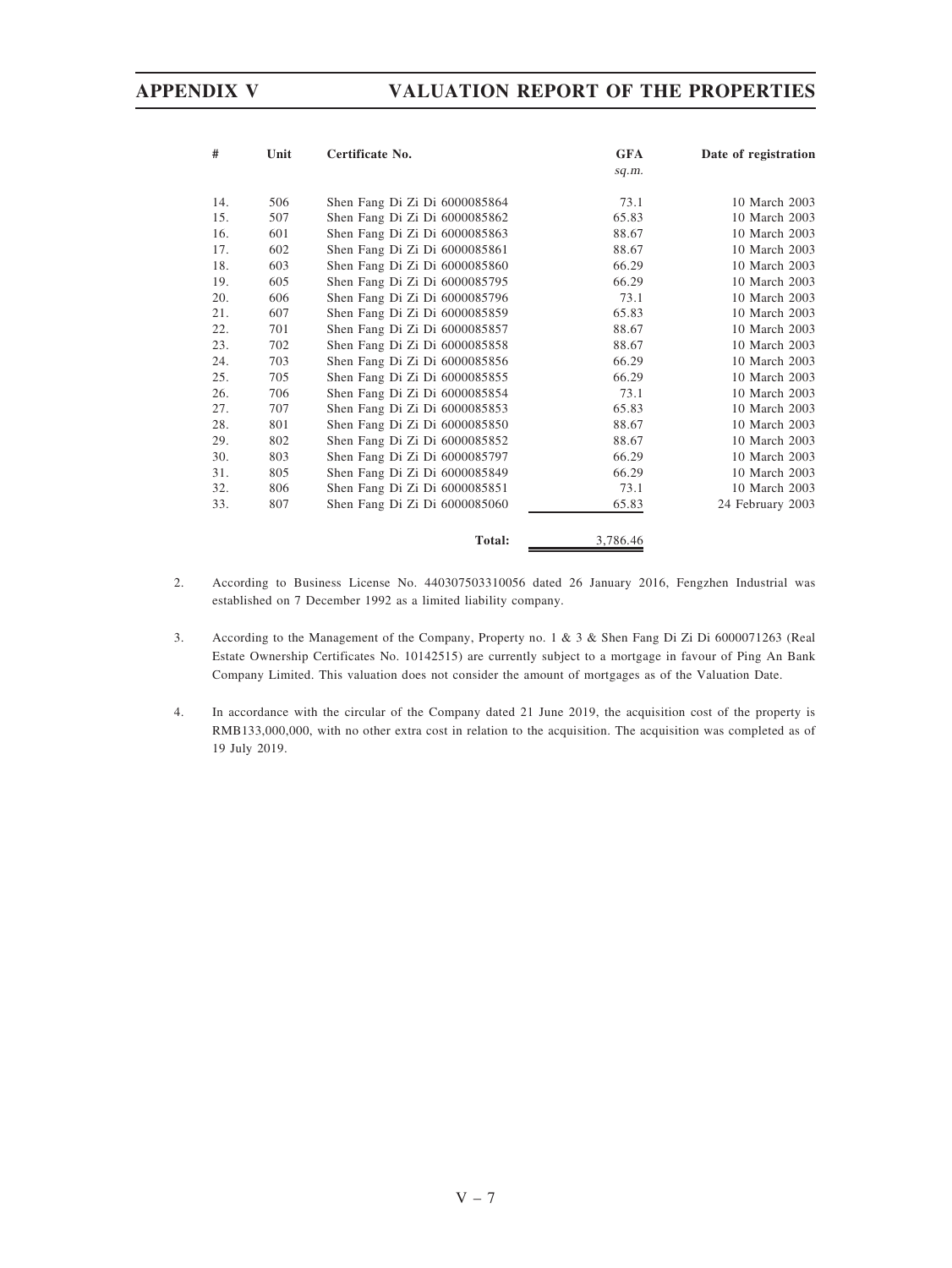5. In undertaking our valuation of the Property, we have made reference to various sales transactions of similar developments which have characteristics comparable to the Property. The prices of those comparables are about RMB40,000/sq.m. to RMB52,000/sq.m. for residential buildings. Due adjustments to the unit prices of those comparables have been made to reflect factors including but not limited to time, location, size, accessibility, building management, building age and building quality in arriving at the key assumptions. In our valuation, we have assumed an average price of RMB35,500/sq.m. for the Property. Markets comparables and the due adjustments are presented in table below.

|     |                                    |                   | Comparable Transaction    |             |                       | <b>Adjustment Factors</b>        |                            |                              |                      |          |        |                  |
|-----|------------------------------------|-------------------|---------------------------|-------------|-----------------------|----------------------------------|----------------------------|------------------------------|----------------------|----------|--------|------------------|
| No. | Name of property                   | <b>Address</b>    | Storey                    | Nature      | Date of<br>Completion | Transaction Date/<br>Asking Date | <b>Gross Floor</b><br>Area | Transaction<br>Price<br>RMB/ | Asking<br>adjustment | Location | Age    | Adjusted<br>Rate |
|     |                                    |                   |                           |             |                       |                                  | sq.m.                      | sq.m.                        |                      |          |        | RMB/sq.m.        |
|     | Man Jing Hua Xi Yue Li<br>Hua Ting | Longgang District | low level/32 levels       | Residential | 2013                  | Asking in April 2022             | 71.79                      | 40,000                       | $-10%$               | $0\%$    | $-5%$  | 34,200           |
| 2   | Xing He Shang Yu                   | Longgang District | middle level/17<br>levels | Residential | 2017                  | Asking in April 2022             | 68.49                      | 43,802                       | $-10%$               | $-10%$   | $-10%$ | 31,932           |
| 3   | Bao Li Shang Cheng                 | Longgang District | low level/32 levels       | Residential | 2012                  | Asking in April 2022             | 73.22                      | 50,600                       | $-10%$               | $-10%$   | $-10%$ | 36,887           |
| 4   | Gong Yuan Da Di Phase 7            | Longgang District | low level/32 levels       | Residential | 2009                  | Asking in April 2022             | 163.45                     | 52,000                       | $-10%$               | $-10%$   | $0\%$  | 42,120           |
| 5   | Yuan Yang Xin Gan Xian<br>Phase 1  | Longgang District | middle level/30<br>levels | Residential | 2015                  | Asking in April 2022             | 50.23                      | 40,000                       | $-10%$               | $0\%$    | $-10%$ | 32,400           |
| 6   | Wan Ke Tian Yu                     | Longgang District | high level/40 levels      | Residential | 2013                  | Asking in April 2022             | 160                        | 46,700                       | $-10%$               | $-10%$   | $-5%$  | 35,936           |
|     |                                    | Adopted           |                           |             |                       |                                  |                            | 45,517                       |                      |          |        | 35,500           |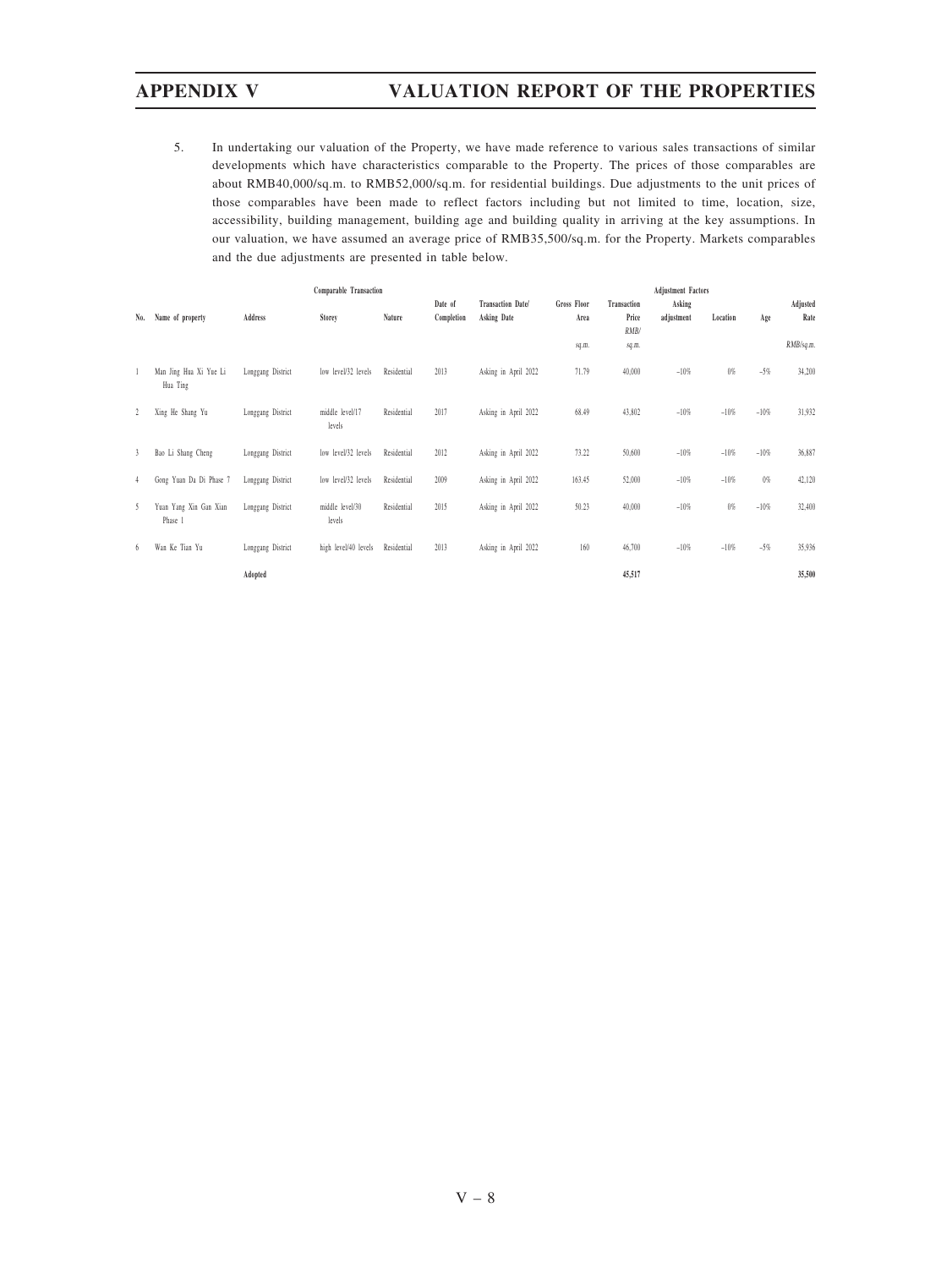6. In undertaking our valuation of the Property, we have made reference to various sales transactions of similar developments which have characteristics comparable to the Property. The prices of those comparables are about RMB40,000/sq.m. to RMB59,900/sq.m. for shops. Due adjustments to the unit prices of those comparables have been made to reflect factors including but not limited to time, location, size, accessibility, building management, building age and building quality in arriving at the key assumptions. In our valuation, we have assumed an average price of RMB45,500/sq.m. for the Property.

|                 |                                                                                                                                    |                                                                                                             | Adjustment Factors* |        |                                           |                            |                                     |                      |          |                  |
|-----------------|------------------------------------------------------------------------------------------------------------------------------------|-------------------------------------------------------------------------------------------------------------|---------------------|--------|-------------------------------------------|----------------------------|-------------------------------------|----------------------|----------|------------------|
| No.             | Name of property                                                                                                                   | Address                                                                                                     | <b>Storey</b>       | Nature | <b>Transaction</b><br>Date/Asking<br>Date | <b>Gross Floor</b><br>Area | <b>Transaction</b><br>Price<br>RMB/ | Asking<br>adjustment | Location | Adjusted<br>Rate |
|                 |                                                                                                                                    |                                                                                                             |                     |        |                                           | sq.m.                      | sq.m.                               |                      |          | RMB/sq.m.        |
| $\mathbf{1}$    | Longgang Zhong Xin Cheng Longgang - Longgang<br>Wan Xiang Tian Cheng<br>Xiao Qu Men Kou Wang<br>Pu, Sheng Long Hua<br>Yuan Phase 2 | Zhong Xin Cheng Long<br>Cheng Da Dao Yu<br>Sheng Long Lu Jiao Hui<br>Chu                                    | 1 level             | Shop   | Asking in April<br>2022                   | 31                         | 58,008                              | $-10%$               | $0\%$    | 52,207           |
| $\sqrt{2}$      | Longgang Zhong Xin Cheng<br>Wan Ke Kai Fa Shang Yi<br>Shou Shang Pu, Long<br>Cheng Yuan Dian Guang<br>Chang                        | Longgang, Longgang<br>Zhong Xin Cheng<br>Shenzhen Shi Longgang<br>Qu Long Cheng Jie Dao<br>De Zheng Lu No.4 | 1 level             | Shop   | Asking in April<br>2022                   | 350                        | 40,000                              | $-10%$               | 10%      | 39,600           |
| 3               | Ya Ting Ming Yuan                                                                                                                  | Longgang - Longgang<br>Zhong Xin Cheng                                                                      | 2 level             | Shop   | Asking in April<br>2022                   | 62                         | 48,333                              | $-10%$               | $-5%$    | 41,325           |
| $\overline{4}$  | Tian Jian Hua Yuan Phase<br>3                                                                                                      | Longgang - Longgang<br>Zhong Xin Cheng                                                                      | 1 level             | Shop   | Asking in April<br>2022                   | 67                         | 59,871                              | $-10%$               | $0\%$    | 53,884           |
| 5               | Xin Ya Zhou Hua Yuan                                                                                                               | Longgang - Longgang<br>Zhong Xin Cheng                                                                      | 1 level             | Shop   | Asking in April<br>2022                   | 35                         | 46,928                              | $-10%$               | $0\%$    | 42,235           |
| 6               | Jin Di Kai Xuan Guang<br>Chang                                                                                                     | Longgang - Longgang<br>Zhong Xin Cheng<br>Longgang Da Dao Yu<br>Long Cheng Da Dao<br>Jiao Hui Chu           | 1 level             | Shop   | Asking in April<br>2022                   | 153                        | 52,762                              | $-10%$               | $0\%$    | 47,486           |
| $7\phantom{.0}$ | Yuan Yang Xin Gan Xian<br>Rong Yu Hua Yuan                                                                                         | Longgang - Longgang<br>Zhong Xin Cheng Yin<br>Wei Lu Yu Long Fu Lu<br>Jiao Cha Kou Xi Bei<br>100 meters     | 1 level             | Shop   | Asking in April<br>2022                   | 115                        | 41,754                              | $-10%$               | 10%      | 43,403           |
|                 |                                                                                                                                    | Adopted                                                                                                     |                     |        |                                           |                            | 45,850                              |                      |          | 45,500           |

- 7. The property is located in the area with steady and reasonable supply and demand information, occupancy rates, trends in property yield, sales prices, and rental rates.
- 8. Details of the current rental information are as follows:

| Period                 | Area     | <b>Monthly Rent</b> |  |  |
|------------------------|----------|---------------------|--|--|
|                        | (sq.m.)  | (RMB)               |  |  |
| 1/1/2022 to 31/12/2022 | 3,786.46 | 303,748             |  |  |
| 1/1/2023 to 31/12/2023 | 3,786.46 | 316,344             |  |  |
| 1/1/2024 to 30/06/2024 | 198      | 51,840              |  |  |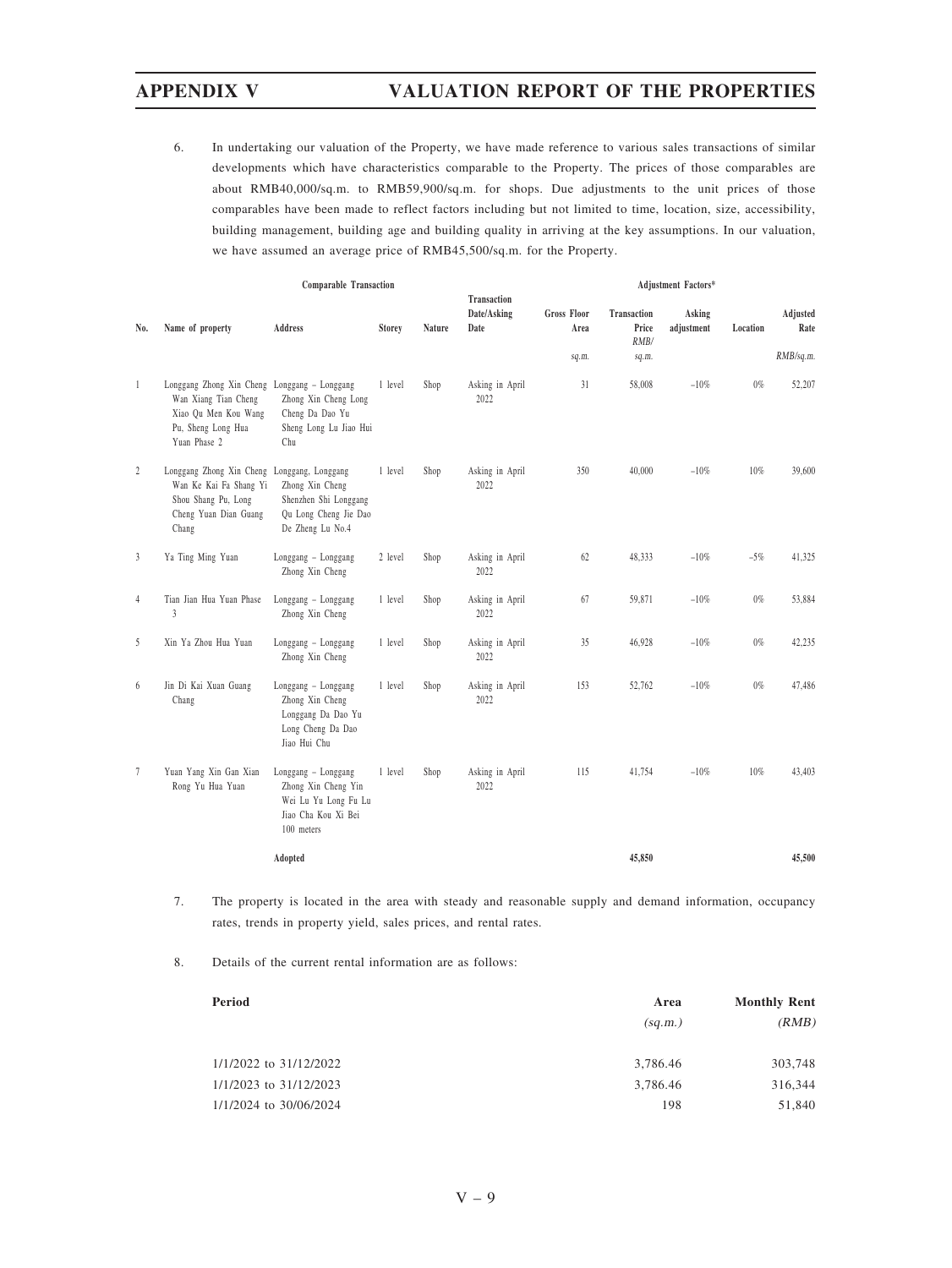### VALUATION CERTIFICATE

| No. | <b>Property</b>                                                                                                                                                                                                                         | Description and tenure                                                                                                                                                                                                                               | Details of occupancy                                                                                                                                            | Market Value as of<br>30 April 2022                                                                                                                                         |
|-----|-----------------------------------------------------------------------------------------------------------------------------------------------------------------------------------------------------------------------------------------|------------------------------------------------------------------------------------------------------------------------------------------------------------------------------------------------------------------------------------------------------|-----------------------------------------------------------------------------------------------------------------------------------------------------------------|-----------------------------------------------------------------------------------------------------------------------------------------------------------------------------|
| 2.  | 中國廣東省深圳市龍崗區<br>龍崗鎮愛聯村龍騰工業城<br>之三塊土地及四座樓宇<br>(3 parcels of land and 4)<br>buildings at Longteng<br>Industrial City, located at<br>Ailian Village, Longgang<br>Town, Longgang District,<br>Shenzhen City, Guangdong<br>Province, the PRC) | Completed in October<br>1999, the property is an<br>industrial building with a<br>total Gross Floor Area<br>("GFA") of $20,840.62$<br>sq.m. erected on a land<br>parcel for industrial use<br>with a site area of<br>approximately 11,880.8<br>sq.m. | The property is subject to a<br>tenancy for a term of 2<br>years commencing on 1<br>February 2021 and expiring<br>on 31 January 2023 for<br>industrial purpose. | RMB166,000,000<br>(RENMINBI ONE<br><b>HUNDRED SIXTY-</b><br><b>SIX MILLION</b><br>ONLY)<br>$(100\%$ interests<br>attributable to<br>Fengzhen Industrial:<br>RMB166,000,000) |
|     |                                                                                                                                                                                                                                         | Advised by the<br>Management of the<br>Company, the plot ratio for<br>such land parcel has been<br>increased to 6.6 times since<br>February 2019. Details can<br>be found in Note 5 of this<br>certificate.                                          |                                                                                                                                                                 |                                                                                                                                                                             |
|     |                                                                                                                                                                                                                                         | The land use rights of the<br>site were granted to                                                                                                                                                                                                   |                                                                                                                                                                 |                                                                                                                                                                             |

Fengzhen Industrial for industrial use for a term of 50 years to be expired on 9

May 2041.

### Notes:

- 1. Pursuant to the 3 Real Estate Ownership Certificates No. 10142517, 10142515 & 10087353 (Shen Fang Di Zi Di  $6000071261 \cdot 6000071263$   $\&$   $6000071355$ ), dated 19 August 2002, the registered owner of the Property is Fengzhen Industrial. The land use rights of the real property with a total site area of 11,880.8 sq.m. have been granted to Fengzhen Industrial for three terms with expiry date on 9 May 2041 and the building ownership rights of the real property with a total GFA of approximately 20,840.62 sq.m. are legally owned by Fengzhen Industrial for industrial warehouse purpose. The property is being held for investment purpose.
- 2. According to Business License No. 440307503310056 dated 26 January 2016, Fengzhen Industrial was established on 7 December 1992 as a limited liability company.
- 3. In undertaking our valuation of the Property, we have made reference to various sales transactions of similar developments which have characteristics comparable to the Property. The prices of those comparables are about RMB4,690/sq.m. to RMB12,500/sq.m. for industrial buildings. Due adjustments to the unit prices of those comparables have been made to reflect factors including but not limited to time, location, size, accessibility, building management, building age and building quality in arriving at the key assumptions. In our valuation, we have assumed an average price of RMB8,000/sq.m. for the Property. Markets comparables and the due adjustments are presented in table below.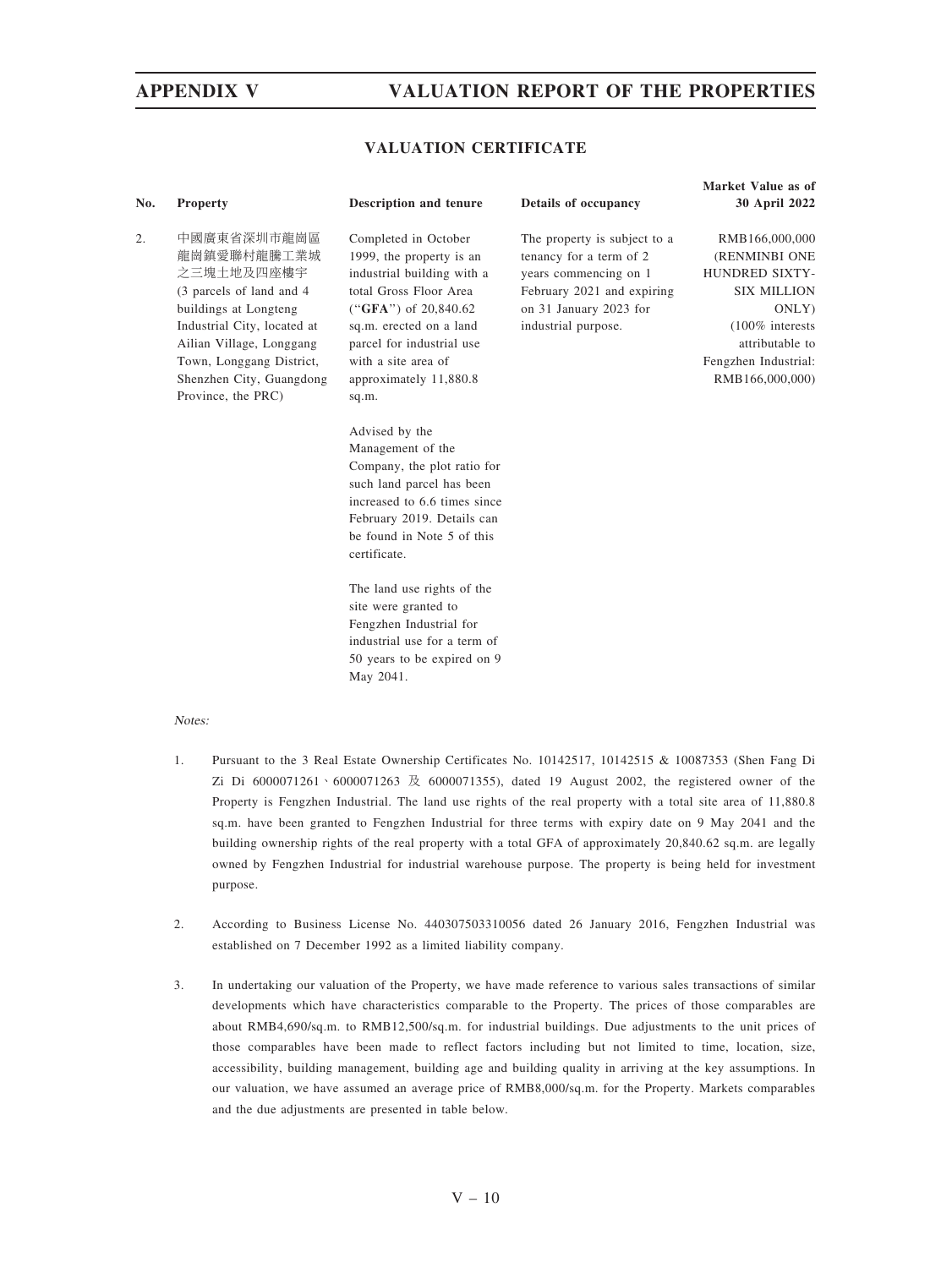|              |                              | <b>Comparable Transaction</b>                                              |                        | <b>Adjustment Factors*</b> |                         |               |         |             |            |              |           |
|--------------|------------------------------|----------------------------------------------------------------------------|------------------------|----------------------------|-------------------------|---------------|---------|-------------|------------|--------------|-----------|
|              |                              |                                                                            |                        |                            | Transaction             |               | Gross   |             |            |              |           |
|              |                              |                                                                            |                        |                            | Date/                   | <b>Expiry</b> | Floor   | Transaction | Asking     |              | Adjusted  |
| No.          | Name of property             | Address                                                                    | <b>Storey</b>          | Nature                     | <b>Asking Date</b>      | date          | Area    | Price       | adjustment | Quantum/Size | Rate      |
|              |                              |                                                                            |                        |                            |                         |               |         | RMB/        |            |              |           |
|              |                              |                                                                            |                        |                            |                         |               | sq.m.   | sq.m.       |            |              | RMB/sq.m. |
| $\mathbf{1}$ | Bao Long Gong<br>Ye Yuan     | Bao Long Gong Ye<br>Yuan (Bao Long<br>Yi Lu) - Shenzhen<br>Shi Longgang Qu | multi-level Industrial |                            | Asking in April<br>2022 | 2050          | 6,000   | 11,700      | $-10%$     | $-5%$        | 10,004    |
| 2            | Bao Chang Li Gong<br>Ye Yuan | Bao Chang Li Gong<br>Ye Yuan -<br>Shenzhen Shi<br>Longgang Qu              | multi-level Industrial |                            | Asking in April<br>2022 | 2050          | 6,000   | 12,500      | $-10%$     | $-5%$        | 10,688    |
| 3            | Longgang Ping Di             | Longgang Ping Di                                                           | multi-level Industrial |                            | Asking in Feb<br>2022   | 2054          | 160,000 | 4,688       | $-10\%$    | $-5%$        | 4,008     |
| 4            | Xin Sha Gong<br>Ye Cheng     | Longgang Ping Hu                                                           | multi-level Industrial |                            | Asking in Mar<br>2022   | 2070          | 400     | 8,750       | $-10%$     | $-5%$        | 7,481     |
|              |                              | Adopted                                                                    |                        |                            |                         |               |         | 9,409       |            |              | 8,000     |

- 4. In accordance with the circular of the Company dated 21 June 2019, the acquisition cost of the property is RMB195,000,000, with no other extra cost in relation to the acquisition. The acquisition was completed as of 19 July 2019.
- 5. The property is located in the area with steady and reasonable supply and demand information, occupancy rates, trends in property yield, sales prices, and rental rates.
- 6. According to the Management of the Company, Property no. 1 & 3 & Shen Fang Di Zi Di 6000071263 (Real Estate Ownership Certificates No. 10142515) are currently subject to a mortgage in favour of Ping An Bank Company Limited. This valuation does not consider the amount of mortgages as of the Valuation Date.
- 7. According to the Management of the Company, Real Estate Ownership Certificates No. 10142517 & 10087353 (Shen Fang Di Zi Di 6000071261 & 6000071355) are currently subject to a mortgage in favour of 深圳市大馬化典當行有限公司 (Shenzhen Shi Da Ma Hua Dian Dang Hang Limited\*) for an aggregate amount of RMB60,000,000.
- 8. The increase in plot ratio is made reference to reply letter issued by Shenzhen Shi Longgang Qu City Update as of 26 February 2019, with reference number Shen Long Cheng Geng Han (2019) No.158.
- 9. Details of the current rental information are as follows:

| Period                | Area    | <b>Monthly Rent</b> |
|-----------------------|---------|---------------------|
|                       | (sq.m.) | (RMB)               |
| 1/7/2021 to 31/1/2023 | 20,840  | 250,080             |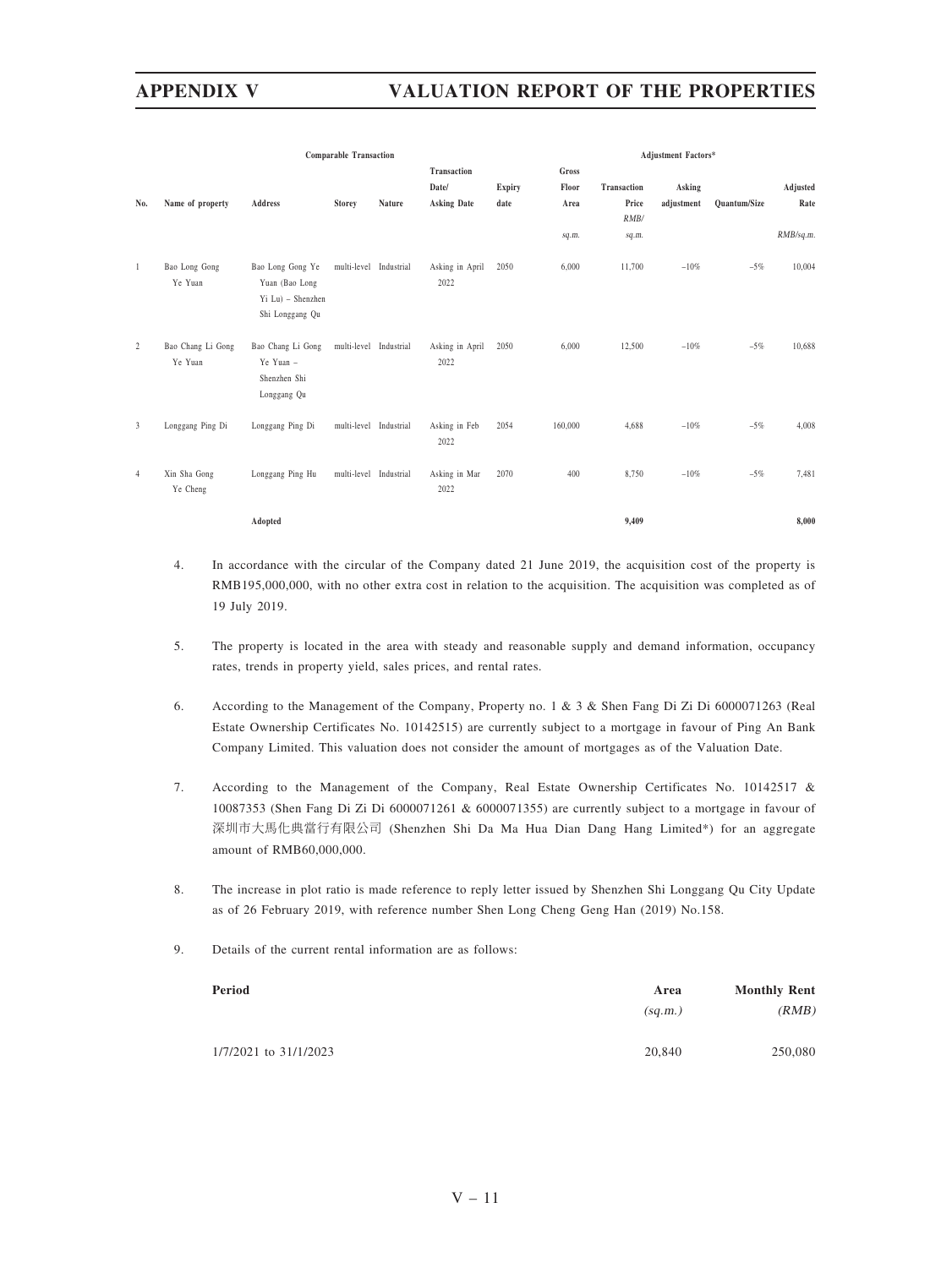## VALUATION CERTIFICATE

| No. | <b>Property</b>                                                                                                                                                                        | Description and tenure                                                                                                                                                                                                   | Details of occupancy                                                                                                                                                                      | Market Value as of<br><b>30 April 2022</b>                                                                                                                    |
|-----|----------------------------------------------------------------------------------------------------------------------------------------------------------------------------------------|--------------------------------------------------------------------------------------------------------------------------------------------------------------------------------------------------------------------------|-------------------------------------------------------------------------------------------------------------------------------------------------------------------------------------------|---------------------------------------------------------------------------------------------------------------------------------------------------------------|
| 3.  | 中國廣東省深圳市龍崗區<br>龍崗大道龍崗段6037號美<br>洲大廈全棟 (Whole Block,<br>Meizhou Building located<br>at No. 6037 Longgang<br>Main Road, Longgang<br>Town, Longgang District,<br>Shenzhen City, Guangdong | Completed in May 1998,<br>the property is an office.<br>building with a total Gross<br>Floor Area ("GFA") of<br>$12,248.64$ sq.m. erected on<br>a land parcel for<br>commercial use with a site<br>area of approximately | The $9784.64$ sq.m. of the<br>property is subject to a<br>tenancy for a term of 6<br>years commencing on 1<br>January 2018 and expiring<br>on $30$ June $2024$ for<br>commercial purpose. | RMB459,000,000<br>(RENMINBI FOUR<br><b>HUNDRED AND</b><br><b>FIFTY-NINE</b><br>MILLION ONLY)<br>$(100\%$ interests<br>attributable to<br>Fengzhen Industrial: |
|     | Province, the PRC)                                                                                                                                                                     | $1,970.2$ sq.m.<br>The land use rights of the<br>site were granted to<br>Fengzhen Industrial for<br>commercial use for a term<br>of 40 years to be expired<br>on 10 December 2036.                                       | The $426.00$ sq.m. of the<br>property is subject to a<br>tenancy for a term of 8<br>years commencing on 1<br>January 2019 and expiring<br>on $30$ June $2024$ for<br>commercial purpose.  | RMB459,000,000)                                                                                                                                               |

### Notes:

- 1. Pursuant to the Real Estate Ownership Certificate No. 1948383 (Shen Fang Di Zi Di 6000453930), dated 7 December 2010, the land use rights of the land parcel with a total site area of approximately 1,970.2 sq.m. have been granted to Fengzhen Industrial for terms of 40 years expiring on 10 December 2036. The property is being held for investment purpose.
- 2. Pursuant to the Real Estate Ownership Certificate, the registered owner of the Property is Fengzhen Industrial.
- 3. According to Business License No. 440307503310056 dated 26 January 2016, Fengzhen Industrial was established on 7 December 1992 as a limited liability company.
- 4. In accordance with the circular of the Company dated 21 June 2019, the acquisition cost of the property is RMB374,000,000, with no other extra cost in relation to the acquisition. The acquisition was completed as of 19 July 2019.
- 5. According to the Management of the Company, Property no. 1 & 3 & Shen Fang Di Zi Di 6000071263 (Real Estate Ownership Certificates No. 10142515) are currently subject to a mortgage in favour of Ping An Bank Company Limited. This valuation does not consider the amount of mortgages as of the Valuation Date.
- 6. In undertaking our valuation of the Property, we have made reference to various sales transactions of similar developments which have characteristics comparable to the Property. The prices of those comparables are about RMB37,200/sq.m. to 52,200/sq.m. for commercial buildings. The unit price assumed by us is consistent with the said prices. Due adjustments to the unit prices of those comparables have been made to reflect factors including but not limited to time, location, size, accessibility, building management, building age and building quality in arriving at the key assumptions. In our valuation, we have assumed an average price of RMB34,000/sq.m. for the Property.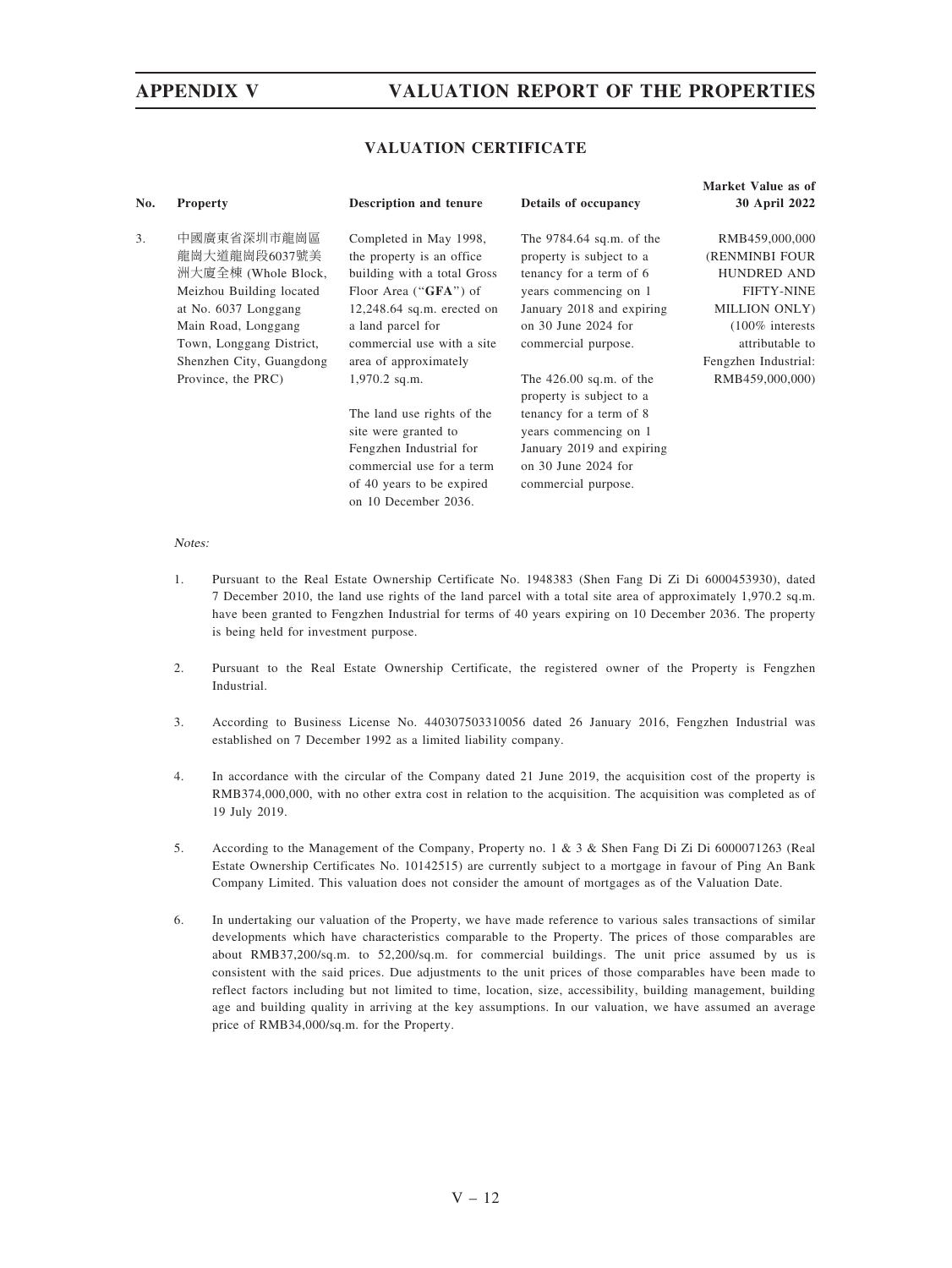|                |                                          | Comparable Transaction                                                                                        |                                            | Adjustment Factors* |            |                         |                    |             |            |             |          |       |           |
|----------------|------------------------------------------|---------------------------------------------------------------------------------------------------------------|--------------------------------------------|---------------------|------------|-------------------------|--------------------|-------------|------------|-------------|----------|-------|-----------|
|                |                                          |                                                                                                               |                                            |                     |            | Transaction             |                    |             |            |             |          |       |           |
|                |                                          |                                                                                                               |                                            |                     | Date of    | Date/Asking             | <b>Gross Floor</b> | Transaction | Asking     |             |          |       | Adjusted  |
| No.            | Name of property                         | Address                                                                                                       | Storey                                     | Nature              | Completion | Date                    | Area               | Price       | adjustment | Environment | Location | Age   | Rate      |
|                |                                          |                                                                                                               |                                            |                     |            |                         | sq.m.              | RMB/sq.m.   |            |             |          |       | RMB/sq.m. |
| $\mathbf{1}$   | Wan Ke Shi Dai<br>Guang Chang<br>Phase 1 | Wan Ke Shi Dai Guang<br>Chang Phase 1 (Wan Ke<br>Shi Dai Guang Chang)<br>Longgang Longgang<br>Zhong Xin Cheng | low level (total Commercial<br>46 levels)  |                     | 2017       | Asking in<br>April 2022 | 69.25              | 38,267      | $-10%$     | $0\%$       | $0\%$    | $-5%$ | 32,718    |
| $\overline{2}$ | Zhong Liang Xiang<br>Yun Guang<br>Chang  | Zhong Liang Xiang Yun Guang<br>Chang Longgang Longgang<br>Zhong Xin Cheng                                     | high level (total Commercial<br>30 levels) |                     | 2017       | Asking in<br>April 2022 | 89.76              | 52,200      | $-10\%$    | $-5\%$      | $-10%$   | $-5%$ | 38,160    |
| 3              | Jin Di Long Cheng<br>Zhong Yang          | Jin Di Long Cheng Zhong<br>Yang (Jin Di Kai Xuan<br>Guang Chang) Longgang<br>Longgang Zhong Xin Cheng         | high level (total Commercial<br>33 levels) |                     | 2018       | Asking in<br>April 2022 | 48                 | 37,500      | $-10%$     | $0\%$       | $0\%$    | $-5%$ | 32,063    |
| 4              | Jin Di Long Cheng<br>Zhong Yang          | Jin Di Long Cheng Zhong<br>Yang (Jin Di Kai Xuan<br>Guang Chang) Longgang<br>Longgang Zhong Xin Cheng         | middle level<br>(total 19<br>levels)       | Commercial          | 2018       | Asking in<br>April 2022 | 43                 | 37,209      | $-10%$     | $0\%$       | $0\%$    | $-5%$ | 31,814    |
| 5              | Wan Ke V Yu                              | Wan Ke Shi Dai Guang Chang<br>Phase 1 (Wan Ke Shi Dai<br>Guang Chang) Longgang<br>Longgang Zhong Xin Cheng    | low level (total Commercial<br>46 levels)  |                     | 2017       | Asking in<br>April 2022 | 44.41              | 45,035      | $-10%$     | $0\%$       | $0\%$    | $-5%$ | 38,505    |
| 6              | Wan Ke Shi Dai<br>Phase 1                | Wan Ke Shi Dai Guang Chang<br>Phase 1 (Wan Ke Shi Dai<br>Guang Chang)                                         | high level (total Commercial<br>46 levels) |                     | 2017       | Asking in<br>April 2022 | 66                 | 37,576      | $-10%$     | $0\%$       | $0\%$    | $-5%$ | 32,127    |
|                |                                          | Adopted                                                                                                       |                                            |                     |            |                         |                    | 41,298      |            |             |          |       | 34,000    |

7. In undertaking our valuation of the Property, we have made reference to various sales transactions of similar developments which have characteristics comparable to the Property. The prices of those comparables are about RMB41,800/sq.m. to 59,900/sq.m. for shops. The unit price assumed by us is consistent with the said prices. Due adjustments to the unit prices of those comparables have been made to reflect factors including but not limited to time, location, size, accessibility, building management, building age and building quality in arriving at the key assumptions. In our valuation, we have assumed an average price of RMB45,500/sq.m. for the Property.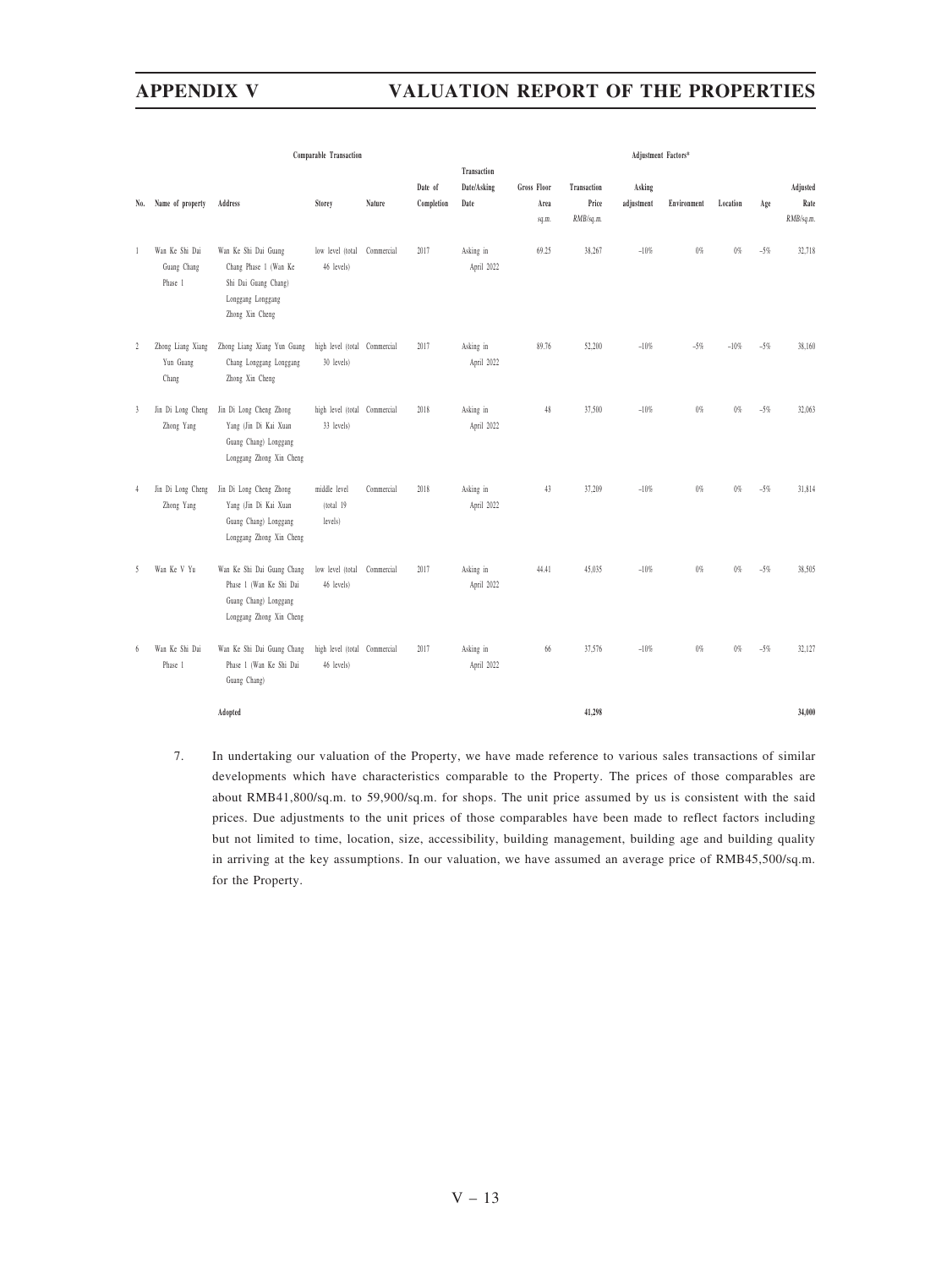|                | Comparable Transaction                                                                                         |                                                                                                             |          |        | Adjustment Factors*                     |                     |                                  |                   |             |          |                      |
|----------------|----------------------------------------------------------------------------------------------------------------|-------------------------------------------------------------------------------------------------------------|----------|--------|-----------------------------------------|---------------------|----------------------------------|-------------------|-------------|----------|----------------------|
| No.            | Name of property                                                                                               | Address                                                                                                     | Storey   | Nature | <b>Transaction Date/</b><br>Asking Date | Gross Floor<br>Area | <b>Transaction Price</b><br>RMB/ | Asking adjustment | Environment | Location | <b>Adjusted Rate</b> |
|                |                                                                                                                |                                                                                                             |          |        |                                         | sq.m.               | sq.m.                            |                   |             |          | RMB/sq.m.            |
| $\mathbf{1}$   | Longgang Zhong Xin<br>Cheng Wan Xiang Tian<br>Cheng Xiao Qu Men Kou<br>Wang Pu, Sheng Long<br>Hua Yuan Phase 2 | Longgang - Longgang<br>Zhong Xin Cheng<br>Long Cheng Da Dao<br>Yu Sheng Long Lu<br>Jiao Hui Chu             | 1 level  | Shop   | Asking in April 2022                    | 31                  | 58,008                           | $-10%$            | $0\%$       | $0\%$    | 52,207               |
| $\overline{2}$ | Longgang Zhong Xin<br>Cheng Wan Ke Kai Fa<br>Shang Yi Shou Shang Pu,<br>Long Cheng Yuan Dian<br>Guang Chang    | Longgang, Longgang<br>Zhong Xin Cheng<br>Shenzhen Shi Longgang<br>Qu Long Cheng Jie Dao<br>De Zheng Lu No.4 | 1 level  | Shop   | Asking in April 2022                    | 350                 | 40,000                           | $-10%$            | $0\%$       | $10\%$   | 39,600               |
| $\mathfrak{Z}$ | Ya Ting Ming Yuan                                                                                              | Longgang - Longgang<br>Zhong Xin Cheng                                                                      | 2 levels | Shop   | Asking in April 2022                    | 62                  | 48,333                           | $-10%$            | $0\%$       | $-5%$    | 41,325               |
| $\frac{4}{3}$  | Tian Jian Hua Yuan<br>Phase 3                                                                                  | Longgang - Longgang<br>Zhong Xin Cheng                                                                      | 1 level  | Shop   | Asking in April 2022                    | 67                  | 59,871                           | $-10%$            | $0\%$       | $0\%$    | 53,884               |
| 5              | Xin Ya Zhou Hua Yuan                                                                                           | Longgang - Longgang<br>Zhong Xin Cheng                                                                      | 1 level  | Shop   | Asking in April 2022                    | 35                  | 46,928                           | $-10%$            | $0\%$       | $0\%$    | 42,235               |
| 6              | Jin Di Kai Xuan<br>Guang Chang                                                                                 | Longgang - Longgang<br>Zhong Xin Cheng<br>Longgang Da Dao Yu<br>Long Cheng Da Dao<br>Jiao Hui Chu           | 1 level  | Shop   | Asking in April 2022                    | 153                 | 52,762                           | $-10%$            | $0\%$       | $0\%$    | 47,486               |
| $\tau$         | Yuan Yang Xin Gan Xian<br>Rong Yu Hua Yuan                                                                     | Longgang - Longgang<br>Zhong Xin Cheng Yin<br>Wei Lu Yu Long Fu<br>Lu Jiao Cha Kou Xi Bei<br>100 meters     | 1 level  | Shop   | Asking in April 2022                    | 115                 | 41,754                           | $-10%$            | 5%          | 10%      | 43,403               |
|                |                                                                                                                | Adopted                                                                                                     |          |        |                                         |                     | 49,665                           |                   |             |          | 45,500               |

- 8. The property is located in the area with steady and reasonable supply and demand information, occupancy rates, trends in property yield, sales prices, and rental rates.
- 9. Details of the current rental information are as follows:

| Period                | Area<br>(sq.m.) | <b>Monthly Rent</b><br>(RMB) |
|-----------------------|-----------------|------------------------------|
| 1/7/2021 to 30/6/2022 | 10,216.64       | 355,637.00                   |
| 1/7/2022 to 30/6/2023 | 10.216.64       | 407,813.00                   |
| 1/7/2023 to 30/6/2024 | 10.216.64       | 459,989.00                   |
|                       |                 |                              |

\* For identification purpose only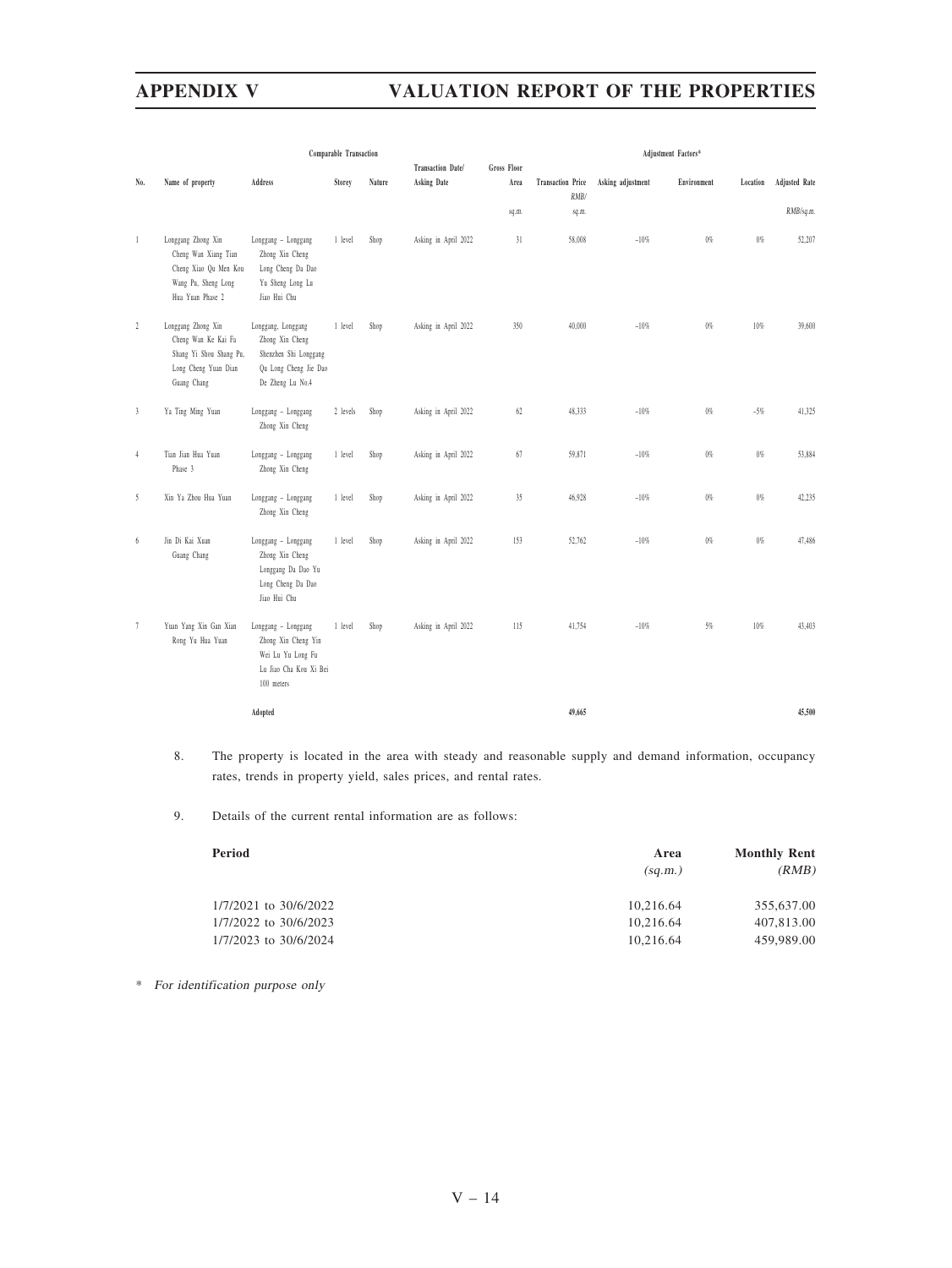### 1. RESPONSIBILITY STATEMENT

This circular, for which the Directors collectively and individually accept full responsibility, includes particular given in compliance with the Listing Rules for the purpose of giving information with regard to the Group. The Directors, having made all reasonable enquiries, confirm that, to the best of their knowledge and belief, the information contained in this circular is accurate and complete in all material respects and is not misleading or deceptive and there are no other matters the omission of which would make any statement herein or this circular misleading.

# 2. SHARE CAPITAL

The authorised and issued share capital of the Company as at the Latest Practicable Date is as follows:

| <b>Authorised</b> |                                                                                                                                                         | HK\$          |
|-------------------|---------------------------------------------------------------------------------------------------------------------------------------------------------|---------------|
| 5,000,000,000     | <b>Shares</b>                                                                                                                                           | 500,000,000   |
|                   | Issued and to be issued, fully paid or credited as fully paid                                                                                           |               |
| 3,128,278,542     | Shares in issue as at the Latest Practicable Date                                                                                                       | 312,827,854   |
|                   | Conversion share to be allotted and issue upon full<br>conversion of the convertible note with principal<br>amount of HK\$431,500,000 issued on 19 July |               |
| 863,000,000       | 2019                                                                                                                                                    | 86,300,000    |
| 3,991,278,542     | <b>Shares</b>                                                                                                                                           | 399, 127, 854 |

As at the Latest Practicable Date, save and except for 28,445,948 outstanding share options entitling the holders thereof to subscribe for 28,445,948 Shares and the convertible notes with principal amount of HK\$431,500,000 entitling the holder(s) thereof to convert the same into 863,000,000 Shares, the Company has no other securities convertible or exchangeable into Shares. Upon Completion, the Convertible Notes will be set off against part of the Consideration.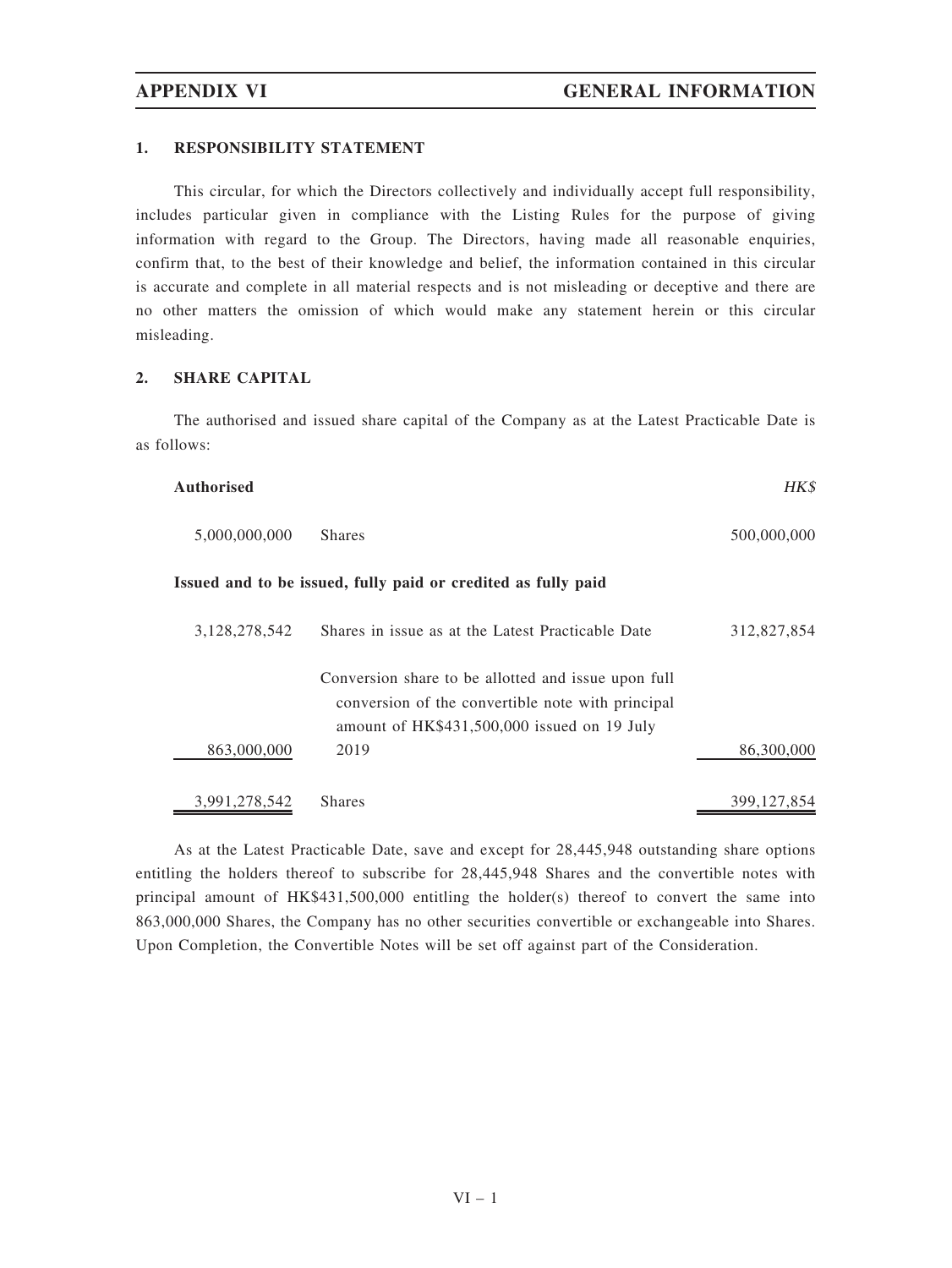### 3. DISCLOSURE OF INTERESTS

# (a) Directors' and chief executives' interests and short positions in Shares, underlying shares and debentures

As at the Latest Practicable Date, save as disclosed below, none of the Directors nor the chief executive of the Company had or was deemed to have any interests or short positions in the shares, underlying shares or debentures of the Company and its associated corporations (within the meaning of Part XV of the SFO) (i) which were required to be notified to the Company and the Stock Exchange pursuant to Divisions 7 and 8 of Part XV of the SFO (including interests or short positions which they were taken or deemed to have under such provisions of the SFO); or (ii) which were required, pursuant to section 352 of the SFO, to be entered in the register referred to therein; or (iii) which were otherwise required to notify the Company and the Stock Exchange pursuant to the Model Code.

## (i) Long positions in Shares

|                  |                  |              | Number of<br>underlying | Approximate<br>percentage of |  |
|------------------|------------------|--------------|-------------------------|------------------------------|--|
| Name of Director | Capacity         | <b>Notes</b> | shares                  | shareholding                 |  |
| Mr. Li Chao Bo   | Beneficial owner | (1)          | 728,912,000             | 23.30%                       |  |
| Mr. Ji Jiaming   | Beneficial owner | (2)          | 100,000,000             | $3.20\%$                     |  |

Notes:

- (1) Mr. Li Chao Bo is the sole beneficial owner of Linkway Investment Holdings Limited which in turn owns 728,912,000 shares of the Company. Mr. Li Chao Bo was appointed as the Chairman and an Executive Director of the Company with effect from 31 March 2016, and as the chief executive office of the Company from 31 May 2018 to 17 December 2019.
- (2) Mr. Ji Jiaming holds 50% of Double Joy Developments Limited and is a director of Double Joy Developments Limited, with in turn overs 100,000,000 shares of the Company.

Save as disclosed above, as at the Latest Practicable Date, none of the Directors or chief executives of the Company had or was deemed to have any interests or short positions in shares, underlying shares or debentures of the Company and its associated corporations as recorded in the register required to be maintained under Section 352 of Part XV of the SFO or as otherwise notified to the Company and the Stock Exchange pursuant to the Model Code.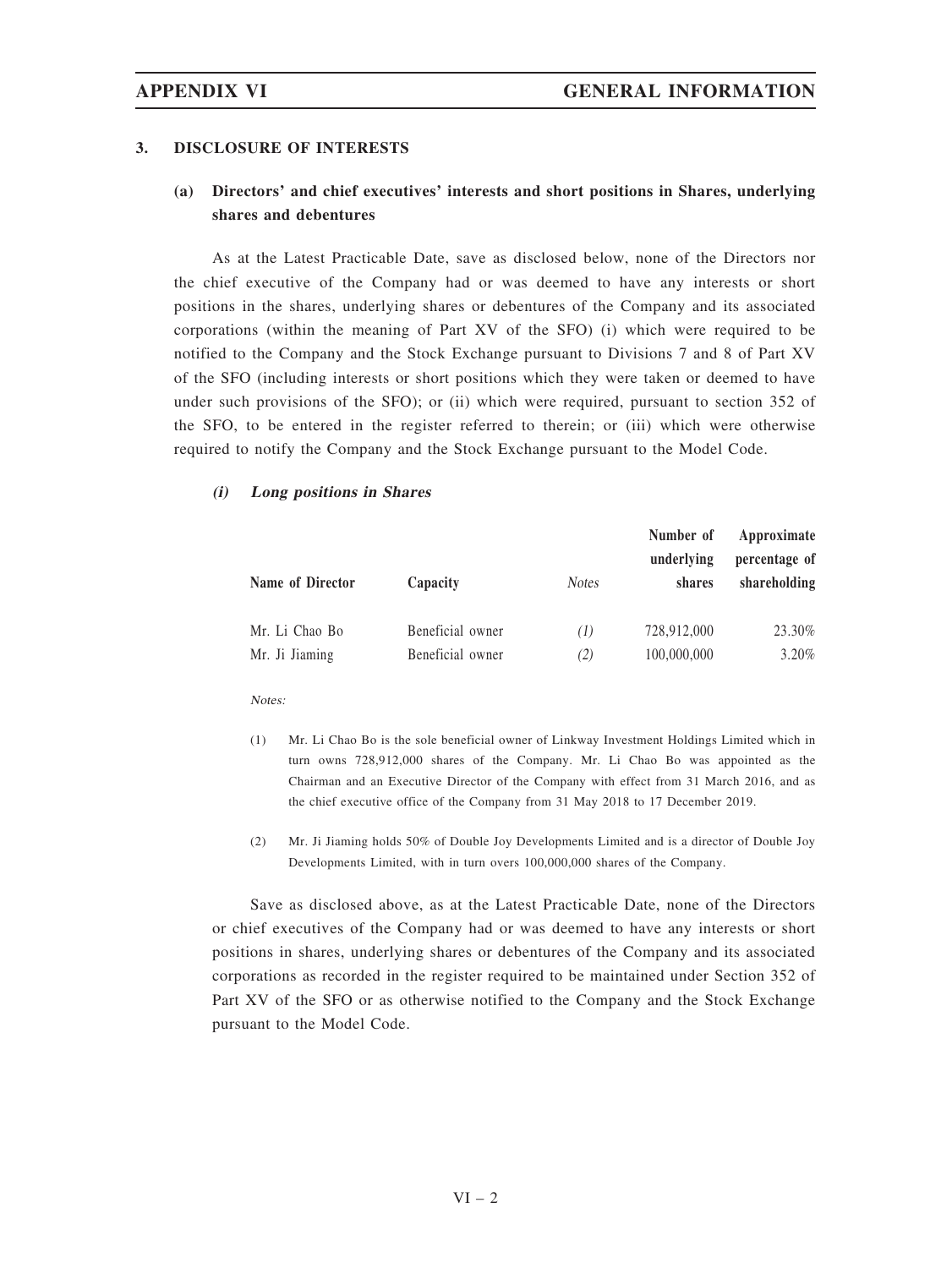# (b) Substantial Shareholders' and other persons' interests in Shares and underlying shares

So far as is known to the Directors, as at the Latest Practicable Date, the following person (not being Directors or chief executive of the Company) had, or was deemed to have, interests or short positions in the Shares or underlying Shares which would fall to be disclosed to the Company and the Stock Exchange under the provisions of Divisions 2 and 3 of Part XV of the SFO or who were directly or indirectly interested in 10% or more of the nominal value of any class of share capital carrying rights to vote in all circumstances at general meetings of any member of the Group:

## (i) Long positions in the Shares

| Name of substantial<br>Shareholder                                         | <b>Notes</b> | Capacity/Nature of<br>interest                                | Number of<br>ordinary shares | Approximate<br>percentage of<br>shareholding |
|----------------------------------------------------------------------------|--------------|---------------------------------------------------------------|------------------------------|----------------------------------------------|
| Linkway Investment<br>Holdings Limited<br>("LIHL")                         | (1)          | Beneficial owner and<br>interest of controlled<br>corporation | 728,912,000                  | 23.30%                                       |
| Good Outlook Investments<br>Limited                                        | (2)          | Beneficial owner and<br>interest of controlled<br>corporation | 215,683,681                  | $6.89\%$                                     |
| China Financial<br>International Investments<br>Limited ("CFIIL")          | (3)          | Beneficial owner                                              | 698,079,429                  | 22.32%                                       |
| China Financial<br>International Investments<br>and Managements<br>Limited | (4)          | Investment manager                                            | 290,079,429                  | 9.27%                                        |
| Capital Focus Asset<br>Management Limited                                  | (4)          | Investment manager                                            | 290,079,429                  | 9.27%                                        |
| Fu Lam Wu                                                                  | (5)          | Beneficial owner                                              | 200,000,000                  | 6.39%                                        |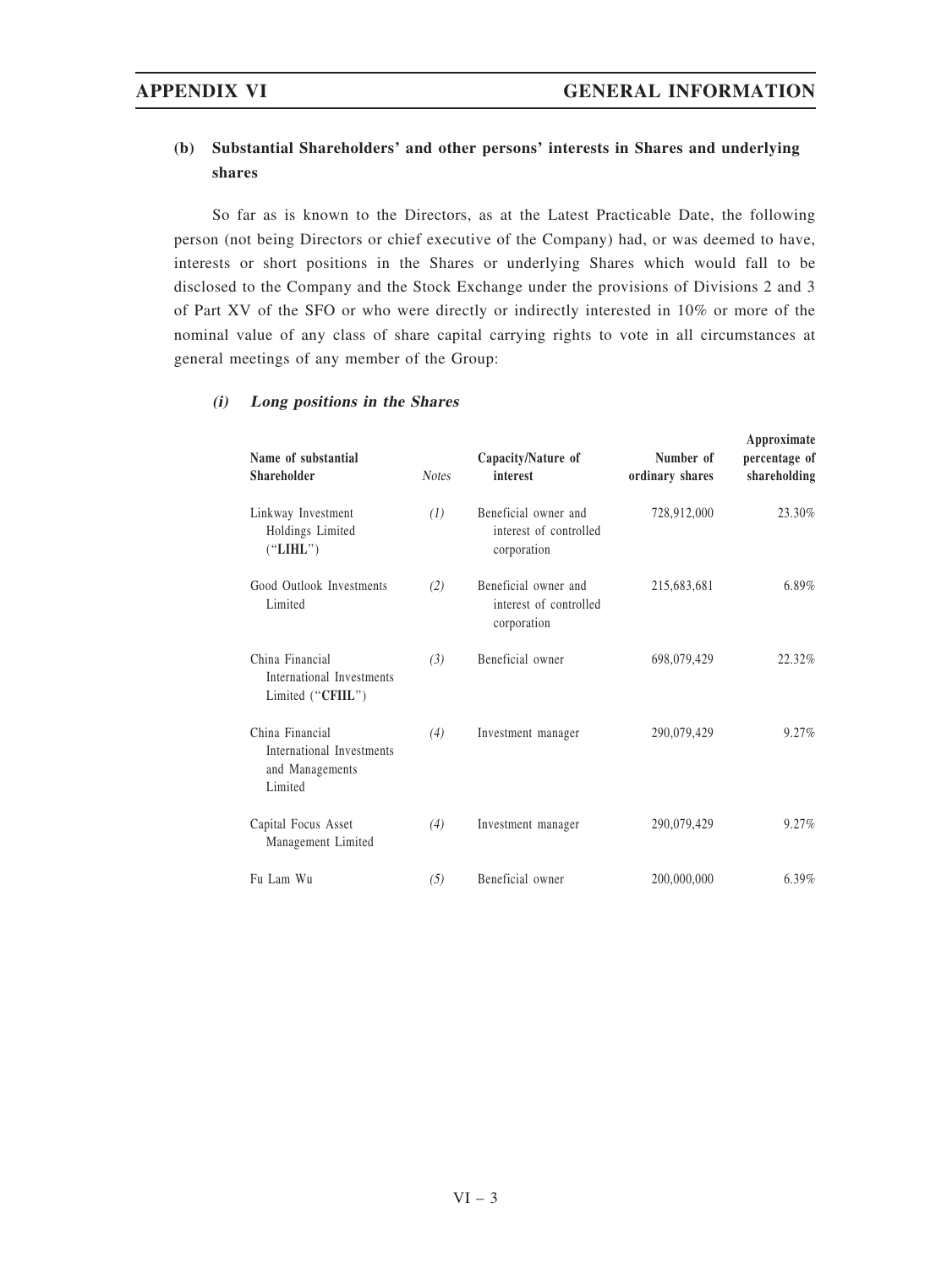| Name of substantial<br>Shareholder | <i>Notes</i> | Capacity/Nature of<br>interest | Number of<br>ordinary shares | Approximate<br>percentage of<br>shareholding |
|------------------------------------|--------------|--------------------------------|------------------------------|----------------------------------------------|
| Sky Climber                        | (6)          | Beneficial owner               | 863,000,000                  | 27.59%                                       |
| Development Limited                |              |                                |                              |                                              |

# (ii) Long positions in the underlying shares at the Latest Practicable Date:

Notes:

- (1) These Shares were held by LIHL. Mr. Li Chao Bo (''Mr. Li'') is the sole beneficial owner of LIHL. Therefore, Mr. Li has beneficially interested in the said Shares.
- (2) The company is a company incorporated in the British Virgin Island with limited liability.
- (3) These Shares were held by CFIIL (Stock Code: 721). Therefore, CFIIL have beneficially interested in the said Shares.
- (4) These Shares were held by CFIIL. China Financial International Investments and Managements Limited (''CFIIM'') is 51% owned by Capital Focus Asset Management Limited (''Capital Focus'') and 29% by owned CFIIL. Accordingly, for the purposes of the SFO, CFIIM and Capital Focus are deemed to have the same interests in the Company as CFIIL, being in the capacity of investment manager of CFIIL.
- (5) She is an independent third party.
- (6) Convertible notes in the principal amount of HK\$431,500,000 carrying the rights to subscribe for Shares at conversion price of HK\$0.50 per share was issued by the Company to Sky Climber Development Limited (''Sky Climber'') on 19 July 2019. Mr. Yang Zhixiong (''Mr. Yang") is the sole beneficial owner of Sky Climber. Therefore, Mr. Yang has beneficially interested in the said Shares. If the conversion rights attached to the convertible notes had been fully exercised, 863,000,000 Shares would be issued at the conversion price of HK\$0.50 per share. Upon Completion, the Convertible notes will be set off against part of the Consideration.

Save as disclosed above, the Company has not been notified by any persons or corporations, other than the Directors or chief executives of the Company, who had interests or short positions in the shares or underlying shares of the Company as recorded in the register required to be kept by the Company pursuant to Section 336 of Part XV of the SFO as at the Latest Practicable Date.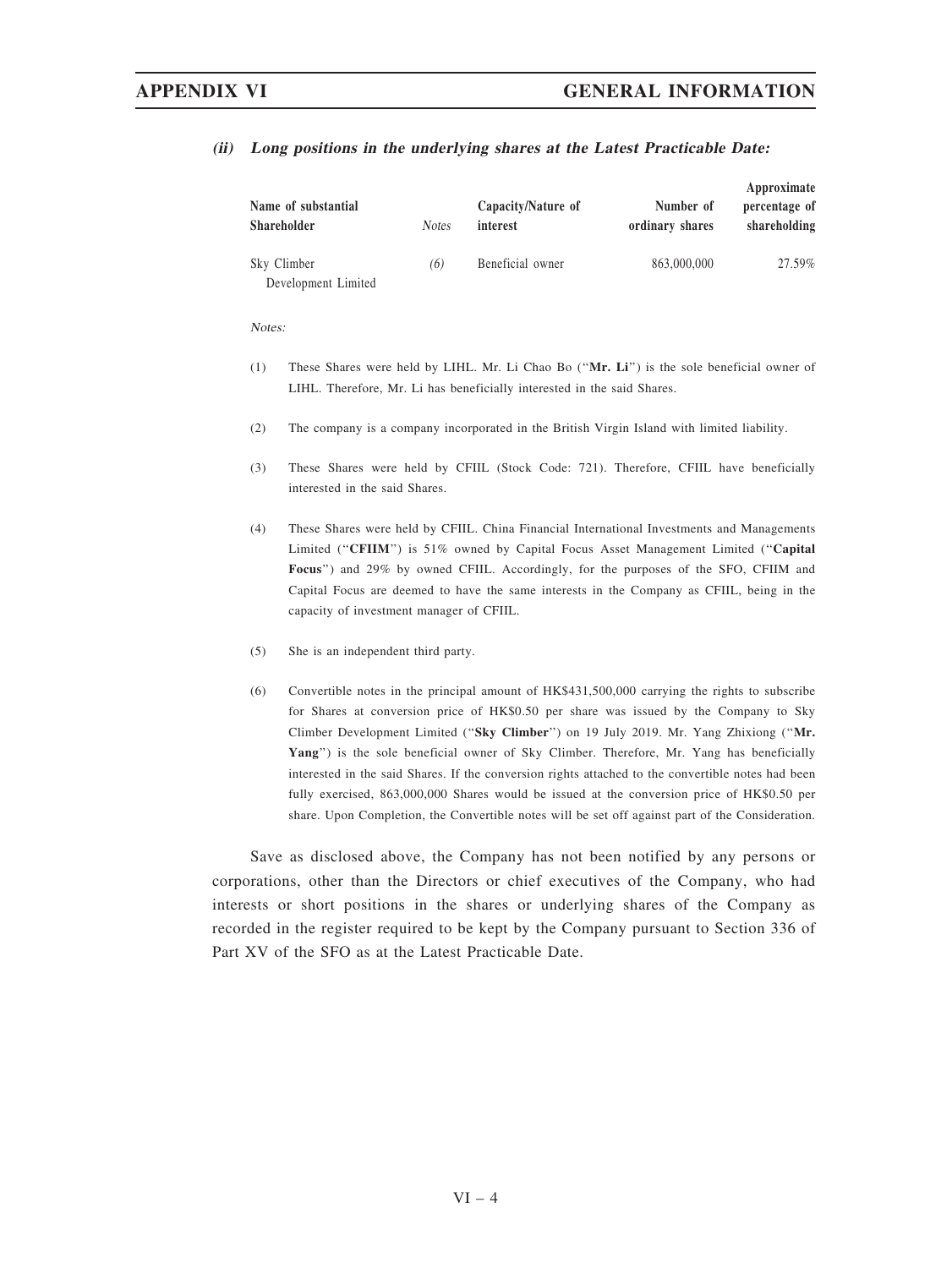### 4. MATERIAL LITIGATION

As at the Latest Practicable Date, so far as known to the Directors, there was no litigation, arbitration or claim of material importance in which any member of the Group is engaged or pending or threatened against any member of the Group.

## 5. SERVICE CONTRACTS

As at the Latest Practicable Date, none of the Directors has entered into any service contract or management agreement, proposed or otherwise with any member of the Group (excluding contracts expiring or terminable by the employer within one year without payment of compensation other than statutory compensation).

# 6. MATERIAL CONTRACTS

The following contracts (not being contracts in the ordinary course of business) have been entered into by members of the Group within the two years immediately preceding the date of this circular and are or may be material:

- (i) the sale and purchase agreement dated 15 December 2020 entered into between China Water Property Investment Limited as vendor and Fit Energy Holding Limited as the purchaser in relation to the disposal of 70% issued share capital of Northern Sea Development Limited at the cash consideration of HK\$1,000,000; and
- (ii) the Sale and Purchase Agreement.

# 7. INTEREST IN ASSETS OR CONTRACTS

As at the Latest Practicable Date, no contract or arrangement of significance in relation to the Group's business to which the Group or any of its subsidiaries was a party and in which any of the Directors had a material interest, whether directly or indirectly, subsisted as at the Latest Practicable Date.

None of the Directors has any direct or indirect interests in any assets which had been acquired or disposed of by or leased to, or which are proposed to be acquired or disposed of by or leased to, the Group or any of its subsidiaries during the period since 31 December 2021, the date to which the latest published audited financial statements of the Group were made up, up to and including the Latest Practicable Date.

## 8. DIRECTORS' INTEREST IN COMPETING BUSINESS

As at the Latest Practicable Date, to the best knowledge and belief of the Directors after having made all reasonable enquiries, none of the Directors and their respective associates were considered to have any interest in business which competed or were likely, either directly or indirectly, with the business of the Group.

 $VI - 5$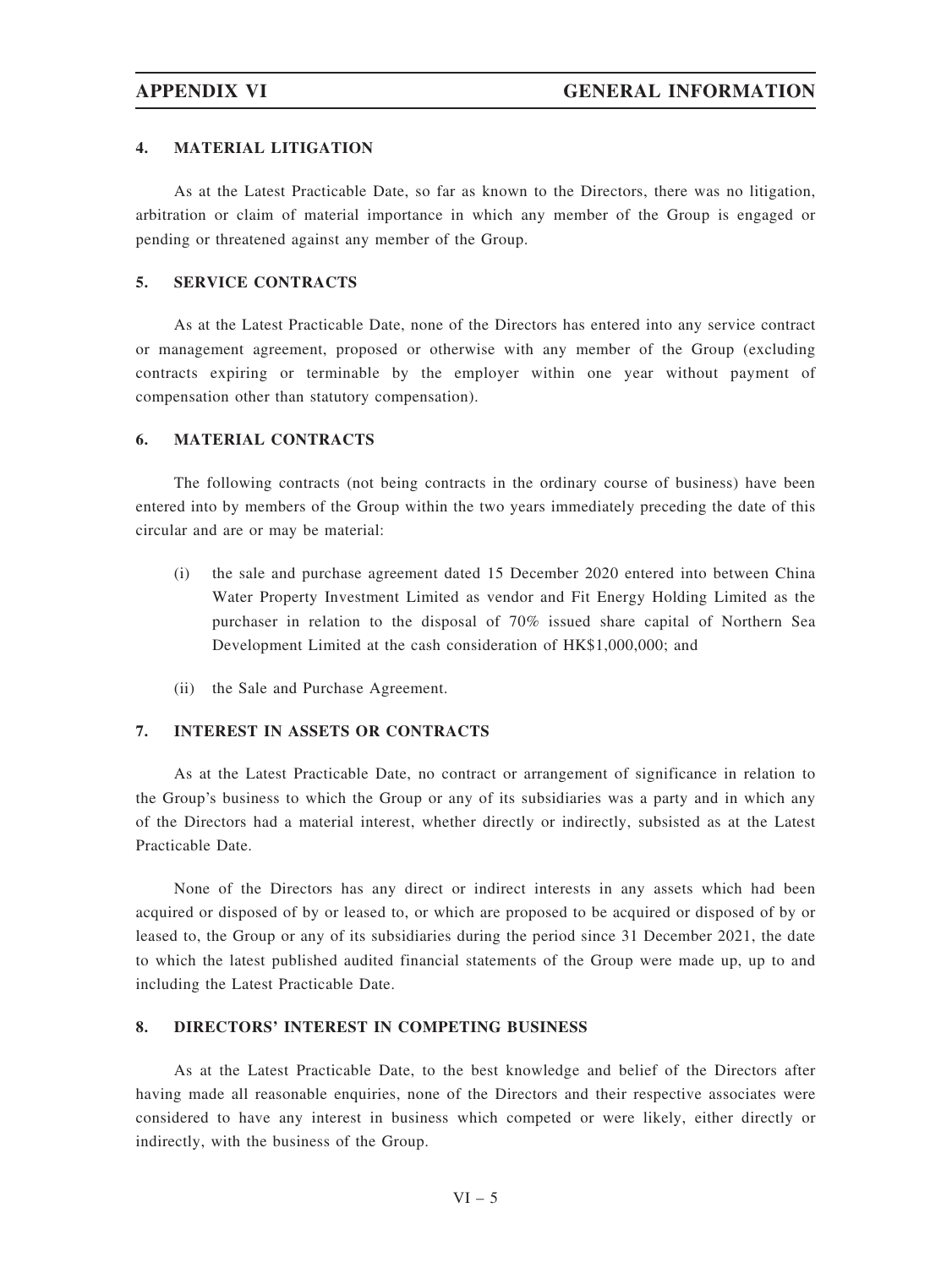## 9. EXPERTS

The following are the qualifications of the experts who have given an opinion or advice contained in this circular:

| <b>Name</b>                         | <b>Oualification</b>         |
|-------------------------------------|------------------------------|
| Confucius International CPA Limited | Certified public accountants |
| AP Appraisal Limited                | Independent valuer           |

As at the Latest Practicable Date, each of the above experts did not have any interests, either direct or indirect, in any assets which have been acquired or disposed of by or leased to or are proposed to be acquired or disposed of by or leased to any member of the Group since 31 December 2021, the date to which the latest published audited consolidated financial statements of the Group were made up.

As at the Latest Practicable Date, each of the above experts was not interested beneficially or non-beneficially in any Shares in any member of the Group or any right or option (whether legally enforceable or not) to subscribe for or to nominate persons to subscribe for securities in any member of the Group.

Each of the above experts has given and has not withdrawn its written consent to the issue of this circular with the inclusion of its letter and/or report and/or reference to its name in the form and context in which it respectively appears.

# 10. MISCELLANEOUS

- (a) The registered office of the Company is located at Cricket Square, Hutchins Drive, P.O. Box 2681, Grand Cayman KY1-1111, Cayman Islands and the principal place of business of the Company in Hong Kong is at Suite 6208, 62nd Floor, Central Plaza, 18 Harbour Road, Wanchai, Hong Kong.
- (b) The branch share registrar and transfer office of the Company in Hong Kong is Tricor Tengis Limited at Level 54, Hopewell Centre, 183 Queen's Road East, Wan Chai, Hong Kong.
- (c) The company secretary of the Company is Mr. Chan Hoi Yin Anthony who is a member of the Hong Kong Institute of Certified Public Accountants.
- (d) The English text of this circular shall prevail over the Chinese text in case of any inconsistency.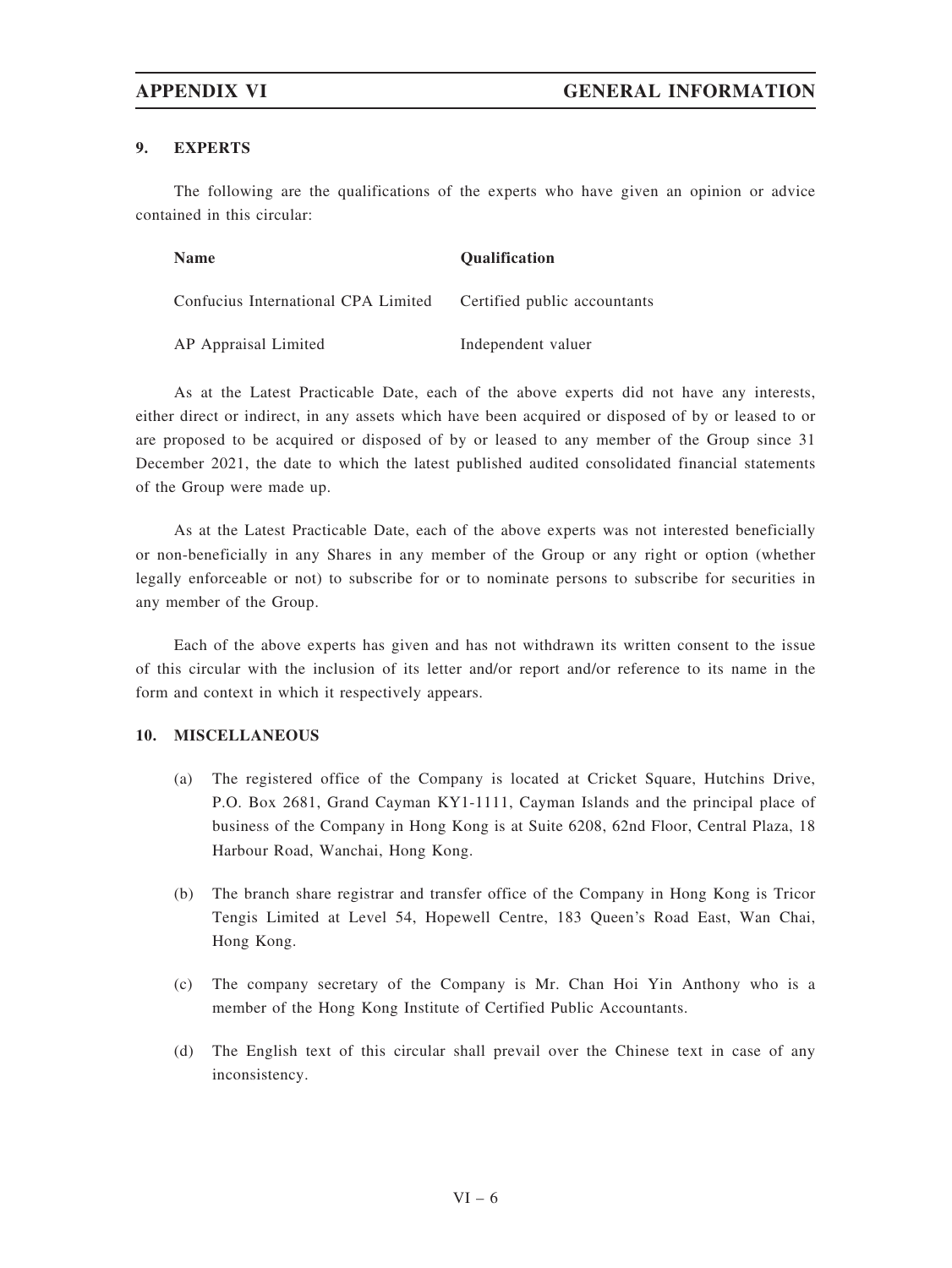# 11. DOCUMENTS FOR INSPECTION

Copies of the following documents will be published on the website of the Stock Exchange (www.hkexnews.hk) and the Company's website (www.city-infrastructure.com) for a period of 14 days from the date of this circular:

- (a) the Sale and Purchase Agreement;
- (b) the written consents referred to in the paragraph headed ''Experts'' in this Appendix;
- (c) the annual reports of the Company for the three financial years ended 31 December 2019, 2020 and 31 December 2021;
- (d) the report on the unaudited pro forma financial information of the Group as set out in Appendix IV to this circular;
- (e) the valuation report issued by independent valuer in respect of the Properties as set out in Appendix V to this circular; and
- (f) this circular.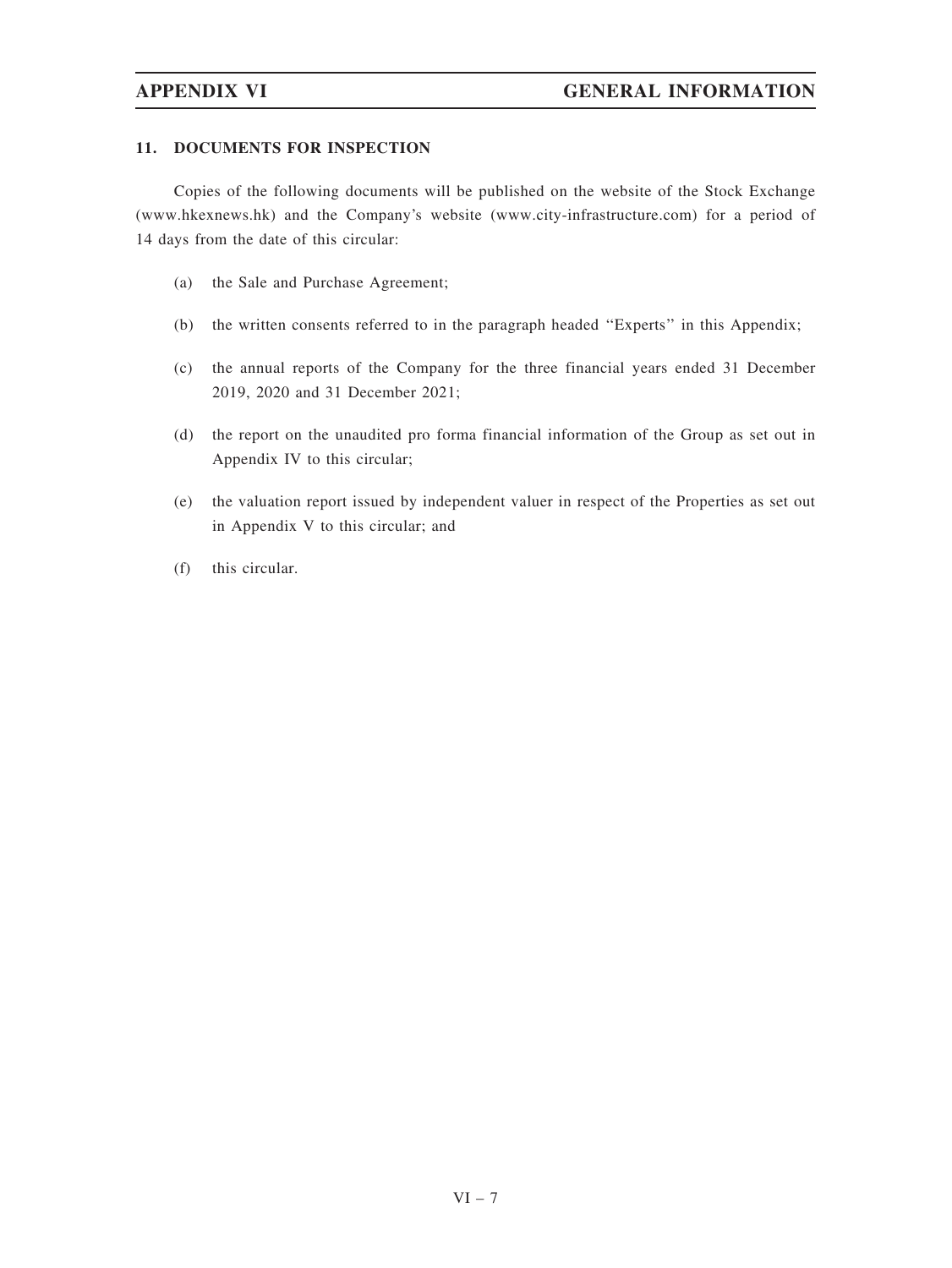# NOTICE OF EGM



(Incorporated in the Cayman Islands with limited liability) **(Stock Code: 2349)**

NOTICE IS HEREBY GIVEN that an extraordinary general meeting (the ''Meeting'') of China City Infrastructure Group Limited (the ''Company'') will be held at Suite 6208, 62nd Floor, Central Plaza, 18 Harbour Road, Wanchai, Hong Kong on Friday, 8 July 2022 at 11:00 a.m. for the purpose of considering and, if thought fit, passing with or without amendments, the following resolution of the Company:

## ORDINARY RESOLUTION

## ''THAT

- (a) the conditional sale and purchase agreement dated 25 April 2022 (the ''Sale and Purchase Agreement'') entered into between Sky Climber Development Limited as the purchaser (the ''Purchaser'') and Green City Development Limited as vendor (the ''Vendor'')in relation to, among other things, the sale and purchase of the 50,000 shares in the issued share capital of Precious Palace Enterprises Limited (the ''Target Company''), which represents the entire issued share capital of the Target Company and the transactions contemplated thereunder be and are ratified, confirmed and approved and any directors of the Company (the ''Directors'') be and are hereby authorised to do all such acts and things and execute all such documents which they consider necessary, desirable or expedient for the implementation of and give effect to the Sale and Purchase Agreement and the transactions contemplated thereunder; and
- (b) any Director be and is hereby authorised for and on behalf of the Company to execute all such other documents, instruments and agreements (whether under common seal or not) and to do all such acts or things deemed by him/her/them to be incidental to, ancillary to or in connection with the matters contemplated in the Sale and Purchase Agreement and the transactions contemplated thereunder as he/she/they may in his/her/ their absolute discretion consider necessary, desirable or expedient to give effect to the Sale and Purchase Agreement and the implementation of all transactions contemplated thereunder and to agree with such variation, amendment or waiver as, in the opinion of the Directors, in the interests of the Company and its shareholders as a whole.''

By order of the Board China City Infrastructure Group Limited Li Chao Bo Chairman and Chief Executive Officer

Hong Kong, 23 June 2022